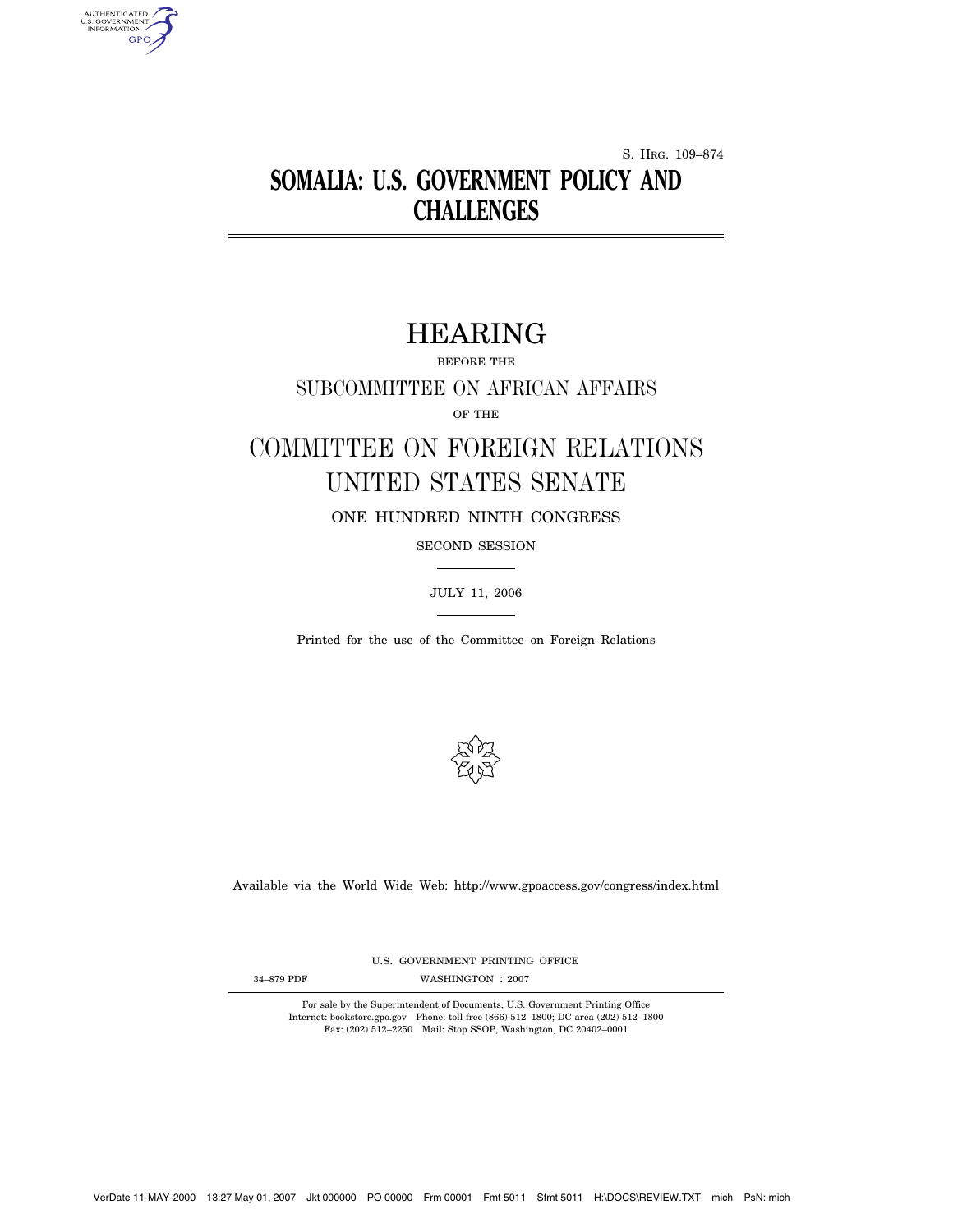# COMMITTEE ON FOREIGN RELATIONS

RICHARD G. LUGAR, Indiana, *Chairman*

CHUCK HAGEL, Nebraska LINCOLN CHAFEE, Rhode Island GEORGE ALLEN, Virginia NORM COLEMAN, Minnesota GEORGE V. VOINOVICH, Ohio LAMAR ALEXANDER, Tennessee JOHN E. SUNUNU, New Hampshire LISA MURKOWSKI, Alaska MEL MARTINEZ, Florida

JOSEPH R. BIDEN, JR., Delaware PAUL S. SARBANES, Maryland CHRISTOPHER J. DODD, Connecticut JOHN F. KERRY, Massachusetts RUSSELL D. FEINGOLD, Wisconsin BARBARA BOXER, California BILL NELSON, Florida BARACK OBAMA, Illinois

KENNETH A. MYERS, Jr., *Staff Director* ANTONY J. BLINKEN, *Democratic Staff Director*

# SUBCOMMITTEE ON AFRICAN AFFAIRS

MEL MARTINEZ, Florida, *Chairman*

LAMAR ALEXANDER, Tennessee NORM COLEMAN, Minnesota JOHN E. SUNUNU, New Hampshire LISA MURKOWSKI, Alaska

RUSSELL D. FEINGOLD, Wisconsin PAUL S. SARBANES, Maryland CHRISTOPHER J. DODD, Connecticut BARACK OBAMA, Illinois

(II)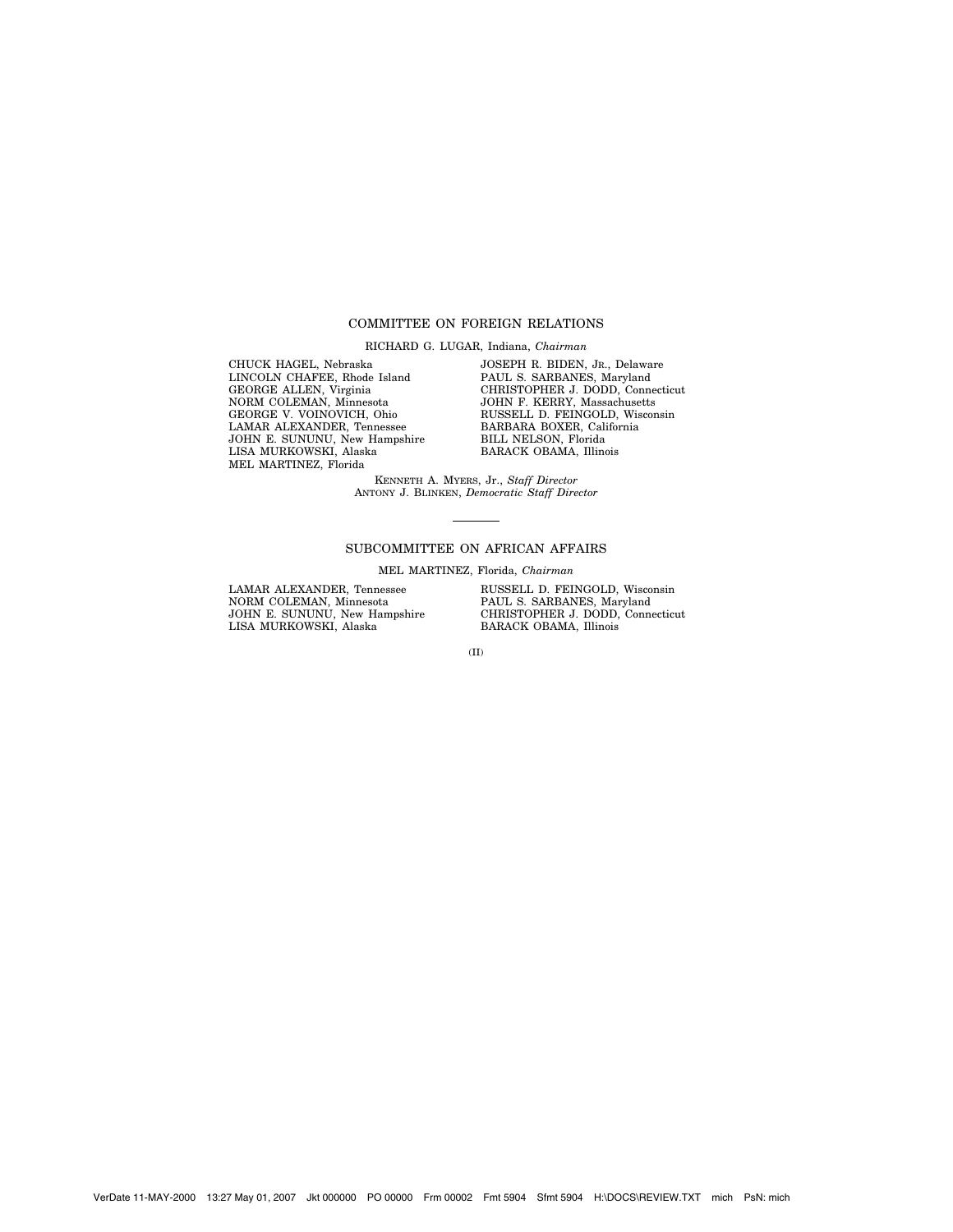# CONTENTS  $\begin{tabular}{l} \multicolumn{2}{c} {\textbf{1}} & \multicolumn{2}{c} {\textbf{1}} & \multicolumn{2}{c} {\textbf{1}} \\ \multicolumn{2}{c} {\textbf{2}} & \multicolumn{2}{c} {\textbf{3}} & \multicolumn{2}{c} {\textbf{4}} \\ \multicolumn{2}{c} {\textbf{4}} & \multicolumn{2}{c} {\textbf{5}} & \multicolumn{2}{c} {\textbf{6}} \\ \multicolumn{2}{c} {\textbf{5}} & \multicolumn{2}{c} {\textbf{6}} & \multicolumn{2}{c} {\textbf{6}} \\ \multicolumn{2}{c} {\textbf{6}} & \multicolumn$

|                                                                              | Page |
|------------------------------------------------------------------------------|------|
|                                                                              | 3    |
| Feingold, Hon. Russell, U.S. Senator from Wisconsin, opening statement       |      |
| Frazer, Hon. Jendayi E., Assistant Secretary for African Affairs, Department |      |
|                                                                              | 3    |
|                                                                              | 5    |
| Hess, Hon. Michael E., Assistant Administrator for Democracy, Conflict and   |      |
| Humanitarian Assistance, U.S. Agency for International Development,          |      |
|                                                                              | 9    |
|                                                                              | 10   |
| Le Sage, Dr. Andre, assistant professor and academic chair for terrorism     |      |
| and counterterrorism, The Africa Center for Strategic Studies, National      |      |
|                                                                              | 24   |
| Morrison, J. Stephen, director, Africa Program, Center for Strategic and     |      |
|                                                                              | 20   |
|                                                                              | 22   |
| Shinn, Hon. David H., adjunct professor, The Elliot School of International  |      |
|                                                                              | 27   |
|                                                                              | 29   |

(III)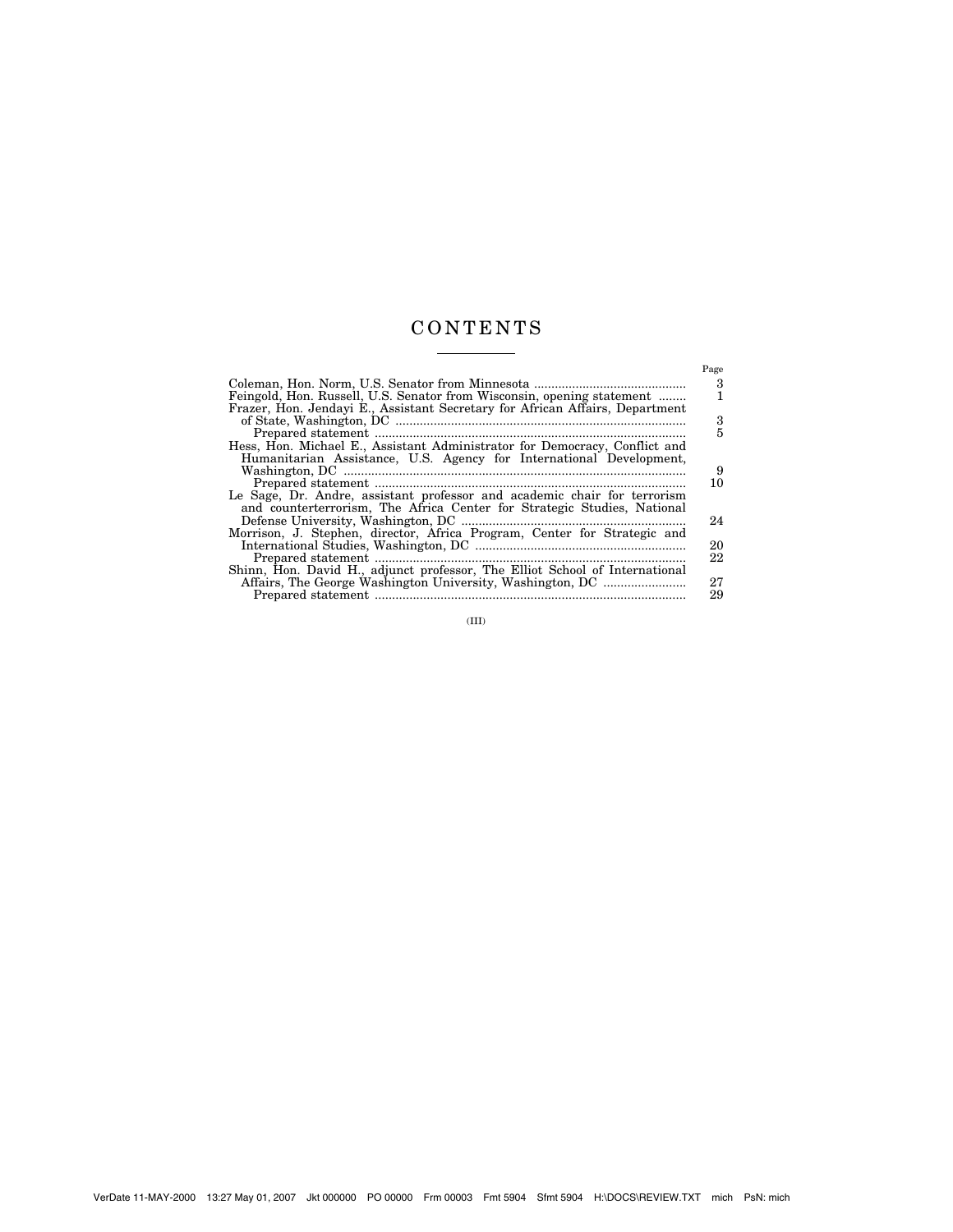VerDate 11-MAY-2000 13:27 May 01, 2007 Jkt 000000 PO 00000 Frm 00004 Fmt 5904 Sfmt 5904 H:\DOCS\REVIEW.TXT mich PsN: mich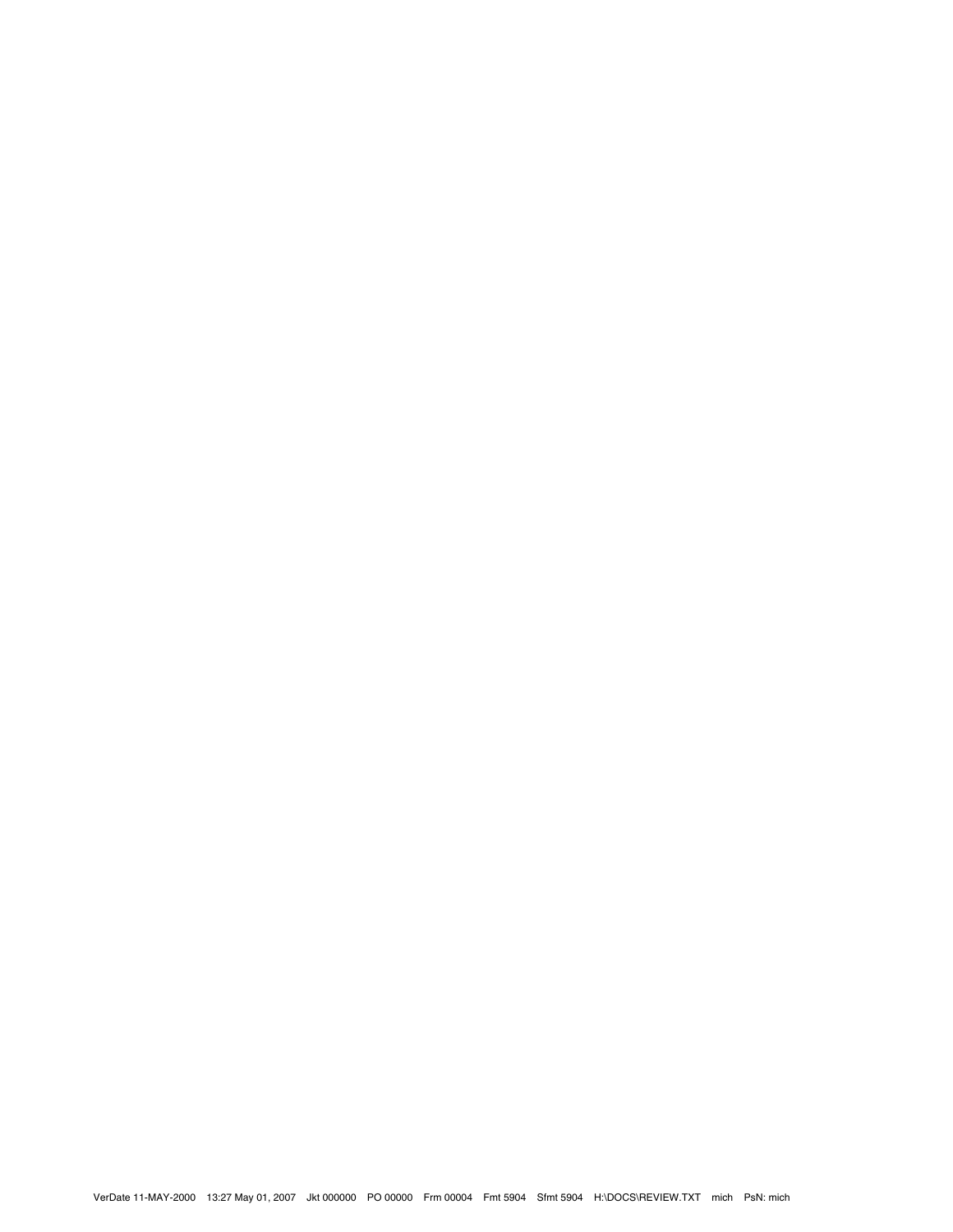# **SOMALIA: U.S. GOVERNMENT POLICY AND CHALLENGES**

# **TUESDAY, JULY 11, 2006**

# U.S. SENATE,<br>SUBCOMMITTEE ON AFRICAN AFFAIRS,<br>COMMITTEE ON FOREIGN RELATIONS,<br>*Washington, DC*.

The committee met, pursuant to notice, at 2:09 p.m., in room 419, Dirksen Senate Office Building, Washington, DC, Hon. Mel Martinez, presiding.

Present: Senators Coleman, Martinez, and Feingold.

# **OPENING STATEMENT OF HON. RUSSELL FEINGOLD, U.S. SENATOR FROM WISCONSIN**

Senator FEINGOLD. Senator Martinez will be here shortly. We will either pass the—I'm Senator Feingold and I certainly appreciate the chairman's tremendous courtesy in scheduling this hearing on this important topic. I'll begin with my opening remarks and then we will start with the testimony if the chairman has not arrived. If he has arrived, obviously, we'll turn it back in for his conference.

I'm glad that we have this chance to explore United States Government policy toward Somalia with our witnesses at this critical time. I think we all share a sense of frustration about Somalia. We are facing the same challenges in Somalia that we faced for over a decade, including lawlessness, terrorist safe haven, illicit power structures, dire humanitarian conditions, criminal activities, and other symptoms of the lack of a functional central government for over 15 years. In fact, I chaired a hearing of this committee in February 2002 on this exact topic. We discussed policy options. We discussed setting up an international contact group. We discussed terrorism and al-Qaeda. We discussed the absence of a transitional government. We discussed the need for a more robust, comprehensive U.S. Government policy. Most importantly and most troubling to me now, in today's context, we also discussed how important Somalia was to our national security in a post-9/11 context and how we needed to do more.

And here we are, July 2006. Somalia is still a haven for terrorists. The Transitional Federal Government can't move out of Baldoa and has very little capacity to govern. Islamic extremists have taken Mogadishu and are expanding their control throughout the south and central parts of the country. Extreme poverty grips the entire country and most troubling, the U.S. Government was ''surprised.'' That is what Ambassador Crumpton, the State Depart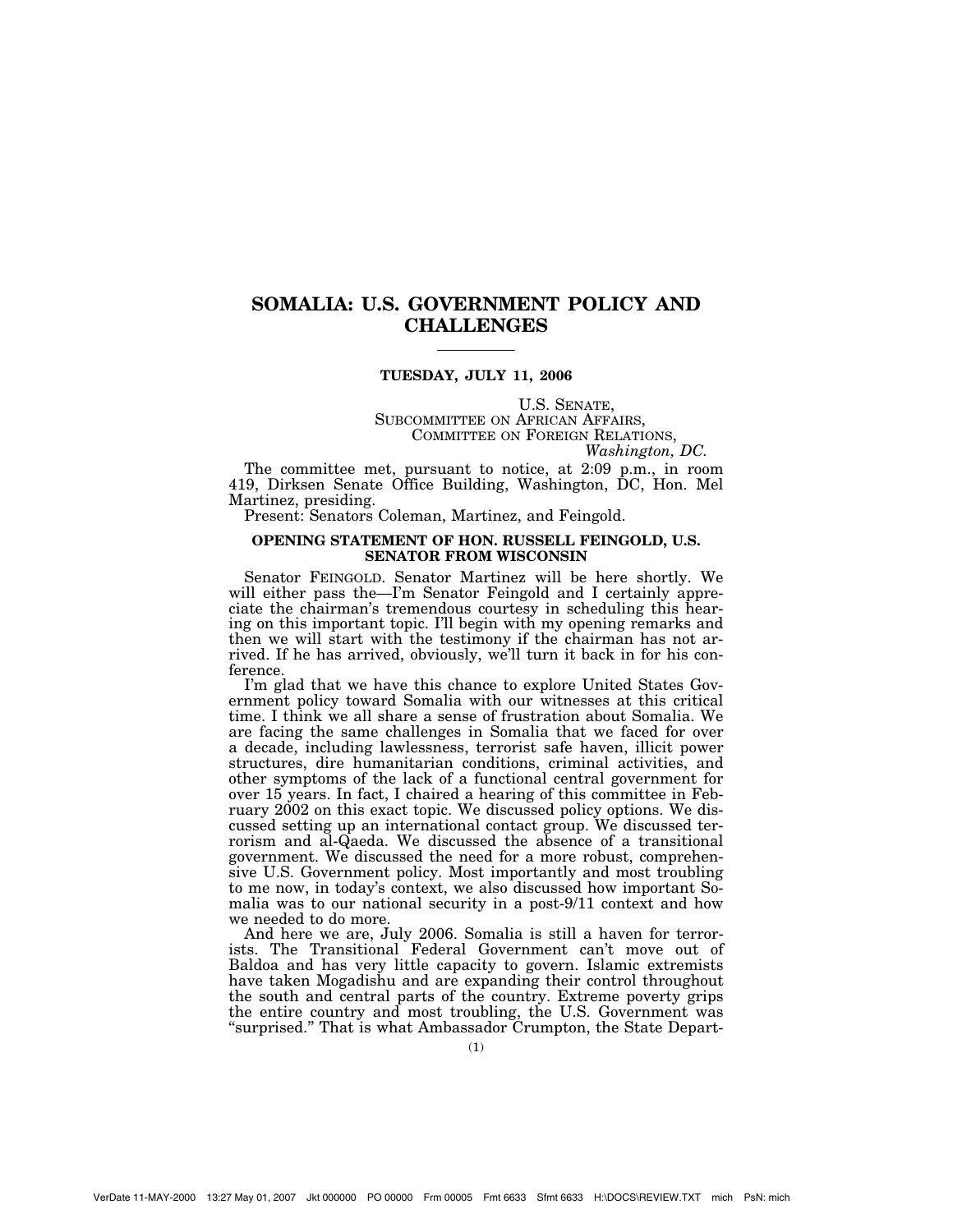ment's Counterterrorism Coordinator, said a few weeks ago in front of the full Foreign Relations Committee about the Islamist Court's Union seizing of Mogadishu. Should we be surprised that one Action Officer in Nairobi and a half an Action Officer here in Washington within the State Department isn't enough to handle such a wide-ranging and crippling series of political and economic challenges that face Somalia. Should we be surprised that the U.S. Government has been unable to react in a coordinated fashion without a broader strategy? Should we be surprised that after years of asking, we still haven't seen a comprehensive strategy, or that we hear from a variety of officials within and outside of the U.S. Government than in fighting, a lack of leadership and a lack of policy are crippling our response to Somalia. We shouldn't be surprised but we should all be disappointed that 13 years after we lost United States Rangers, we are no further along in establishing a form of lasting peace and stability in Somalia than we were in the early 1990s and this needs to change. We need to recognize that Somalia is a front line in the broader fight against terrorism and that it needs more than just intermittent attention. Then Assistant Secretary of State, Walter Kansteiner, one of Secretary Frazer's predecessors, was with us at that hearing in 2002. He outlined the need to form an international contact group. He talked about a three-prong strategy that sounds almost identical to the strategy that the administration has been talking about over the past few weeks. He outlined the importance that Somalia plays to our national security. He talked about the need to think regionally and to address the issue of Somaliland. All things, I'm sure, we're going to talk about today.

This is what I think we all agree we need: A comprehensive strategy for Somalia that establishes a robust framework for dealing with the full range of challenges facing Somalia and the region. This framework needs to be led by the Department of State and should include all other agencies involved in relating to or thinking about Somalia. It needs to deal with the complex political, economic, humanitarian, and security related concerns in Somalia and the region and must take into account the complexity of conditions on the ground. It also needs to reflect the fact that our efforts to date haven't been sufficient and that if we're going to heed our own advice and warnings about Somalia, we need to recalibrate and strengthen our efforts. This is precisely why I introduced, and the Senate passed, a bipartisan amendment to the defense authorization bill 3 weeks ago that calls for a comprehensive Somalia strategy. It is a reflection of the fact that we've been asking for a comprehensive strategy for years and haven't received one. It is a reflection of the fact that there remains confusion within the United States Government about who is responsible for our policies and activities in Somalia. It is a reflection of the fact that we need a strategy that brings together all of our capabilities to address the root causes of instability throughout Somalia, while also addressing the current crisis. The strategy needs to be clear and it also needs sufficient energy behind it. We need to spend more time on this at senior levels in Government. This is a problem that has to be managed daily by officials who are senior enough to wrangle with the interagency, the international community and re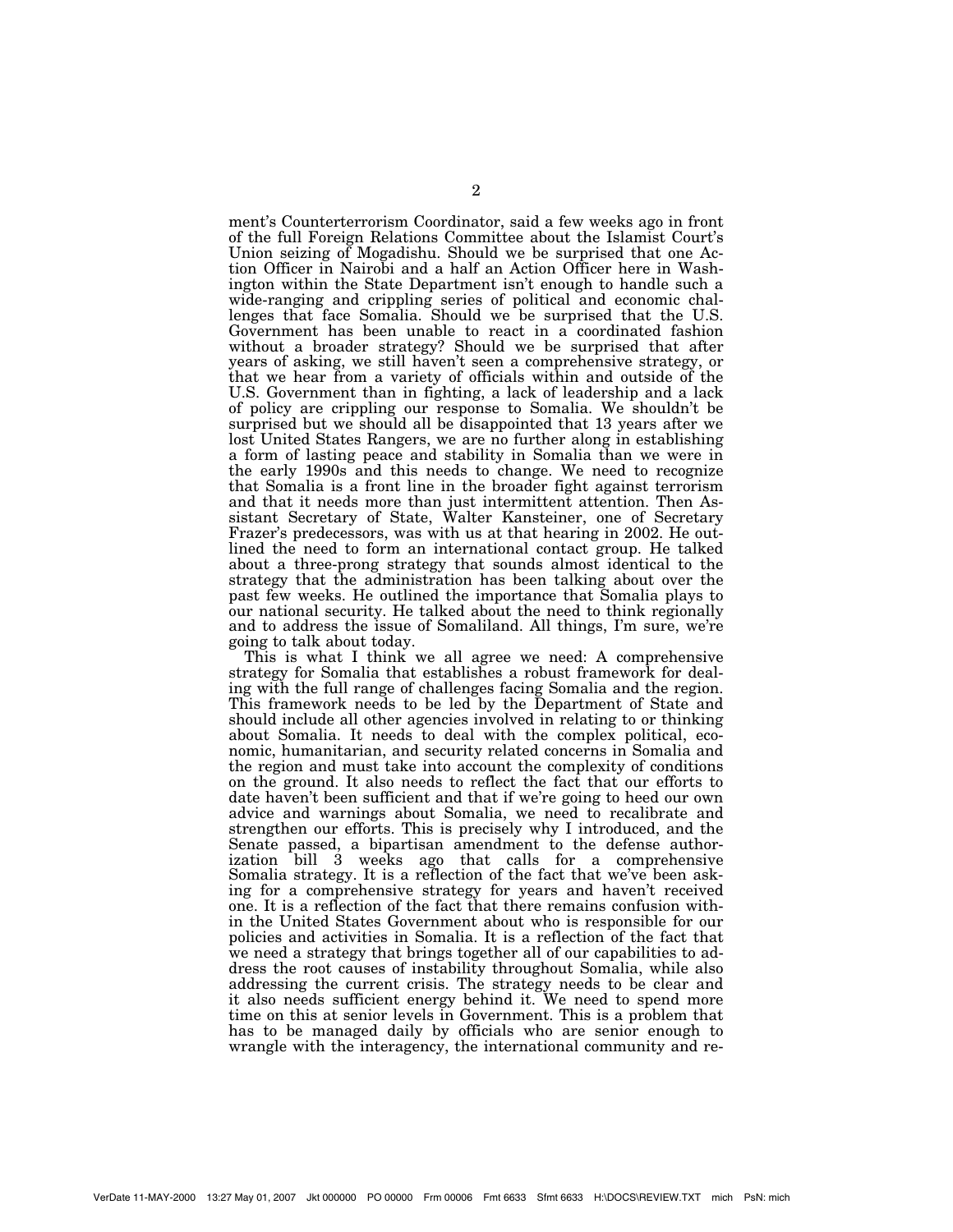gional players. I'm very glad that Secretary Frazer is here. I believe she will answer our questions honestly and clearly. I'm also glad that Mike Hess is here representing USAID and finally, I'm looking forward to hearing from our second panel, composed of individuals who have been working with us on this committee, and on this issue specifically, for a number of years. I hope we can gain a better understanding of where U.S. Government policy has been over the last few years, where it is going and what we can do to help establish peace in this critical region. This is an issue that matters for the people of Somalia, for stability in the region and above all, for our own national security. I notice the chairman is not here, but I am pleased to see my friend and colleague, Senator Coleman, who has worked closely with me on this issue of Somalia and I ask him if he'd like to make any reply.

# **STATEMENT OF HON. NORM COLEMAN, U.S. SENATOR FROM MINNESOTA**

Senator COLEMAN. Thank you, Senator Feingold. The chairman should be here just momentarily. We were just finishing up something together, so he's going to be right behind me.

I understand we have some time constraints here and I would very much like to hear from the witnesses and then follow up. Obviously, this is—the instability in Somalia is of deep concern. From a personal level, Minnesota has a very large Somalian community but just generally, in terms of the prospect of centers of terrorism that could have a very destabilizing impact on the entire African Embassy, in content and beyond that, so I'm going to reserve my comments. The chairman is right here but I do want to say, we have some time constraints and I want to respect the time of the witnesses.

Senator FEINGOLD. Mr. Chairman, I've made an opening statement and Senator Coleman made some remarks. Both of our witnesses, distinguished witnesses, have very limited time. I'll obviously turn the chair back to you.

Senator MARTINEZ. Thank you very much and I apologize. We were delayed at a policy lunch but I would like to go ahead and allow the witnesses to begin their testimony and I'll reserve my opening remarks for after we're finished under your time constraints.

Secretary.

# **STATEMENT OF HON. JENDAYI E. FRAZER, ASSISTANT SEC-RETARY FOR AFRICAN AFFAIRS, DEPARTMENT OF STATE, WASHINGTON, DC**

Ms. FRAZER. Thank you very much, Chairman Martinez, Senator Feingold, and Senator Coleman for calling today's hearing. I appreciate having the opportunity to discuss Somalia-U.S. Government policy and challenges. Somalia is one of the most pressing challenges facing the United States within sub-Saharan Africa today and I look forward to exploring how we can work together to address our multiple interests in Somalia and the Horn and with your permission, Mr. Chairman, I will submit my longer, written testimony for the record.

Senator MARTINEZ. It will be accepted.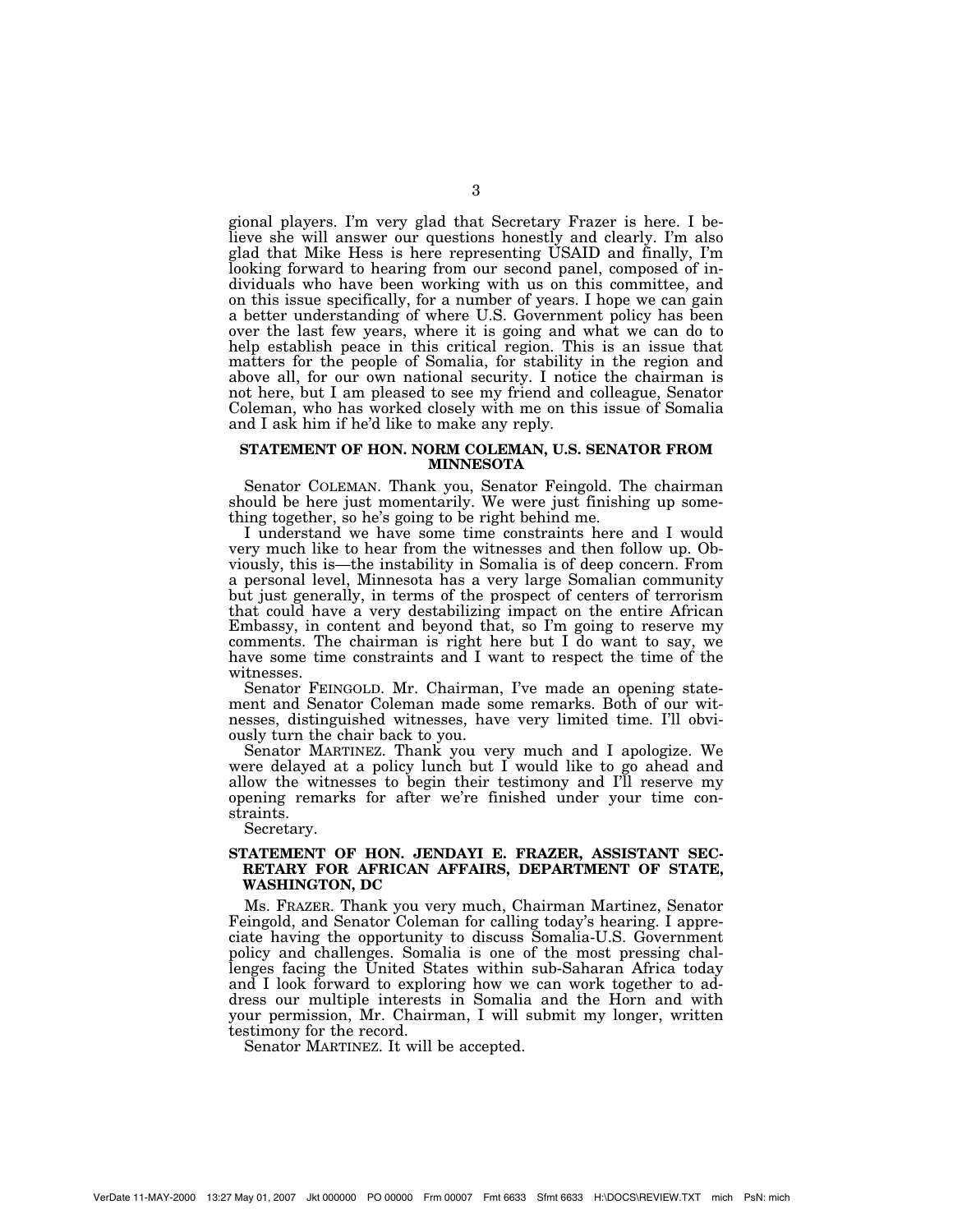Ms. FRAZER. Thank you. Continued instability in Somalia has exacerbated already poor humanitarian conditions within Somalia and threatens regional security more broadly throughout East Africa. Moreover, terrorists have been given sanctuary in this uniquely failed state.

A common theme that was reinforced during my recent trip to the region—I went to Ghana, Kenya, Djibouti, and Ethiopia to discuss Somalia, is that to address the challenges posed by the country, we must work in coordination with our international partners and Somali leaders to achieve our common goals to restore peace and stability in the country by strengthening the Transitional Federal Institutions assisting the Somali people, preventing Somalia remaining a haven for terrorists and building regional security and stability.

Among the realities that we have faced since September 11, are several that are germane to Somalia. First, civil conflict and war in another country cannot be safely ignored. Second, the United States faces a global network of terrorists who seek to harm Americans. Last, failed states often become breeding grounds for terrorists permeability and arms trafficking that spread chaos beyond the borders of a single country and without an effective central government, nations are vulnerable to exploitation by violent extremists. The continued existence of a failed state in Somalia poses such a threat. For all these reasons, President Bush and Secretary Rice have made it a priority to confront the ongoing turmoil in Somalia with a multilateral, coordinated strategy. One of the priorities of the International Somali Contact Group is engaging the parties in Somalia to encourage dialog and inclusion or broad participation as the basis for establishing a stable and legitimate government. The United States, with the Intergovernmental Authority on Development, IGAD, the African Union, the United Nations, the European Union, and the Arab League, view the Transitional Federal Institutions and Charter as a legitimate governing body in Somalia. We will work to strengthen their capacity to Transitional Federal Institutions and continue to urge dialog between the TFI and Islamic Courts Council.

Clearly, the situation in Somalia is very fluid. Developments on the ground are constantly changing. We view the June 22 meeting in Khartoum that resulted in a seven-point agreement that recognized the legality and legitimacy of the Transitional Federal Institutions as the governing institutions in Somalia, yet also recognizes the reality of the Islamic Courts' presence in Mogadishu as a very positive development. While there still must be follow-up actions to demonstrate both sides' commitment to working to reestablish effective governance in Somalia, we hope this dialog will continue at the next meeting in Khartoum on July 14.

In addition, it is imperative that Somali leaders reach out to key stakeholders, such as the business community, clan leaders, civil society, and religious leaders to broaden the level of participation and legitimacy in the TFIs. In our efforts to make Africa both safer and better, the administration will continue to engage the African Governments in the region in an effort to support their efforts in Somalia and the Horn. Leaders in the region are urging stronger U.S. engagement. They understand it is especially important to ad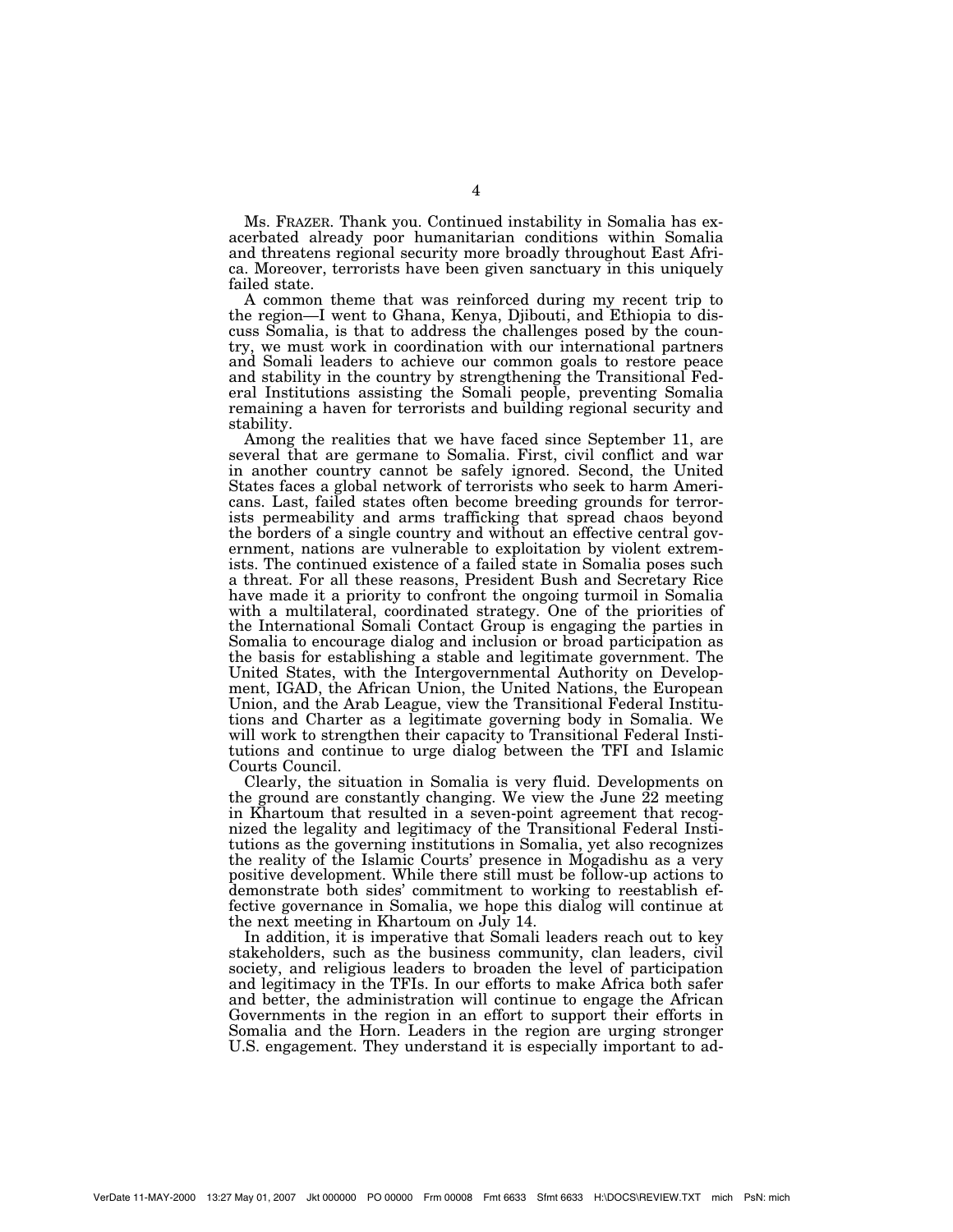dress the political stability and security situation because of its implications for the entire Horn. Hundreds of thousands of refugees and economic migrants have fled into neighboring countries and continue to flee conflict, drought, and persecution. The terrorists' attack on United States embassies in Nairobi and Dar es Salaam killed more Kenyans and Tanzanian citizens than Americans, as did the attack on the Mombasa Hotel in 2002 that was planned from Somalia. Given all of these moving pieces, U.S. policy will encourage and support regional leadership, especially IGAD and the A.U. There is no resolving the situation in Somalia without taking its neighbors into account. We speak with one voice, I believe, except Eritrea, in opposing an extremist Jihadist takeover of the Government in Somalia. American policy remains holistic. While making sure to address counterterrorism concerns, U.S. policy also focuses on governance, institution building, humanitarian assistance for the Somalia people, and a general improvement in regional security and stability. Taken together, this multipronged approach will require Congressional support and funding to achieve. We believe with your support that we are on the right course in both the short term and in the years ahead. Thank you again for calling this hearing today and I am happy to take any questions that you may have.

# [The prepared statement of Ms. Frazer follows:]

#### PREPARED STATEMENT OF HON. JENDAYI E. FRAZER, ASSISTANT SECRETARY FOR AFRICAN AFFAIRS, DEPARTMENT OF STATE, WASHINGTON, DC

Thank you, Chairman Martinez and Senator Feingold for calling today's hearing. Somalia is at the top of the sub-Saharan African portfolio. I appreciate the opportunity to appear here to discuss the challenges and the way forward for the United States in Somalia.

Instability in Somalia has exacerbated humanitarian conditions inside Somalia and threatens regional security more broadly in East Africa. Policy makers in Washington, DC, must work with our international partners and Somalia's leaders to coordinate our common efforts to restore peace and stability in Somalia.

#### HISTORICAL CONTEXT

With the benefit of hindsight, it is clear that this country was lulled into a false sense of security during the 1990s. Following the bombings of the U.S. Embassies in Kenya and Tanzania in 1998, the attack on the U.S.S. *Cole* in 2000, and the horrific events of September 11, 2001, the national discourse shifted. American policy makers now understand dynamics overseas through a new prism; decisions are tinged with the knowledge that brutal regimes and nonstate actors allowed to operate within those regimes are a threat to us all if they acquire destructive technology.

Among the lessons learned from September 11 is that another country's disharmony cannot be safely ignored. Regardless of physical distance, in this age of international connectivity, we are all within harm's reach. Second, we are faced with a global network of individuals who oppose liberty in all its forms; the United States is anathema to their very being and inspires ghastly plans intended to harm. Last, failed states can be the very breeding ground for those plans and terrorist acts. Without an effective central government, nations are vulnerable to the exploitation of violent extremists.

The continued existence of a failed state in Somalia poses such a threat. For all of these reasons, Secretary Rice considers it imperative to confront, rather than ignore, the ongoing turmoil in Somalia. The Department of State recognizes the need for an orchestrated, multilateral, whole-of-systems approach, and has reached out to other concerned parties to form an International Somalia Contact Group to help coordinate a comprehensive response. We are actively working with our international partners to support the reestablishment of an effective government in Somalia, capable of addressing the international community's concerns regarding ter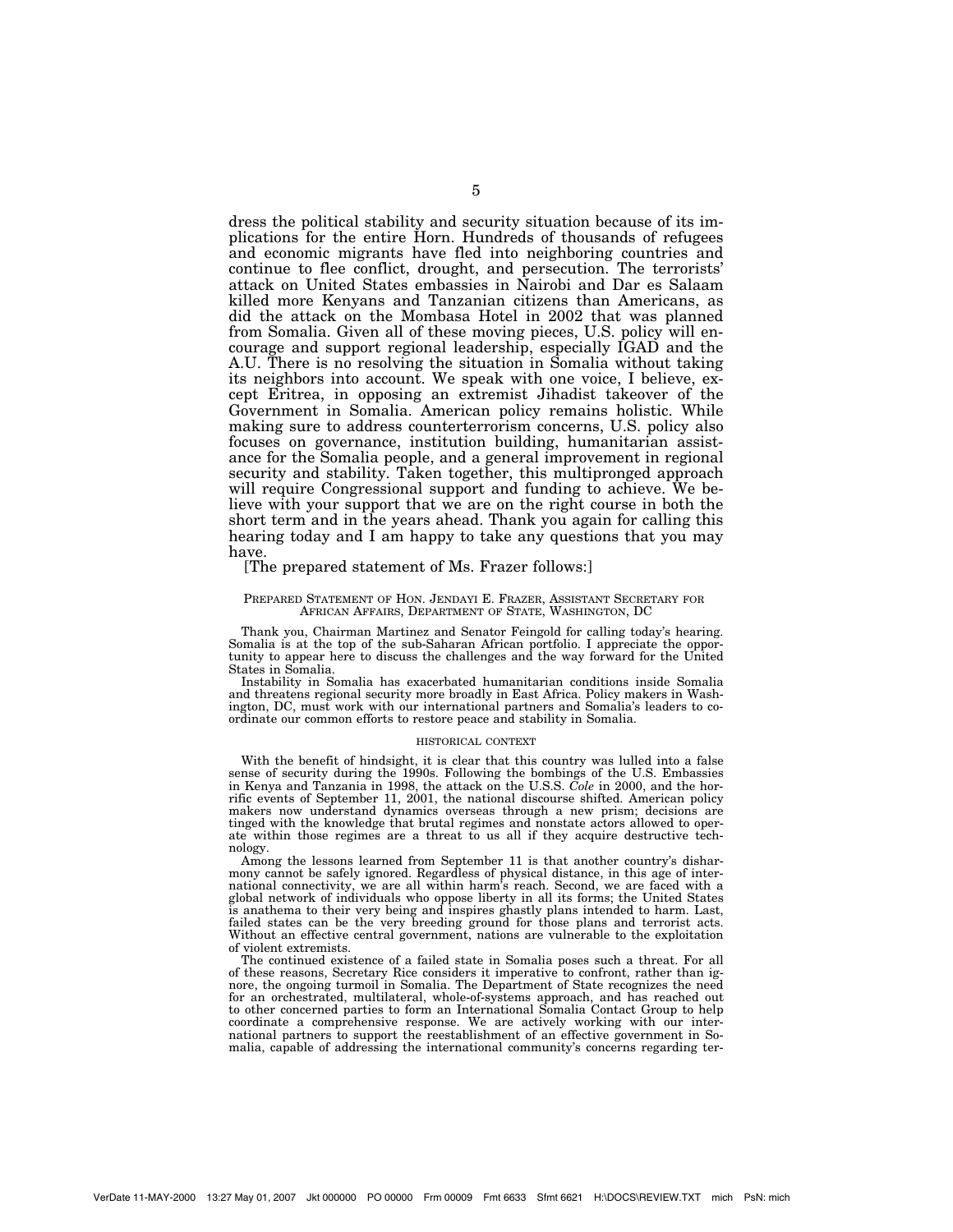rorism and the humanitarian needs of the Somali people. The lack of effective and legitimate governing structures in Somalia is a main source of its humanitarian strife, conflict, and instability. The Transitional Federal Charter and Transitional Federal Institutions represent an ongoing transitional political process that provides a legitimate framework for reestablishing governance in Somalia. We need to seize that opportunity to encourage inclusive dialog between Somali parties and to incor-porate these key stakeholders into the Transitional Federal Institutions.

#### THE PRESIDENT'S VISION

Shortly after his inauguration, President George W. Bush instructed his foreign policy staff that their primary goal would be to make the world "safer, freer, better. Since 2001, that has been our goal statement, and it continues to be the guiding principle of the administration's Africa policy. Over the last 5 years, the United States has actively engaged to end conflict in

six African hot spots, including Angola, Burundi, Democratic Republic of Congo, Li-beria, Sierra Leone, and the North-South element of the Sudan crisis. The United States has supported democratic elections throughout Africa, including parliamen-tary elections in the self-declared ''Republic of Somaliland'' in September 2005. More than two-thirds of sub-Saharan African countries have had democratic elections since 2000. From Senegal to Tanzania, from Ghana to Zambia, power peacefully changed hands.

We are working to make Africa safer, freer, and better through sustained engagement with local, regional, and international partners. This means not only supporting Africans as partners using local knowledge to solve local problems, it also means supporting the formation and cohesion of the institutions that constitute a free society, namely a vibrant civil society including free media, independent judiciary and legislature, political parties, and an impartial, independent electoral commission to oversee elections. We are working, both regionally and bilaterally, to help<br>build government institutions that can deliver secur health and education.

The United States is contributing generously toward improved democratic governance, health and economic growth in Africa, and we are actively engaged in denying safe haven to terrorists with the help of African partners. The African continent finds itself involved in the global war on terror and Somalia, in particular, is a crit-ical element of our broader efforts to fight global terrorism. The continued absence of an effective central government has resulted in a safe haven for terrorists and a humanitarian crisis for the local population. But this is not just a national prob-lem. The instability within Somalia's borders and among its numerous neighbors negatively impacts the Horn of Africa and Yemen more generally as hundreds of thousands of refugees and economic migrants have fled and continue to flee conflict, drought, and persecution.

#### ENGAGING THE HORN OF AFRICA IN A REGIONAL STRATEGY

On June 26, I returned to Washington, DC, from East Africa. The Secretary dispatched me to the region to seek the counsel of neighboring nations, and offer sug-gestions on how the United States can best address the changing dynamics in Somalia and the region in the weeks and months ahead. Over the course of several days, I visited leaders from Uganda, Kenya, Ethiopia, and Djibouti—Somalia's neighbors and members of the Intergovernmental Authority on Development (IGAD)—as well<br>as representatives from IGAD and the African Union (A.U.), and the Arab League.<br>While in Kenya, I also had the opportunity to meet with the leade

malia Transitional Federal Institutions, including the Speaker of Parliament, Sharif Hassan Sheikh Adan, President Abdullah Yusuf, and Prime Minister Ali Mohamed Gedi. Collectively, this trip contributed to a more complete understanding of the situation in Somalia.

#### REFLECTING ON POLICY AND PROGRAMMATIC IMPLICATIONS

The situation in Somalia and the region more broadly is incredibly dynamic. There is a great deal of movement and fragility. We continue to closely monitor developments in Somalia and efforts toward dialog between the Transitional Federal Institutions and representatives from the Islamic courts. The first meeting in this dialog took place in Khartoum on June 22 and resulted in a seven-point agreement that recognized the "reality" of the Islamic courts and the "legality" of the Transitional Federal Institutions.

While the outcomes from the meeting in Khartoum represented a positive first step, follow-on actions must demonstrate both sides' commitment to working to-gether within the framework of the Transitional Federal Charter to support the re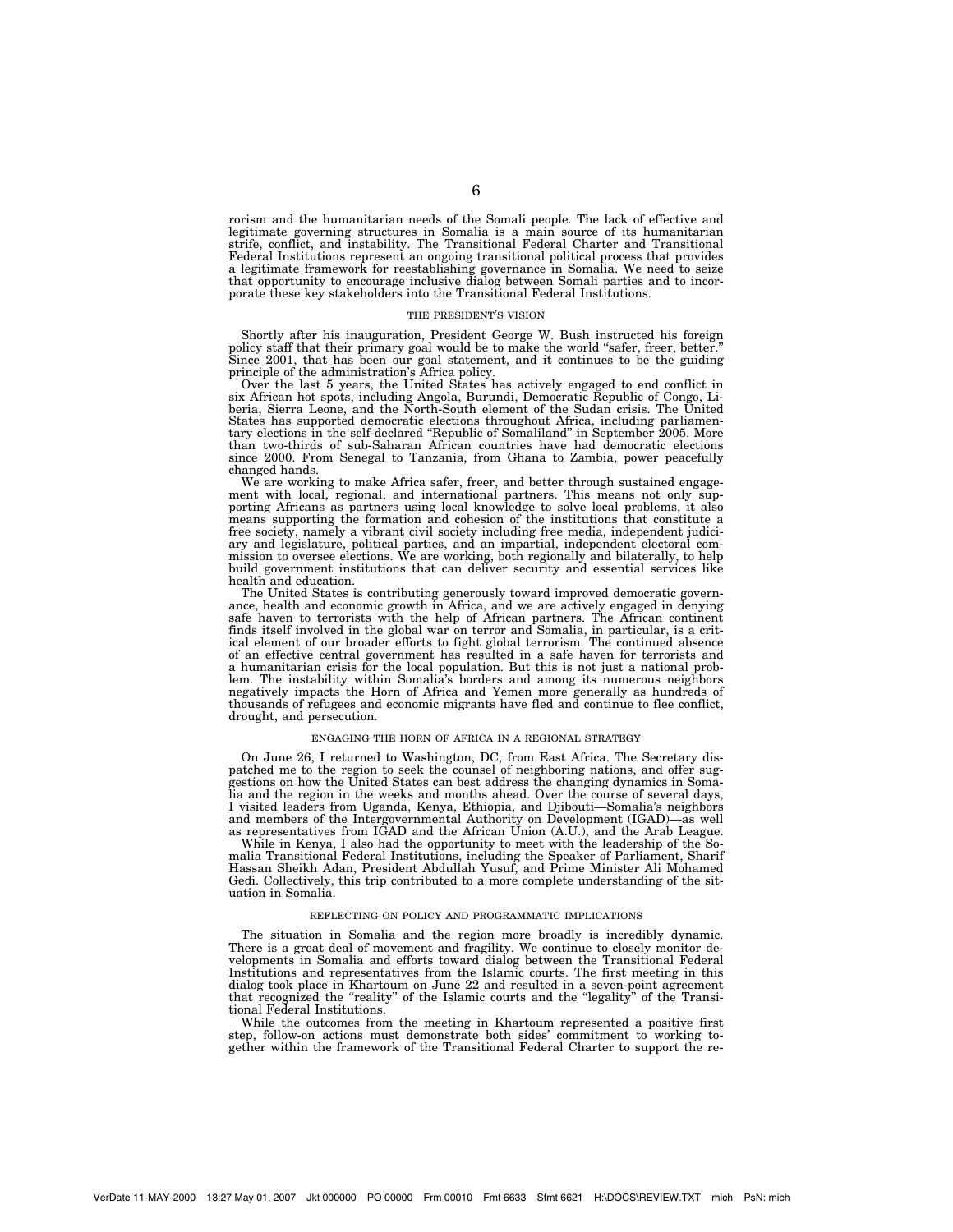establishment of effective governance in Somalia. The International Somalia Contact Group intends to encourage these developments in a way that promotes respect for the Transitional Federal Charter and inclusion of the Islamic courts into the Transitional Federal Institutions. The next meeting is scheduled to take place in Khartoum on July 15 and will provide a clear indication of both parties' willingness to engage in constructive dialog. This dialog must also be broadened as soon as possible to include other key stakeholders in Somalia, such as regional authorities, religious leaders, civil society, and the business community.

While political dialog continues to take place, ongoing civil strife, interclan conflicts, and the lack of a functioning central government further complicate the humanitarian situation and limit access to affected areas in Somalia. Access to basic services remains a key friction point between communities in Somalia. The presence and intensity of conflict will continue to be a key factor in the humanitarian situation and affect how the international community can best respond to dynamics in Somalia.

Despite these rapidly changing dynamics, the goals for United States policy remain clear—address the threat of terrorism, support the reestablishment of effective governance and political stability, respond to the humanitarian needs of the Somali people, and promote regional security and stability. While counterterrorism remains a core concern for the United States, it is not the only tenet of our strategy. To address Somalia's instability, we must focus on governance and institution building, humanitarian assistance for the Somali people, and improving regional security and stability. These issues are, of course, mutually reinforcing and also provide support for our counterterrorism efforts.

#### CONCERNS ABOUT TERRORISM

In pursuing these key policy objectives, the Department of State remains cognizant of the challenges the United States Government faces in Somalia. Foreign terrorists are able to exploit the continued lack of governance and find a safe haven in Somalia, while the continued flow of arms and criminality into and out of the country threatens the security of the broader region.

This reality compels American policy makers to develop a regional approach to engagement; no approach can succeed without accounting for Somalia's neighbors. Toward that end, the Department of State is working with East African countries to build their capacity to counterterrorism and the criminality that originates in Somalia. Our efforts will promote increased stability and safety within the Horn of Africa through new funding and the development of specific follow-on measures to the President's East Africa Counterterrorism Initiative (EACTI), which was announced in 2003.

In addition, we remain deeply troubled that foreign terrorists have found safe haven in Somalia, including some of the individuals who perpetrated the 1998 bombings of two United States Embassies in Dar es Salaam, Tanzania, and Nairobi, Kenya, as well as the 2002 attacks against an Israeli airliner and hotel in Mombasa, Kenya. These individuals—Abu Talha al Sudani, Fazul Abdullah Mohamed, and Saleh Ali Saleh Nabhan—pose an immediate threat to both Somali and international interests in East Africa and the Horn of Africa subregion. American counterterrorism concerns are directly related to the presence of these foreign terrorists and individuals willing to offer them safe haven within Somalia. We must therefore take strong measures to deny terrorists a safe haven in Somalia—we must deny them the ability to plan and operate.

While the broad policy goals outlined above will remain constant, we are always reviewing and updating our approach to reflect the fluid dynamics inside Somalia. The United States Government remains committed to neutralizing the threat that al-Qaeda poses to all Americans, Somalis, and citizens in neighboring East African countries.

Somalia cannot continue to serve as a safe haven for terrorists. The United States Government will continue working with Somalis, regardless of clan, religious, or secular affiliation. We have called upon the leaders within the Islamic courts to render foreign terrorist operatives currently in Somalia to justice. Such affirmative steps would improve security inside Somalia and support efforts to stabilize the region. Consistent with United States policy globally, there has been an effort to reach out and develop relationships with individuals who can provide useful data with regard to locating terrorists. The primary, guiding imperative for all of these interactions is combating terrorism.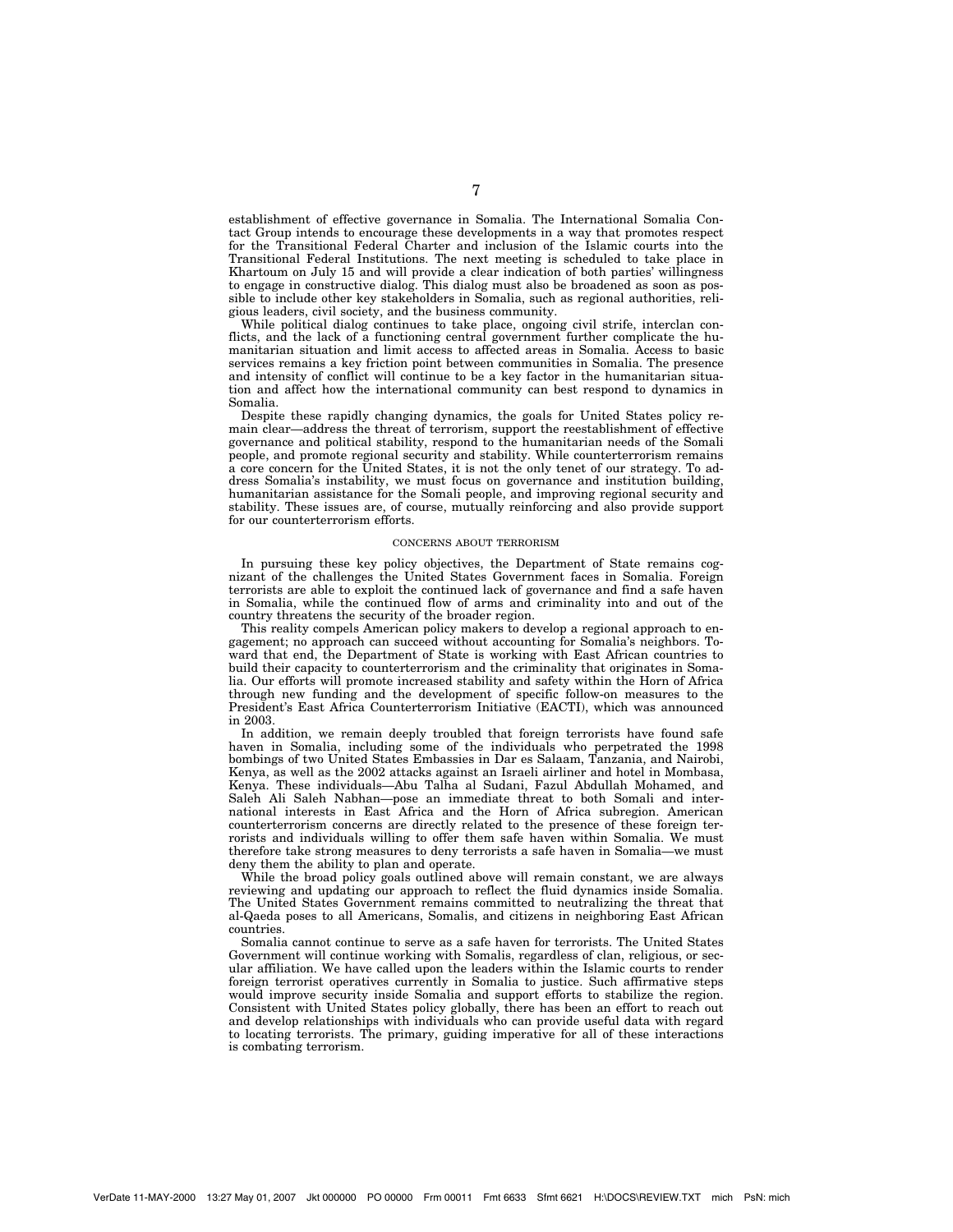#### INTERNATIONAL COOPERATION

In addition to the immediate concerns regarding terrorism, the situation in Somalia poses a range of challenges to international actors. Concerns remain about humanitarian and socioeconomic conditions in Somalia, as well as governance structures, human rights, domestic security, and regional stability.

These are sizable, and possibly daunting, goals. We recognize that there are no easy answers and seek to ensure that our engagement can adapt to the constantly changing dynamics in Somalia. This challenge has been compounded by longstanding insecurity, which limits the presence of foreign diplomats and other outside actors inside Somalia. For these reasons, outside actors must exercise a great deal of caution in our engagement. Our prospects for success are greatest if we are first transparent in our objectives, and second, fully engaged with international and regional actors. In this regard, we are working to cultivate and utilize the existing international and regional consensus on the way forward in Somalia through continued close engagement with our international partners. We can and should work closely with our constructive partners, while seeking to deter any state or nonstate actors that are playing damaging roles.

The formation of the International Somalia Contact Group, as a means of greater policy coordination among members of the international community, is a positive step. At the first meeting on June 15, the members of the International Somalia Contact Group reached agreement on our common policy goals and objectives in Somalia. This group includes representatives of the African Union (A.U.), the United Nations (UN), the European Union (E.U.), the United States, Sweden, Norway, Italy, and Tanzania. The Arab League and IGAD have been invited to participate in future discussions. The international community is now galvanized and has begun working toward sustainable solutions in Somalia.

The goal of the International Somalia Contact Group's ongoing discussions is to form a multilateral coalition that can engage the parties in Somalia and encourage stability and movement in a constructive and positive direction. This is not an executive grouping. Rather, the focus is on sharing information, coordinating our common policy objectives, and forging workable solutions. The international community is united by shared concerns about the local and regional ripple effects of Somalia's internal dynamics.

The next meeting of the International Somalia Contact Group will be held in Brussels on July 17, in an effort to build upon successes from the first meeting and create sustained momentum. By coordinating common policy objectives and sharing information on political developments in Somalia, the International Somalia Contact Group will become a vehicle to encourage positive developments, while offering support for the implementation of the Somalia Transitional Federal Charter and Transitional Federal Institutions.

#### THE WAY FORWARD

The Transitional Federal Charter and Transitional Federal Institutions offer Somalia a way forward, following the Somalia National Reconciliation Conference in Kenya from 2002–2004, through a transitional political process leading to a transfer to an elected, representative government by 2010. The Charter and Institutions provide a viable framework for continued progress based on the consensus of the Somali people.

The existence of the Charter and Institutions does not obviate the need for inclusive political dialog and the inclusion of key stakeholders into the ongoing transitional process. The dialog that has already begun to take place between the Islamic courts and Transitional Federal Institutions must continue to take place and, as soon as possible, be expanded to include the broader elements of Somali society, including civil society leaders, business leaders, regional authorities, religious leaders, clan elders, and other key stakeholder groups.

The Transitional Federal Institutions currently lack any administrative and institutional capacity, making the need for mid-level capacity-building and technical assistance an immediate priority for the international community. At the next meeting of the International Somalia Contact Group in Brussels on July 17, we will discuss concrete ways for the international community to encourage greater participation from key stakeholders in the political process and help build the mid-level capacity of the Transitional Federal Institutions.

In the weeks ahead, I expect to participate in further discussions with international partners. After my recent trip to the region, it is clear that instability in Somalia has worsened the humanitarian conditions for the civilian population. Since the beginning of the year, over 11,000 new Somali refugees have fled from these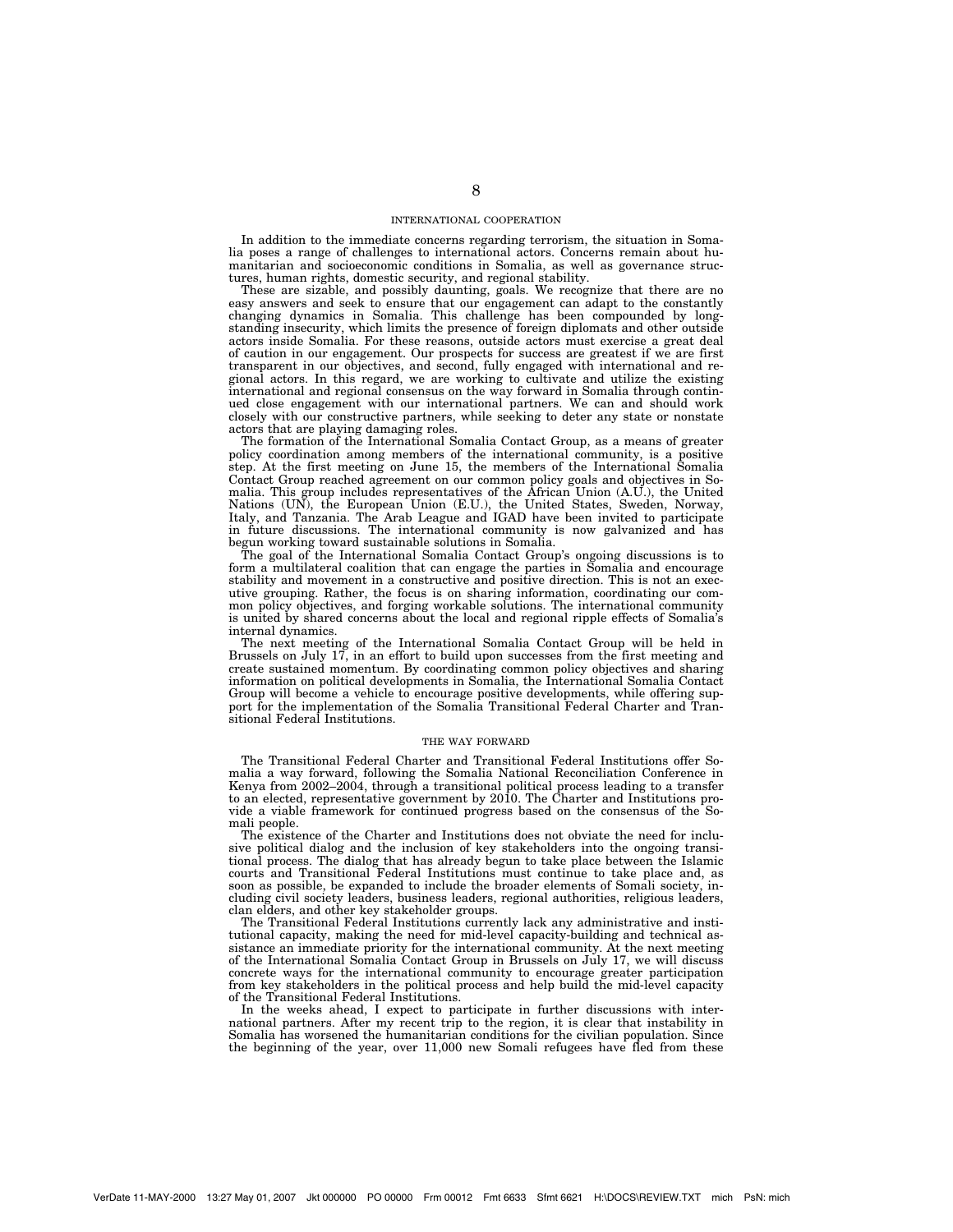worsening conditions into Kenya alone and there are reports of smaller flows into Ethiopia.

The international community now stands at a crossroads. The outcome is dependent on our will, our ability to work cooperatively, and the quality of our joint decisions. Thank you again, Chairman Martinez, for convening this important hearing. It is important that United States Government policy makers discuss the pressing issues at hand and find a workable plan for moving ahead in Somalia and in the Horn of Africa.

Senator MARTINEZ. Thank you, Secretary Frazer. At this time, why don't we—I'll call on you, Mr. Hess, for your remarks.

# **STATEMENT OF HON. MICHAEL E. HESS, ASSISTANT ADMINIS-TRATOR FOR DEMOCRACY, CONFLICT AND HUMANITARIAN ASSISTANCE, U.S. AGENCY FOR INTERNATIONAL DEVELOP-MENT, WASHINGTON, DC**

Mr. HESS. Thank you, Chairman Martinez, Senator Feingold, Senator Coleman. It is an honor to be here and a privilege to talk about this important subject and we appreciate your calling this hearing so that we can testify. I would also like to submit my written testimony and just highlight a few facts.

Senator MARTINEZ. Your testimony will be accepted as part of the record.

Mr. HESS. Thank you, sir. In late 2005, when it became clear through our Famine Early Warning System and through partners that we have in the region, that the long rains were not going to be successful. This followed a pattern of three unsuccessful rainy periods in the Horn of Africa. Therefore, we began in October and November of last year, to start to divert resources to the region, particularly to Somalia, Ethiopia, and Kenya because we knew that the areas were going to be severely affected by this lack of rains.

If you look at the map, here, that I've presented. You can see the orange area highlighted. That shows the most affected region. I'll talk a little bit about that. But in Somalia in particular, we estimated that there were about 1.7 million people who would be affected by this lack of rain and their pastoralists' livelihoods and the agropastoralists in the region coupled with about 400,000 displaced personnel within the region. We estimated there were somewhere around 2.1 million people who need some sort of humanitarian assistance in the region. Therefore, we began diverting resources into the region such that by this time this year, we have committed over \$90 million in humanitarian assistance and other developmental funds to Somalia. That includes over 121 thousand metric tons of food that have been delivered to Somalis in the region. Water sanitation help, which we worked through our partners, Nutritional Assistance Education, to try to build civil society and conflict mitigation.

Today, we have just—our organizations that we support there have just finished nutritional surveys in Southern and Central Somalia. The initial indications are that the Global Acute Malnutrition Rate in Gedo is about 23.9 percent and in the middle Juba region, runs somewhere between 16 percent and 21.9 percent. Fifteen percent is considered a humanitarian disaster so you can see that all of those Global Acute Malnutrition rates are way above those levels. Based on those levels, we have engaged our partners to continue community therapeutic feeding programs throughout the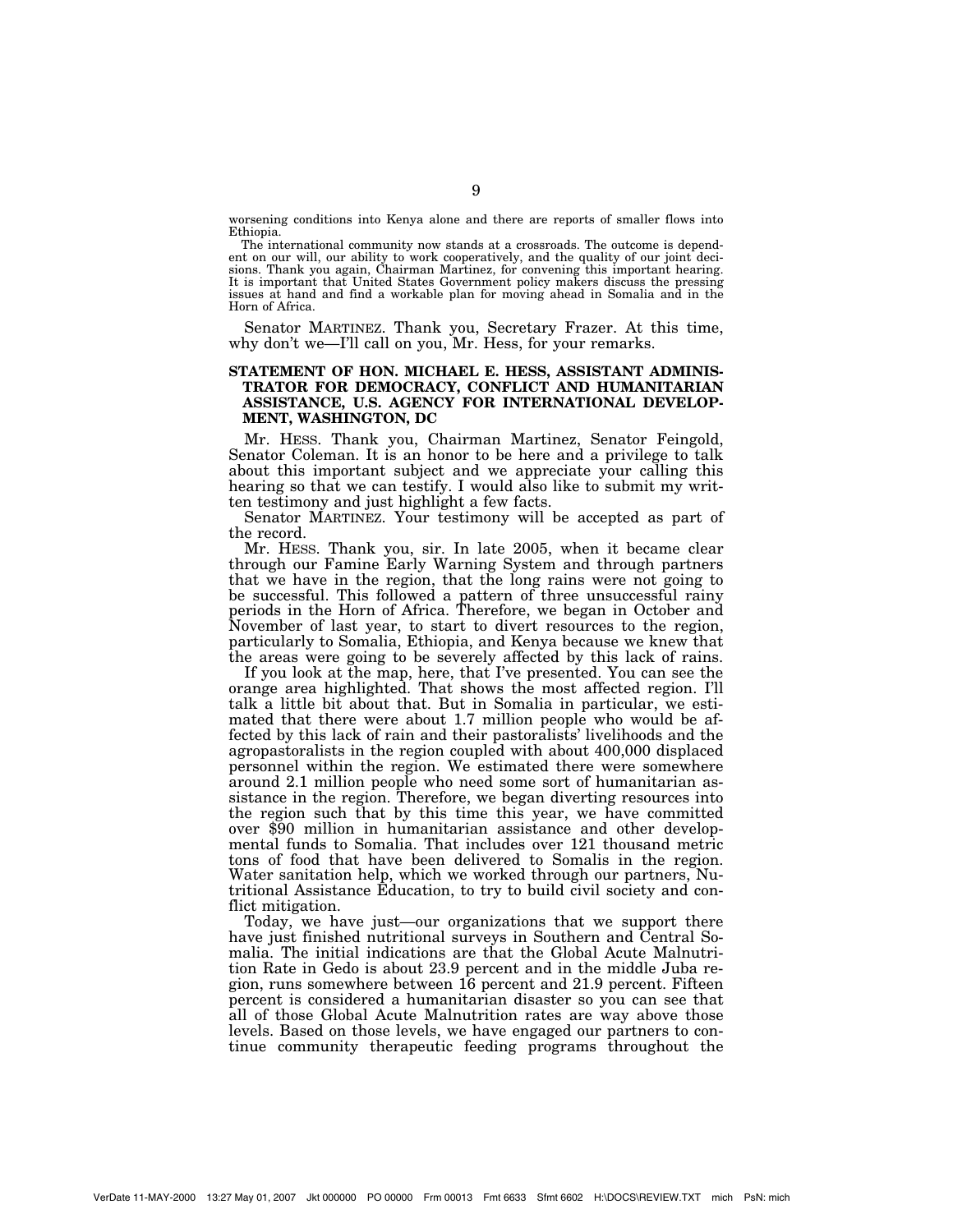southern and central regions. But Fred Kuny taught us a long time ago that drought does not cause a famine. It is a lack of governance that leads to famine. And so while we are trying to alleviate the suffering and stop the dying, we are also looking at the long-term conditions that lead to these disastrous conditions within the region, not just in Somalia but in the whole region. Therefore, we are looking at markets, roads, livelihoods, alternative livelihoods, and some support for governance as Secretary Frazer has indicated.

In closing, I appreciate the opportunity to talk to you about our work today. As you know, I was not able to visit Somalia on my last visit there. They don't let us in. They don't appreciate our visits. But I did go to Kenya and Ethiopia, the Somali region, where we saw some of the Somali people and I actually met with some of the Somali people in Mandara. That was very helpful. These are strong people who have suffered a great deal over the last number of years and they appreciate what we are doing for them in their region. We have done our best. We will continue to do our best and anticipate that we will deliver the assistance that they need to strengthen local capacities, build community resilience and plan sustainable gains.

Sir, that concludes my testimony. I would be happy to take your questions.

[The prepared statement of Mr. Hess follows:]

PREPARED STATEMENT OF HON. MICHAEL E. HESS, ASSISTANT ADMINISTRATOR FOR DEMOCRACY, CONFLICT AND HUMANITARIAN ASSISTANCE, U.S. AGENCY FOR INTER-NATIONAL DEVELOPMENT, WASHINGTON, DC

Mr. Chairman, members of the subcommittee, it is an honor to appear before you today to participate in a discussion on United States Government policy and challenges in Somalia.

#### **BACKGROUND**

In late 2005, the international community began to see ominous signs indicating that the previous months' failed rains were going to have disastrous consequences for about 1.7 million pastoralists and agropastoralists in the central and southern regions of the country if immediate actions were not taken. Thanks to a robust humanitarian response, adequate rains, and a fragile but permissible operating environment, famine has been averted.

To date, in fiscal year 2006, USAID has committed more than \$90 million to the ongoing complex emergency in Somalia. This assistance includes 121,760 metric tons of emergency food assistance, the provision of water, sanitation, and nutrition interventions in the most affected regions of the country, as well as education, civil society building, and conflict mitigation activities.

Malnutrition rates remain critically high. The long rainy season from April to June brought only limited relief. Large areas in Gedo, Bakol, and Hiran, as well as parts of Bay, Lower Shabelle, Lower and Middle Juba, Galgadud, Toghdeer, Sool, Sanaag, and Bari regions received below-average rains. Experts predict the overall cereal crop harvest to be below normal due to poor rains in key cropping areas, army worm outbreaks, localized flooding, and insufficient agricultural inputs. Global Acute Malnutrition rates range from 15 to 24 percent in the most affected areas of southern and central Somalia—15 percent is generally considered the emergency threshold. Gedo region has some of the highest malnutrition rates of 23.4 percent Global Acute Malnutrition and 3.7 percent severe acute malnutrition.

Cyclical drought and years of conflict have decimated pastoralist livelihoods, and experts predict emergency humanitarian conditions will continue in Southern Somalia through December 2006. I'd like to qualify this point. We use the term "emergency humanitarian conditions'' when the lack of an immediate response could result in loss of life. Our partners tell us that household coping mechanisms—particularly in the south, have eroded to the point that it will take at least 6 months of ''good'' conditions—sufficient pasture, food, water, and rain—to stabilize the situa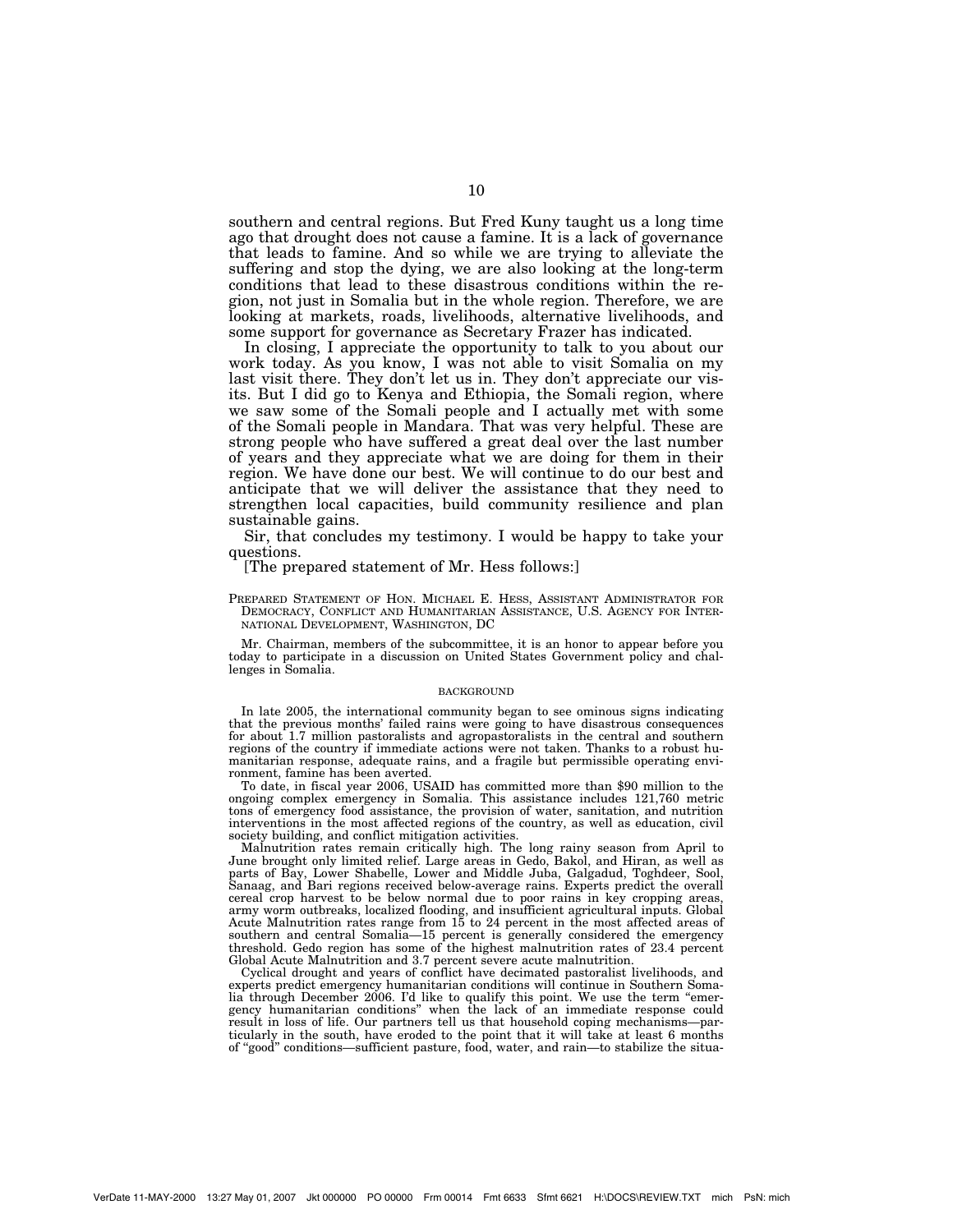tion. For these conditions to exist there must be an environment of security. The challenge of ensuring these good conditions over the next 6 months is just as great as the crisis we've worked so hard to avert. We can't do much to ensure that the October rains succeed, but we can work to increase the scope of our assistance, and to support efforts to establish a stable, secure environment in which recovery may

occur. I'd like to stress this point: ''Stabilizing the situation'' means that the population is no longer at immediate risk, but it does not mean a more complete recovery— or a return to ''normal.'' In fact, it is not obvious that there is truly the possibility of such a return. Traditionally, after a severe loss of animals—like the 50–80 percent of herd loss we have witnessed this year—it could take a pastoralist community 6 to 7 years to reestablish herds. However, with increasing variance in rain cycles, as well as increasing environmental degradation, this longer-term recovery is far from certain. In addition, ongoing insecurity and lack of rule-of-law perpetuate an environment of risk and work against household and community attempts at recovery. The desperate need to acquire livestock—in the face of severe depletion of household assets—will translate into conflict between clans and individuals, and will increase strain on the volatile network of alliances that constitutes order in this society. Nowhere else in the Horn of Africa are destitution and competition for scarce resources more obvious drivers of conflict.

To improve the lives of Somalia's pastoralists and agropastoralists in a sustainable way requires—like in northern Kenya and southern Ethiopia—roads, markets, trade... and above all else, good governance. Somalia is a ways manitarian situation, and that until the space exists to address this vulnerability, I believe we will see hunger and security crises occurring at ever shorter intervals in Somalia.

#### ACCESS

To continue life saving activities, aid agencies must be able to ensure delivery of humanitarian assistance to all areas of need, regardless of who is in control. Their careful planning and engagement in Somalia—both formal and informal—has resulted in tremendous success in getting aid to those who need it.

Early in this response, there were several pirate attacks on food shipments coming into the ports and on truck convoys coming over the Kenyan border. Neither threat, however, has turned out to have a decisive impact on aid. More recently, inland access throughout Somalia has improved following the end of fighting between<br>Somali warlords and the Union of Islamic Courts (UIC), which was recently re-<br>named the Somali Supreme Islamic Courts Council (SSICC). Aid a UIC/SSICC has removed most road blocks, resulting in a more stable operating environment and reduced transportation costs.

Nevertheless, pockets of insecurity remain a major concern. On July 3, in the Lower Juba region, a World Food Program (WFP) convoy escorted by armed men of one militia was attacked by a rival militia, apparently unhappy about not being awarded the private security contract to escort the convoy. Three people, all combatants, were killed in the skirmish. No food was looted, and the convoy was diverted to a nearby village until a compromise was reached. This is just one example of the complexity and danger of operating in southern Somalia.

#### IMPACT OF CONFLICT

We know from the past few months that if fighting breaks out again in southern Somalia, displacement will be significant—both inside Somalia and out of the country. Any internal displacement risks destabilizing the fragile process of recovery for most communities in the south, and places the lives of the most vulnerable at risk. USAID is working closely with our partners to develop contingency plans for widespread displacement; however, conflict greatly increases the difficulty of negotiating the access upon which the delivery of humanitarian assistance depends.

#### USAID STRATEGY

For now the provision of emergency assistance to vulnerable Somalis affected by the recent drought and the evolving conflict will continue to be the primary focus of USAID activities. Through Title II support to the food distribution programs implemented by the World Food Program and CARE International, the USG is currently meeting 40–50 percent of all emergency food aid needs in Somalia, which currently are near 23,000 MT per month. The recently approved supplemental will enable us to maintain this level of support over the next critical months. Just as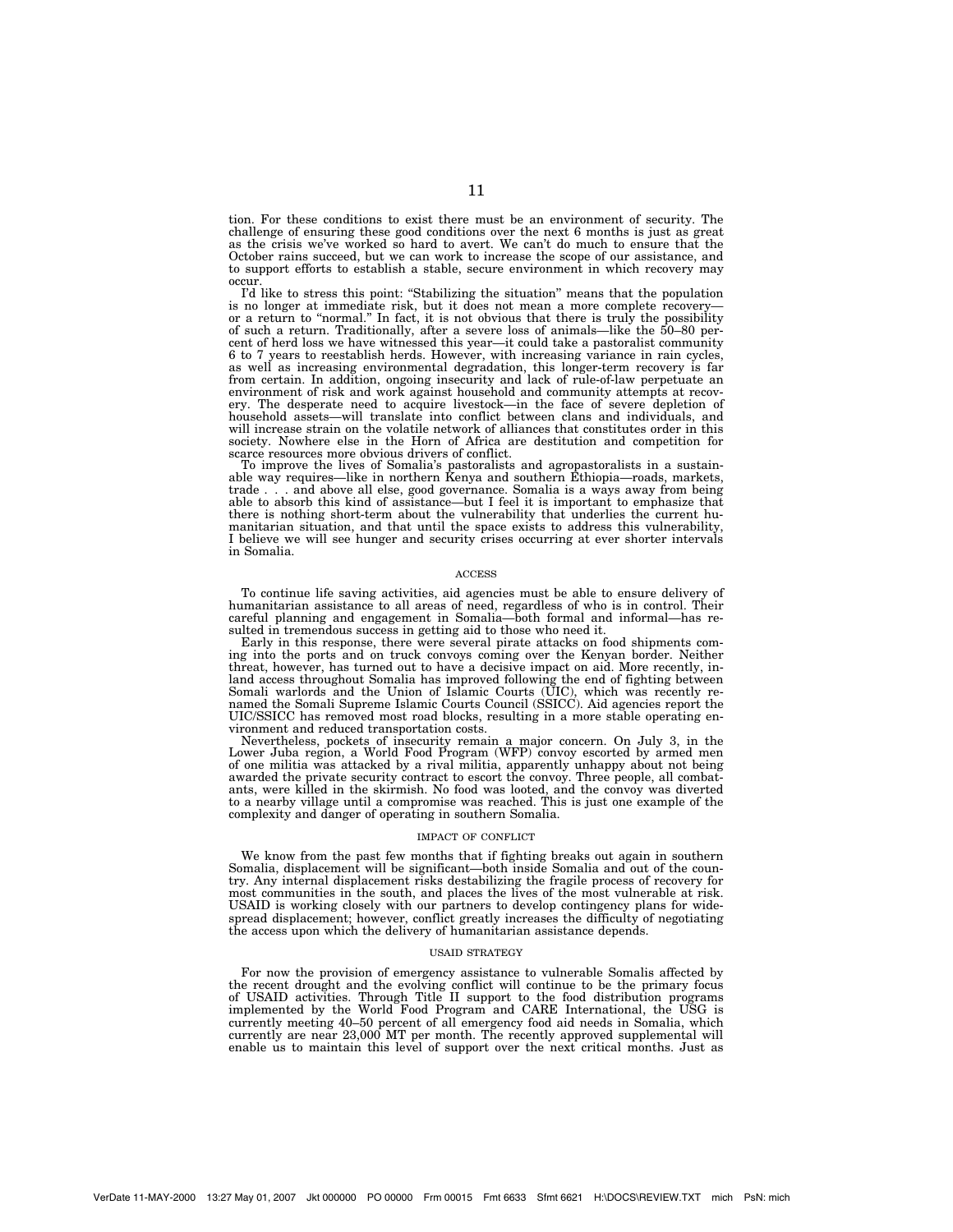important, we support nutritional surveillance throughout the country, and bring specialized nutrition interventions and life saving vaccinations to Somali children in their communities. Our emergency programs incorporate small-scale livelihood activities, and our water interventions are designed to build local capacity to manage this scarce resource and to mitigate water-related conflicts.

With development assistance allocations of over \$5 million in both fiscal year 2005 and fiscal year 2006, our partners have begun implementing a number of activities aimed at building civil society, mitigating conflict, providing access to drinking water, and improving access and quality of basic education through interactive radio programming. The recently launched education radio program is already having an impact in Somalia. I heard about 8-year-old Najmo who couldn't attend school during the recent fighting in Mogadishu. However, because of her school's participation in the radio education broadcast, she was able to tune into the radio education program and continue her lessons from home.

We will use part of the fiscal year 2006 International Disaster and Famine Assistance funds identified for famine prevention and mitigation to build on both our emergency and our development assistance funded activities—expanding our use of radio, developing community health and veterinary services, and helping to rebuild livelihoods.

My staff is doing everything it can to increase our access to reliable and timely information. We continue to work with our partners to improve and expand reporting. We are also discussing the establishment of an independent monitoring unit capable of identifying gaps and weaknesses in our humanitarian response.

In closing, I appreciate the opportunity to talk to you today about our work. As you know, I was not able to visit Somalia during my recent trip to the region, but I talked to people at the border in Kenya, and I saw the conditions there and in the Somali region of neighboring Ethiopia. These are strong people who have suffered much, and they appreciate what we are doing for them. We've done our best, and we will continue to do our best, to anticipate and deliver the assistance they need, to strengthen local capacities and community resilience, and to plan for sustainable gains, even as we continue to meet emergency needs.

Thank you again.

Senator MARTINEZ. Thank you very much. At this time, I'm not sure whether you had an opportunity—you gave your opening statement already. Did you have your remarks as well? So we'll go to questions.

Senator MARTINEZ. Secretary Frazer, I wanted to ask you about the Islamic Courts Union and whether, in fact, they are actively pursuing the enforcement of Sharia law in Somalia and whether you believe that this is having a serious impact in the situation on the ground as well as the character of this group, whether they are a monolithic group or whether you believe that perhaps they are composed of factions within the group.

Ms. FRAZER. Thank you, Senator. Thank you. The Islamic Courts Union are certainly a heterogeneous group and I understand that they were developed very much by various clans and subclans, often supported by the business leaders trying to establish some degree of law and order in basically a failed state. The Islamic Courts range in their orientation from groups pragmatically trying to assist the public, to individuals within the Courts who perhaps have more of a political Jihadisy than orientation. So I think there is a broad range. Those who simply are providing services, those who maybe are Islamicist but not necessarily of a violent nature, who have an orientation to establish an Islamic Government to those who are actually out to attack Western interests and have a Jihadist orientation.

Senator MARTINEZ. How it is possible for the U.S. Government to distinguish who we can work with within these groups and who we cannot, who are potential to a—would be a part of terrorist or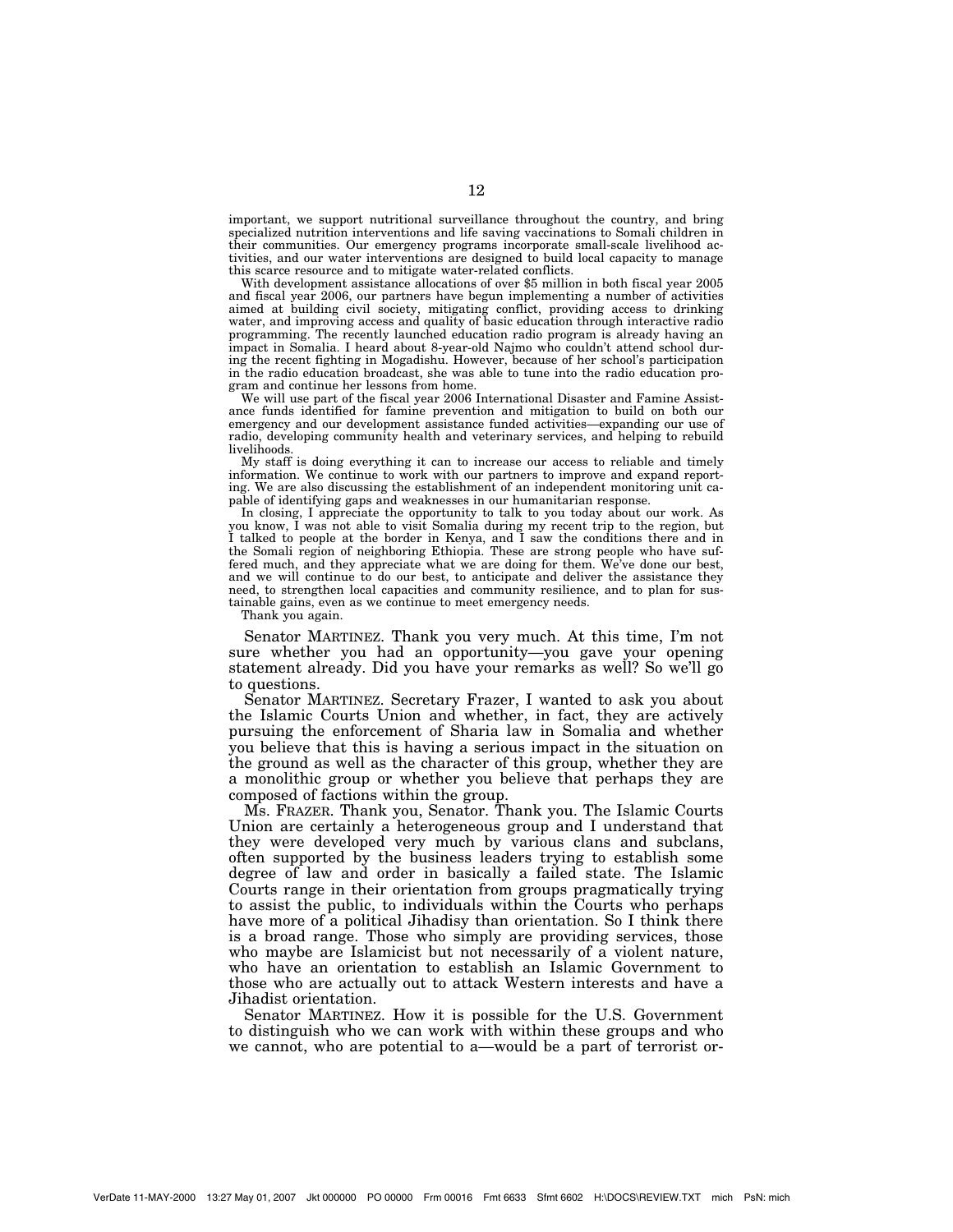ganizations and who are those who are a force for a more stable and secure future?

Ms. FRAZER. Thank you. We are looking at certainly gathering information. Part of my going to the region was to consult very closely with the leadership in the African countries as well as IGAD and the Arab League. We are also consulting with our partners in the International Somalia Contact Group. We have information on individuals that we've been gathering over years, so we are doing intelligence gathering but I think the more basic question is—are we reaching out to these Courts. And I think that what is important and what we are emphasizing is that the Courts and the TFIs reach out and have dialog together, more so than we establish direct communication with them. That's not to rule it out, but it is not the priority at this point. The priority is for the Somali people themselves to come together. And so we, with our partners in this International Somalia Contact Group, at our very first meeting, called for this dialog to take place and as I said, we had dialog on June 22. We hope it will be followed up with further accommodation on July 15. So we are urging that. What we are trying to do, in terms of our strategy, is to allow what we believe is the majority who are more of a moderate nature to come forward, whether they remain part of the Islamic Courts or not but for the moderates across Somali society, in the business community, in civil society, moderates within the Islamic Courts itself, to come together with the Transitional Federal Institutions to create a stable polity for the people and for our, I think, common interests, which are obviously to support the people, to make sure that it doesn't remain a haven for terrorists and to promote regional stability and a stable government.

Senator MARTINEZ. One last question before I turn it over to the distinguished ranking member, is the area of Somaliland and we know that they have applied to the African Union for recognition and obviously understanding the delicate nature of that issue, I wonder if you could tell us what you think the ramifications are of ratification or recognition of them as a separate entity and they do seem to provide a certain amount of stability to the people living within that region. So I just wondered if you could comment on that.

Ms. FRAZER. I agree that they have provided stability and the United States has engaged with the Somaliland officials, including supporting their elections. I met with the foreign minister when I was in Djibouti. So we've reached out to the officials in Somaliland. I think the first step before we should consider U.S. recognition is again for the region to decide. I think that Somalilanders must put their case before the African Union and then the African Union can make a decision and then that decision should be reviewed by the United States and internationally. So I would urge us to wait to find out what the region itself views in terms of Somaliland but in any case-

Senator MARTINEZ. How long would you wait, though?

Ms. FRAZER. Well, I think that the issue of the timing of that is up to the foreign minister and the A.U. They can bring the case immediately before the body. There is some concern that this could play both ways in terms of the dynamics in Southern Somalia. On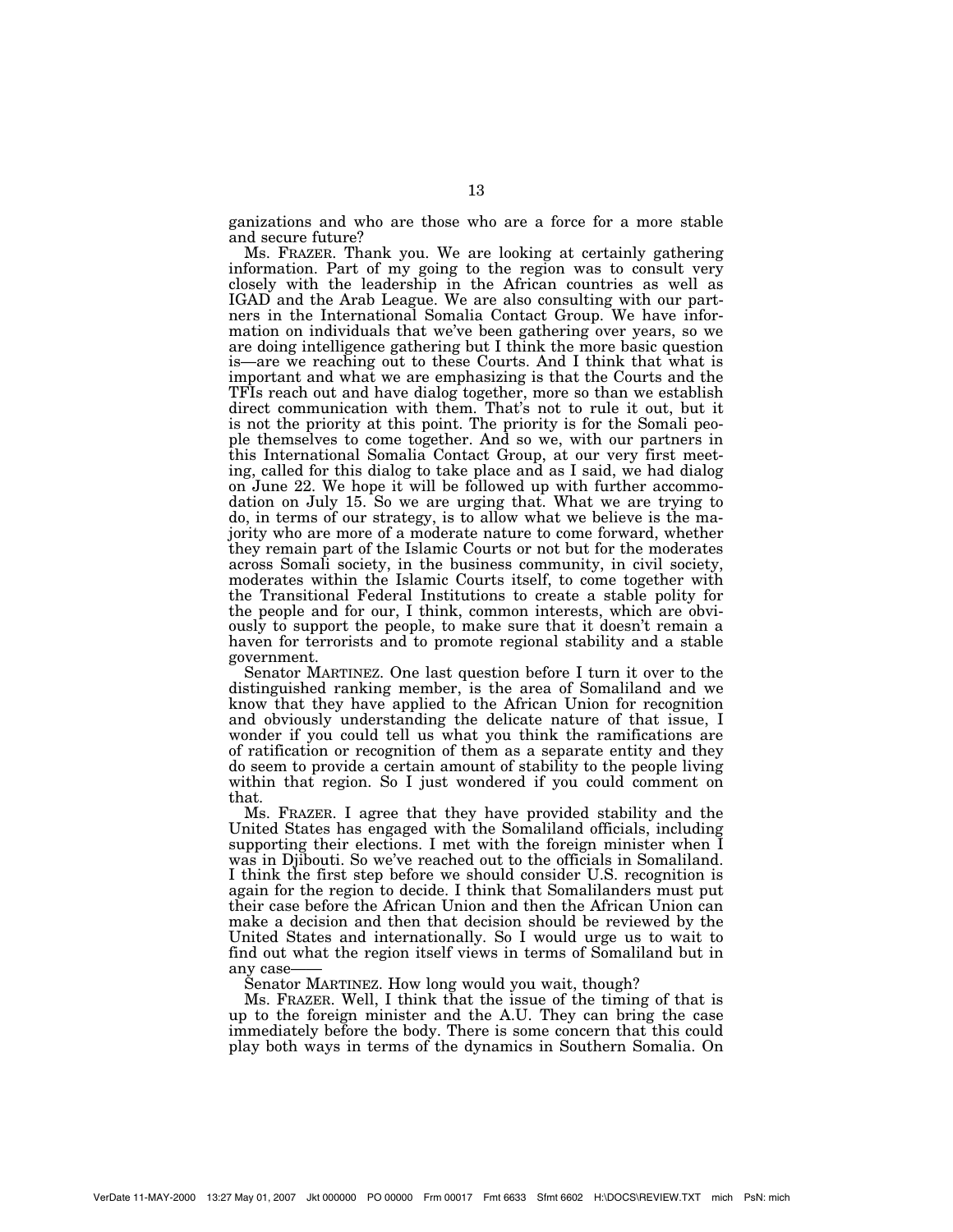the one hand, clearly we need to bolster and support a region of stability, which is what Somaliland represents. On the other hand, there are some who feel that the Somalian people may oppose a decision on Somaliland's independence at this point and this could further radicalize them. But there are any number of these external decisions could play either way. It is a very dynamic situation. The timing of it is entirely up to the A.U. and the officials in Somaliland putting their case before the A.U. They can do that at any point.

Senator MARTINEZ. Senator Feingold.

Senator FEINGOLD. Chairman, first let me again, in your presence, thank you very much for this hearing. It is very kind of you to allow me to have this kind of input. Secretary, thank you for appearing in front of the committee on short notice. I have many questions for you but I also know that you have to go to see the secretary, I'm told, on this very issue, shortly. So, somehow we have to balance that.

Let's start with, if you can articulate who has the lead role in executing and coordinating the administration's strategy that you have talked about? Would you map out for me a little bit, who is in charge of each of the elements of the strategy and what the coordination mechanisms to manage the strategy look like?

Ms. FRAZER. Well, Somalia policy is no different than our global foreign policy. Our State Department is indeed a diplomatic element. We coordinate our policy through the National Security Council, particularly the Africa Policy Coordination Committee, which is cochaired by myself and the Senior Director for Africa, up through the Deputies Committee, chaired by the NSC to the Principles Committee, chaired by, obviously, the National Security Advisor, then to the President, chairing the National Security Council. So we have a coordinating mechanism that includes State, DOD, CIA, Joint Staff in an advisory capacity, Treasury, and other relevant agencies, depending on the particular issue. That coordination body is responsible for developing our Somalia policy.

Senator FEINGOLD. This relates to your answer, but who would you say then, is monitoring whether or not all parts of the strategy are being executed effectively? What person or persons?

Ms. FRAZER. The Interagency, Africa PCC, has the primary responsibility for making sure that all elements of the policy are being carried out effectively.

Senator FEINGOLD. Who is the individual in charge of that?

Ms. FRAZER. Myself, and as I said, I—most PCCs are chaired by the Assistant Secretary for the region. I also share that with the Senior Director for NSC.

Senator FEINGOLD. Are there specific objectives and benchmarks laid out in the strategy that will help determine whether or not progress is being made?

Ms. FRAZER. I think that that is a good question. Clearly, we do this as a matter of course on the humanitarian side. On the political governance side, it is a bit more difficult. What we need to do, as a measure, for example, of success that we were putting as a benchmark, was getting the Transitional Federal Institutions, the government, into Somalia. It is a fairly low benchmark but they went in January. So that, we saw, was a major point of progress,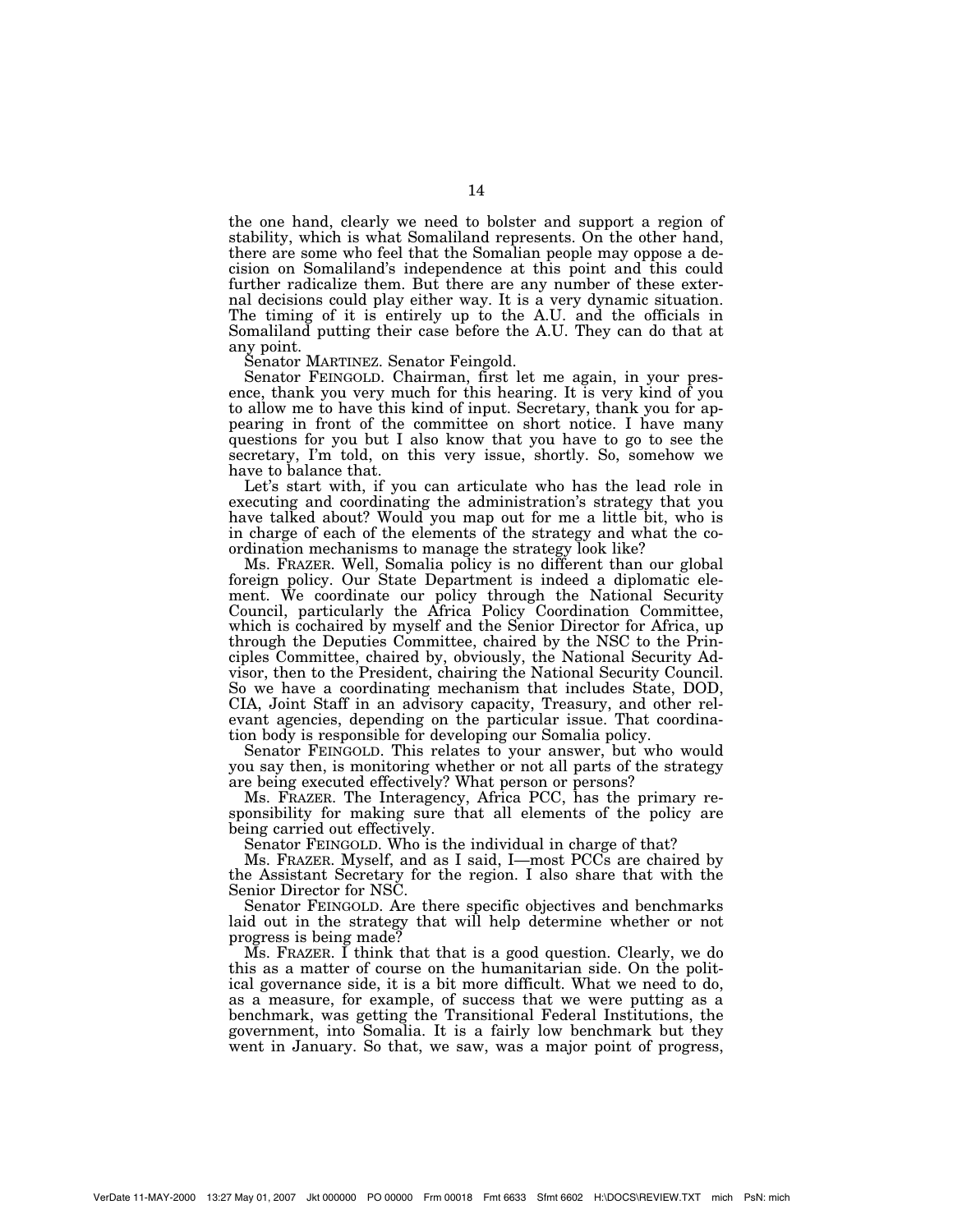on the governance side. Another major benchmark will actually get them, at some point, to be in Mogadishu. But we think the priority measure right now is to broaden the participation of the Transitional Institutions so that they can be seen as more legitimate as well as to strengthen the administrative capacity.

Senator FEINGOLD. I don't disagree with some of the immediate objectives. But what I'm trying to get at here, and you have indicated it is not the easiest thing to do, obviously, is are their benchmarks beyond what the next priority is? And are there timelines, at least a sense of plan as to ideally what we want to achieve. In other words, I'm not sure it is efficient just to say the next thing we have to do is to get the transitional government in there. Obviously, that was important. What we need is a public plan so that people can see what the overall picture is. I'm having some concern that what I'm getting from you, that that really hasn't been done yet.

Ms. FRAZER. No, I think that clearly, our plan is—this is a Transitional Federal Institution, so the plan is 20–10 that we have actual elective government, because that is when the mandate of the TFIs expire. So it is not unlike Liberia, where we had a transitional government but we had a plan and a date in which we needed legitimate elections to take place. What we have tried to do and this is I think, perhaps some of the frustration is that we've tried to push the Somalia people to come together. There was even disagreement, as you know, within the TFIs. We think we are beyond that. Now we need to get the TFIs with the Islamic Courts but the instate clearly is this is a transitional government, it needs to be an elected, democratic government.

Senator FEINGOLD. Well, and I respect the stating of the end goal and the time frame. What I am suggesting and we'll pursue this more later—you can obviously tell I'll be staying involved in this, is the need for the benchmarks and the timelines within that context, leading to that date, that will show me and others that there is a comprehensive strategy. Many of us believe that a special envoy or senior-level State Department official should be appointed to manage the development and execution of a comprehensive strategy. We've talked about that, to be able to be a liaison with the international community and work with Somalia's regional neighbors to establish stability there. We spoke about this even before the recent, very disturbing events. This person could also serve as a center of gravity in all Somalia-related policy issues, much like we've had in the past for Sudan and Haiti and other places. Is there any reason why you wouldn't support the creation of such a position now, given the increasing instability and tensions in the region?

Ms. FRAZER. Senator Feingold, I think that our foreign policy system works well with the officials that are in place now. I know that there is often, when there are these types of issues globally, and call for an envoy. But we have assistant secretaries, regional assistant secretaries, undersecretaries, deputy secretaries, secretaries, and the President himself, who carry out our diplomacy, who are our envoys. More importantly, I think, on the ground, we need to look at how we carry out the operations. It has been carried out by our Embassy in Nairobi. I think that they are doing a great job.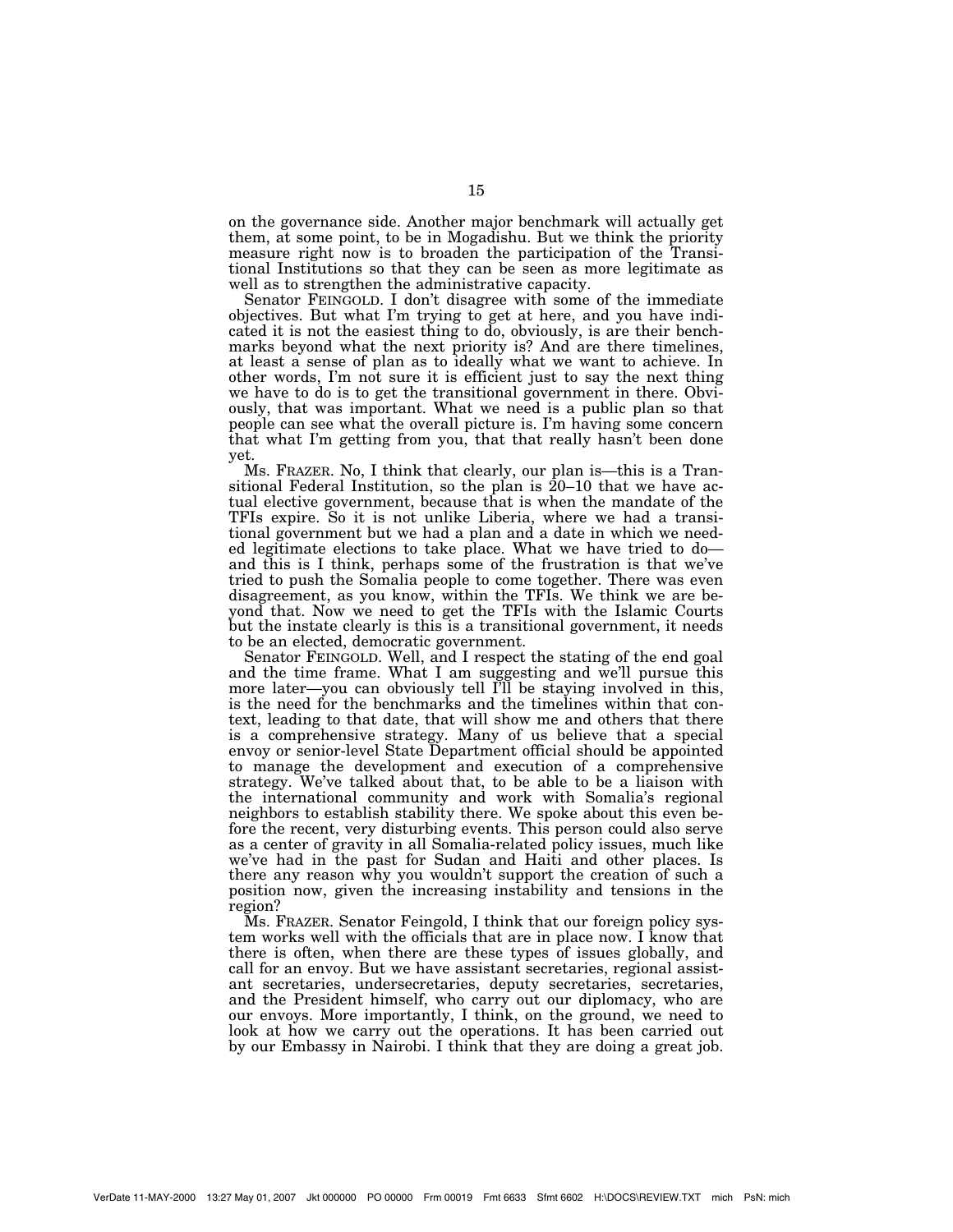I wouldn't say that we are opposed to any envoy or senior-level person, but that responsibility resides in the officials in our foreign policy process. The problem in Somalia, obviously, is that whereas we would normally have an embassy base, we don't have an embassy there and more importantly, because of the insecurity in Somalia, it is more difficult to actually go there. An envoy who is sort of circulating around European capitals, I don't see as any value added. What we need is the ability to get into Somalia, to engage directly on the ground there and to beef up our capacity there, not just circulating.

Senator FEINGOLD. Madam Secretary, I appreciate your response and I'm going to defer to the chairman in a second. I just want to respond to that. I do feel there is some movement in your response. I think you were more opposed to the notion when we last spoke. I heard you say you didn't necessarily oppose it. I would urge you to consider supporting it. Under this administration, Ambassador Danforth did what I think was an admirable job as a special envoy to help achieve the peace between the North and South in Sudan. I agree with you that it is a general rule you use the people in place. But we are overwhelmed. I mean, Ambassador Crumpton told me that we've only had one full-time person working in Somalia, operating out of Kenya. This is a country of enormous significance to us, enormous significance to the history of the fight against terrorism and I would urge you and others to consider the value of having somebody who would be fully consumed by the goal of trying to advance this issue. Mr. Chairman, thank you for the time.

Senator MARTINEZ. Thank you. Senator Coleman.

Senator COLEMAN. Thank you, Mr. Chairman. I want to actually thank my colleague, first, Mr. Chairman, for holding this hearing and then I want to associate myself with the words of my colleague from Wisconsin on this issue. I can't tell you that a Special Envoy is the answer but we don't have folks on the ground. We—and I guess that's the question. Were we surprised by the strengths of the ICU? Did we have intelligence to kind of sort out how this was playing out or did their strength come as a surprise to us?

Ms. FRAZER. Senator, I'm not sure how strong the ICU are. As I said, the situation in Somalia is very dynamic. It is constantly changing. What we know is that they had—they had gained popular support because of their delivery of service and because of providing some law and order, based in the clans themselves. The ability for them to move out of their clans and unite into something broader is still an unanswered question. The situation is very dynamic so I'm not certain how much hold they actually have in Mogadishu. What we're trying to urge is for them to take that positive—that positive disposition to work with the TFIs but there is concern about the imposition of extremists, Sharia law, in which you can't watch the World Cup and other such developments. So, this is a very dynamic entity at this point. Islamic Courts based in the subplans had more of a presence, something beyond that we're not sure.

Senator COLEMAN. And part of the problem is again, is we're not getting the information that we need. I would suggest, as you are well aware, it's not just the imposition, sure, but the people who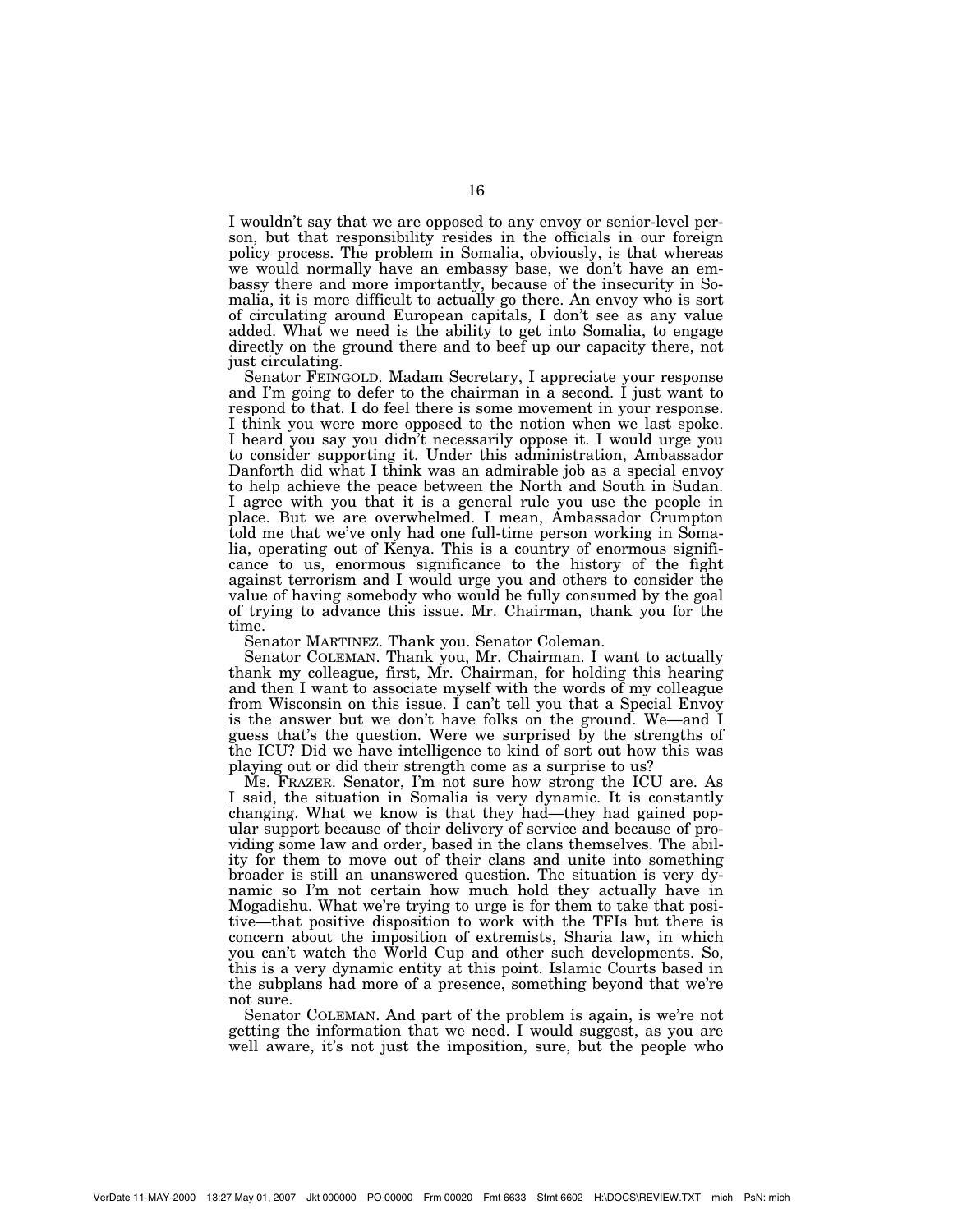are some of the key leaders, Hassan Dahir Aweys—these are identified terrorists who are at the center of a group that now has significant control in Mogadishu. I would suggest and one of my concerns has been our focus and the amount of aid. And I understand, who are we're going to give money to and if you look, periodically, where we've been in terms of aid to Somalia, it has development, it has been decreasing. If it were not for the intervention of some of my colleagues in this committee, I think it would be significantly decreased. We pushed to say that we need more aid. I was interested hearing Director Hess's figures. But that is food aid. That \$90 million—we're talking a lot about, but aside from food aid, there is a development aid. If anything, it seems that we've had less of a focus on what is a critical region and as you indicated in your own testimony, we run the risk of becoming centers for terrorism when there is instability in the area and Somalia, right now, it's clear that that's a huge concern. My concern is and I think my question is, does Somalia have our attention now? Are you coming before this committee and saying they have our attention? We are focusing on the situation. We have committed to doing those things that need to be done, working with others, working with our council and others, to try to provide stability, to try to deal in a stronger way, with the humanitarian crisis that we've done in the past?

Ms. FRAZER. Yes. Yes, Senator.

Senator COLEMAN. I would again urge you to reflect upon the Special Council issue and I just—I'm not sure if there are answers to the questions I have. That's my frustration in looking at Somalia and I'm just not sure where we get them, absent people, absent folks on the ground. Director Hess, in terms of the humanitarian crisis there, what else can Congress be doing, what can we be doing to assist you and others in making sure that the right thing is being done?

Mr. HESS. That is obviously a good question. Certainly on the humanitarian side, we have a number of people focused on Somalia directly. They work out of Nairobi where they are—we have a team that focuses primarily and solely on Somalia because it is such a big issue and our partners there, most of whom operate out of Nairobi as well. When you look at the major non-governmental organizations and the U.N. organizations, while they can go in and out of Somalia, their headquarters are in Nairobi and that's why we have a team there that are focused on humanitarian relief. When you mentioned our money, the over \$90 million we have spent so far, you're right. About \$79–\$80 million of that is going for food aid because it costs a lot to get the food in there. However, we've also spent about \$10 million in programs like education, conflict mitigation—I visited a group in the Mandara markets in northeast Kenya where they were working on conflict mitigation and we do that, looking at areas of extremism and areas of conflict. The education is done, interestingly enough, through radio broadcasts and that helped school children even in Mogadishu who couldn't get to school. We were able to broadcast educational programs so that they could still continue to take their classes even though they were at home. We've done some working on building civil societies and while we work on the humanitarian relief, we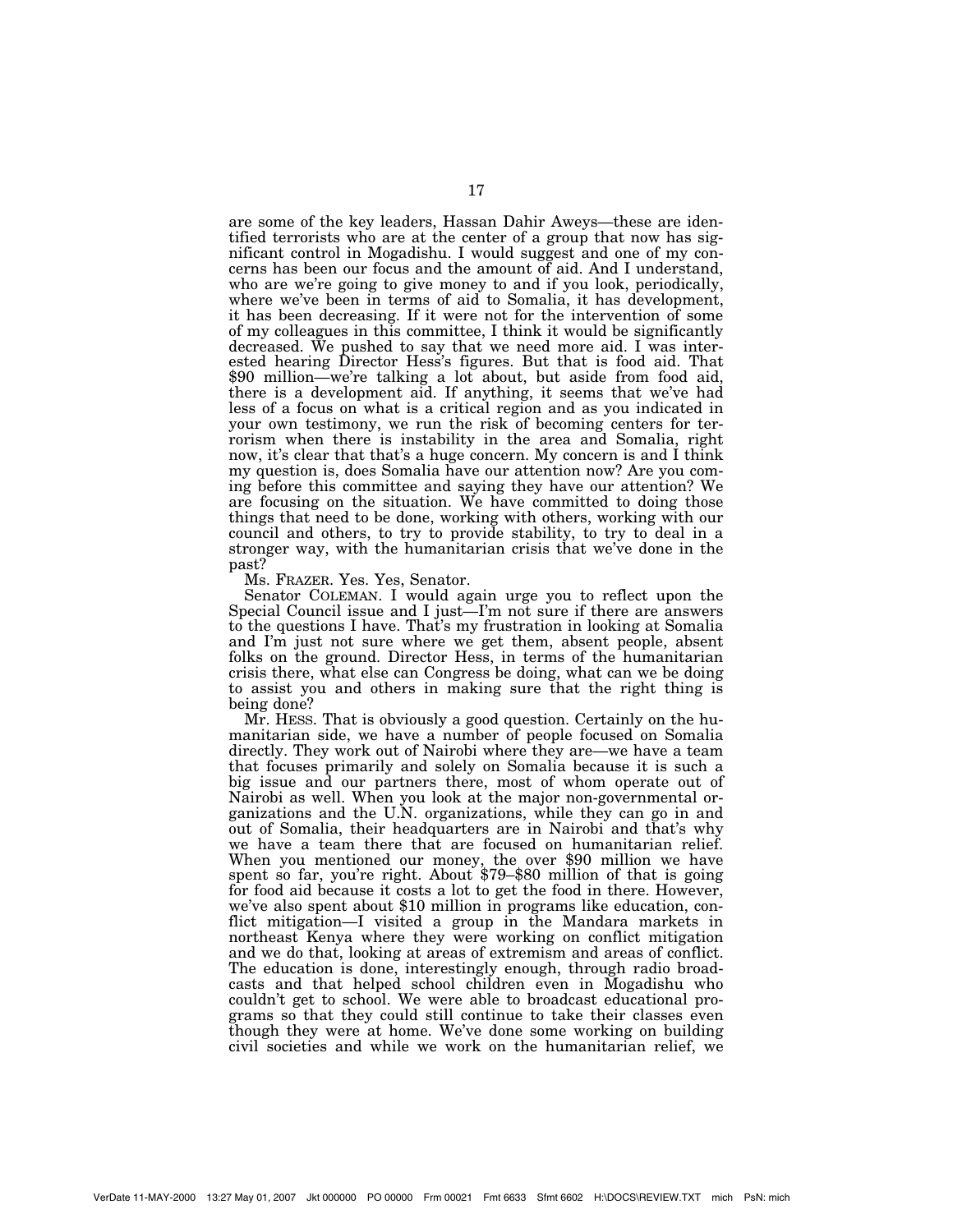work on local organizations and institutions because this is part of the capacity building I was referring to. If we continue to provide the aid and we don't build the local capacity, we're going to be there forever and that's not what we're about. Even in Gedo, we have built local humanitarian organizations and networks, specifically in nutritional and health care that are able to get relief out. So we're working in a number of areas.

Senator COLEMAN. And my concern, Mr. Hess, is that aside from the food aid, I have not seen the commitment of resources to build what has to be built on the ground in order to have a long-term effect. I just don't see it. I would suggest that—we saw the tragic consequences of the Taliban in Afghanistan and we are perilously—that is a perilous situation in Somalia right now, that if not fully addressed, I think, could have very tragic consequences in terms of our effort to fight global terrorism.

Thank you, Mr. Chairman.

Senator MARTINEZ. Thank you, Senator. Do you have additional questions for the panel? I'm going to ask a couple of them myself. Mr. Hess, one of the things that is obvious is with a lack of a central government, it seems like a very difficult task in getting aid in and obviously we're not on the ground. How are we doing that? How is that happening? And how much have we been able to put on the ground?

Mr. HESS. When you talk about the food, it is 121,000 tons just this year. We need to get around 23,000 metric tons a month into Somalia, the international community does. And that's what WFP's appeal calls for. We use a number of mechanisms to do that, CARE and WFP are our primary implementing partners. CARE gets about 7,000 metric tons a month into the country and they do that through Mombassa, up the roads into Mandara, and then across the borders into Gedo. They mainly have the Gedo region and that corner of Somalia. WFP covers the rest of the country, which is primarily south central right now. They go into the ports at Alem and Areka, where they are able to ship food in through those ports and then distribute it through local networks out to the regions where they have the most affected. We will occasionally use other NGOs and other partners, but those are the primary partners through whom we distribute the food. The last month, we had 17,000 metric tons of food that went into the country. Our other implementing partners include Catholic Relief Services, World Vision International, who do our nutrition programs, water, sanitation. We also work through UNICEF to do educational programs, water sanitation, and nutritional programs as well. It is mainly through our implementing partners that we are able to do these functions. They have very good reporting systems, interestingly enough. You have better cell phone conductivity in Somalia than you do in any other region in the Horn or any part of the Horn. So we get pretty good reporting out of there. They have very good Internet conductivity as well. So we're getting good information flow from our partners there and we're increasing that as we can.

Senator MARTINEZ. Senator Feingold.

Senator FEINGOLD. Chairman, thank you. Mr. Hess, has USAID contributed to the strategy that Secretary Frazer discussed as head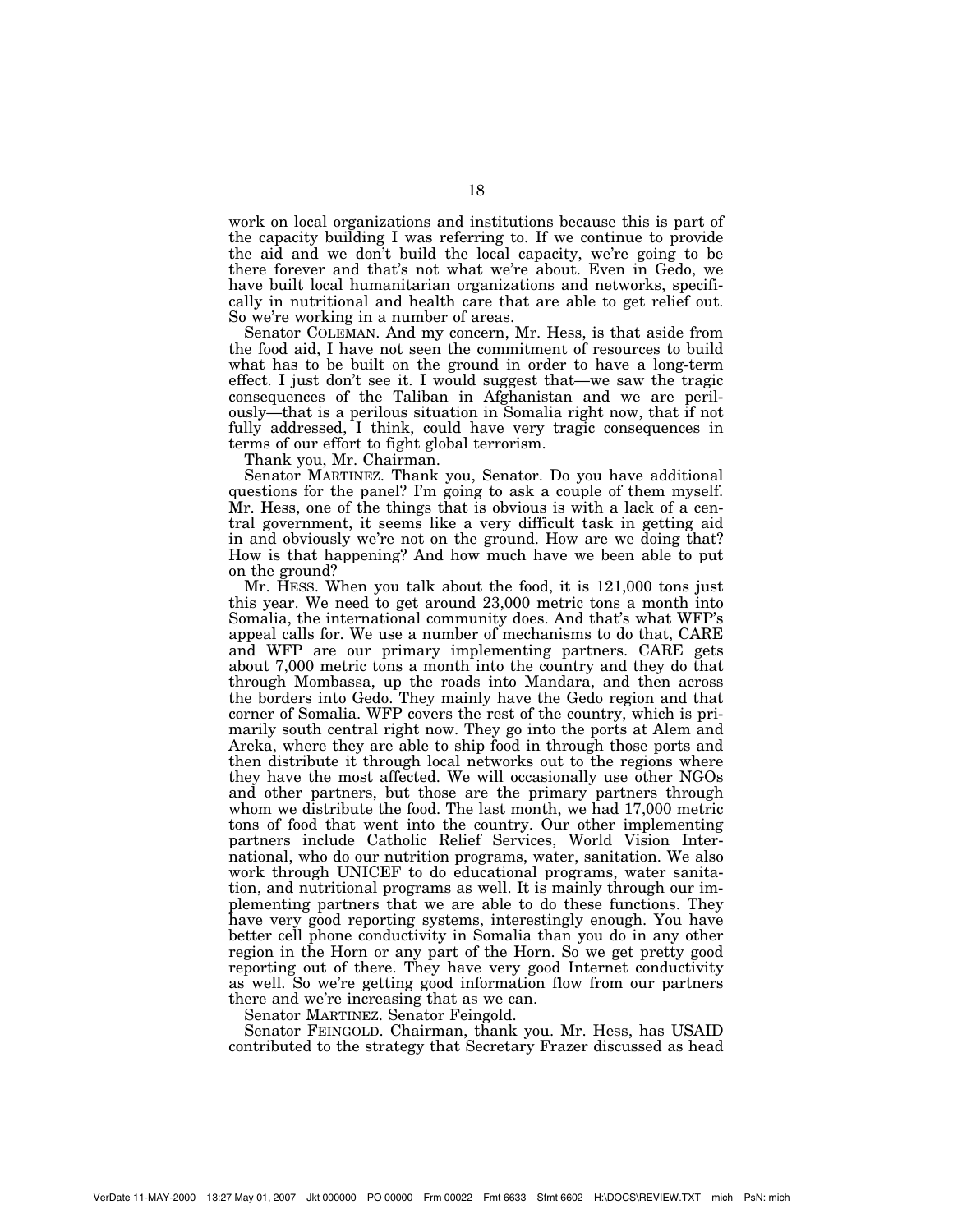of the democracy conflict and humanitarian assistance bureau, USA Idea, have you been part of the development or the strategy?

Mr. HESS. Absolutely, sir. We have a team that meets on the working group all the time.

Senator FEINGOLD. As I understand it, USA Idea funded a few important studies on Somalian policy and planning in 2005. These studies include policy recommendations, conflict management strategies, regional considerations, analyses of key sectors and needed assistance, and a range of other important things. Were these studies distributed throughout the U.S. Government?

Mr. HESS. Yes, sir. We have distributed those pretty widely and I ought to check back and make sure they are on our Web site but I know that we distributed them pretty widely. I have personally given them to General Abazad, at SIN COM so that SIN COM and our partners down there have them. I also gave them to the commander of CTF ORH so that they have it as well. But we work through a lot of—because it has to be a team effort.

Senator FEINGOLD. Do you know if this work has been taken into account by the State Department?

Mr. HESS. Yes, sir.

Senator FEINGOLD. You do know that they have taken it into account?

Mr. HESS. Actually, I can't—I'll have to check on that.

Senator FEINGOLD. Well-

Mr. HESS. I'll check with Jendayi.

Senator FEINGOLD [continuing]. Well, I'll let her answer but I would think that if USAID was funding a study on Political Economic Regional and Social Issues in Somalia, the State would want to be reviewing that. Have you had a chance to review this?

Ms. FRAZER. No, no.

Senator FEINGOLD. Well, let's try to link that up.

Ms. FRAZER. Yes, certainly.

Senator FEINGOLD. That's one thing we could do. Thank you, Mr. Chairman.

Senator MARTINEZ. Senator Coleman.

Senator COLEMAN. Just one, just a line of questioning. There was a lot of concern, a lot of questions raised about U.S. support of the warlords in the battle with the ICU. I guess I'd ask you, Secretary Frazer, what message can I communicate to my Somali constituents back in Minnesota, to reassure them that the United States is working toward kind of an overall resolution of the situation, peaceful, democratic resolution in Somalia?

Ms. FRAZER. Senator, many of your constituents call me on a daily basis. [Laughter.]

So they are part of helping to develop our understanding of what is going on and how we should approach this issue. So I think that you can assure them that we are fully engaged and we've heard their voice to try to allow space for the Somali people themselves to emerge because they are—what they say to us is that extremists don't have a place in Somaliland. It is not—it is counter to their culture there. It is counter to even the expression and the practice of Islam. So we have taken that into consideration in developing our strategy. I think that you can let them know that we do hear them; we hear them very clearly and very loudly. We are working,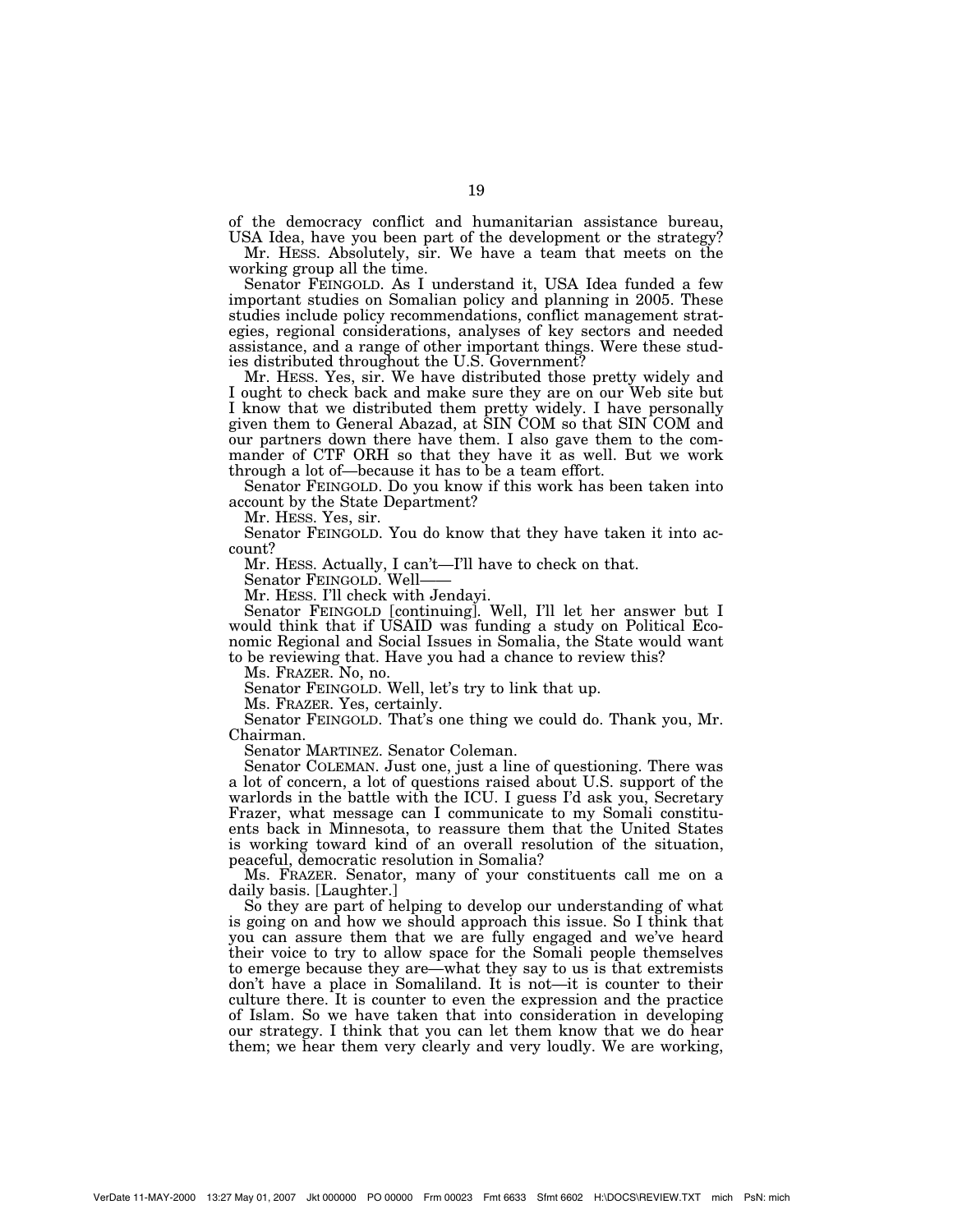trying to, as you say, bring about that peace and stability and to support the Somali people.

I just wanted to say, Senator Feingold, there are many studies that my team at the State Department works on and are part of that I may not have read immediately. So when I said that I personally hadn't read it, I was not, by that, saying that the African Bureau at the State Department has not been involved in this process. It is just that it hasn't hit my desk at this point.

Senator COLEMAN. Thank you, Madam Secretary, thank you, Chairman.

Senator MARTINEZ. Thank you both very much and I think at this time we will excuse the first panel and thank you both very, very much for your appearance here today, on short notice and also for the work that you are doing in these very, very difficult circumstances.

Ms. FRAZER. Thank you, Mr. Chairman.

Mr. HESS. Thank you, Mr. Chairman.

Senator MARTINEZ. Thank you very much.

#### | Recess |

Senator MARTINEZ. Let me now welcome our second panel this afternoon and thank all of them for being here and participating in this very important hearing. We have the Honorable David Shinn, adjunct professor at the Elliot School of International Affairs at the George Washington University, here in Washington. We are also very pleased to welcome Dr. Andre Le Sage, the assistant professor and academic chair for Terrorism and Counterterrorism, Africa Center for Strategic Studies at the National Defense University in Washington, and Steve Morrison, director, Africa Program for the Center for Strategic International Studies, here again, in Washington. So we welcome all of you and would like for you, at this time, to feel free to make your opening statements, understanding that if you want to make a fuller statement part of the record and summarize your remarks, that certainly would be acceptable. We'll begin with you, Mr. Morrison.

### **STATEMENT OF J. STEPHEN MORRISON, DIRECTOR, AFRICA PROGRAM, CENTER FOR STRATEGIC AND INTERNATIONAL STUDIES, WASHINGTON, DC**

Mr. MORRISON. Thank you very much, Senator Martinez and Senator Feingold, and thank you for holding this very timely hearing, and I appreciate the opportunity to be here today with you. I have concentrated my remarks deliberately on the question of what are the predicaments or the constraints that are at play today, with respect to the United States policy on Somalia and what are the immediate, concrete actions that need to be taken to move us forward. Let me just summarize very briefly, and if I may submit the full report to the record, I would appreciate it.

Senator MARTINEZ. It will be accepted as part of the record.

Mr. MORRISON. There are several key constraints that we need to keep in mind in looking at the question of how we would devise an effective U.S. policy. The first, of course, is that there are very serious threats in Somalia in the form of the three high-value targets that we've identified there and these cannot be downgraded or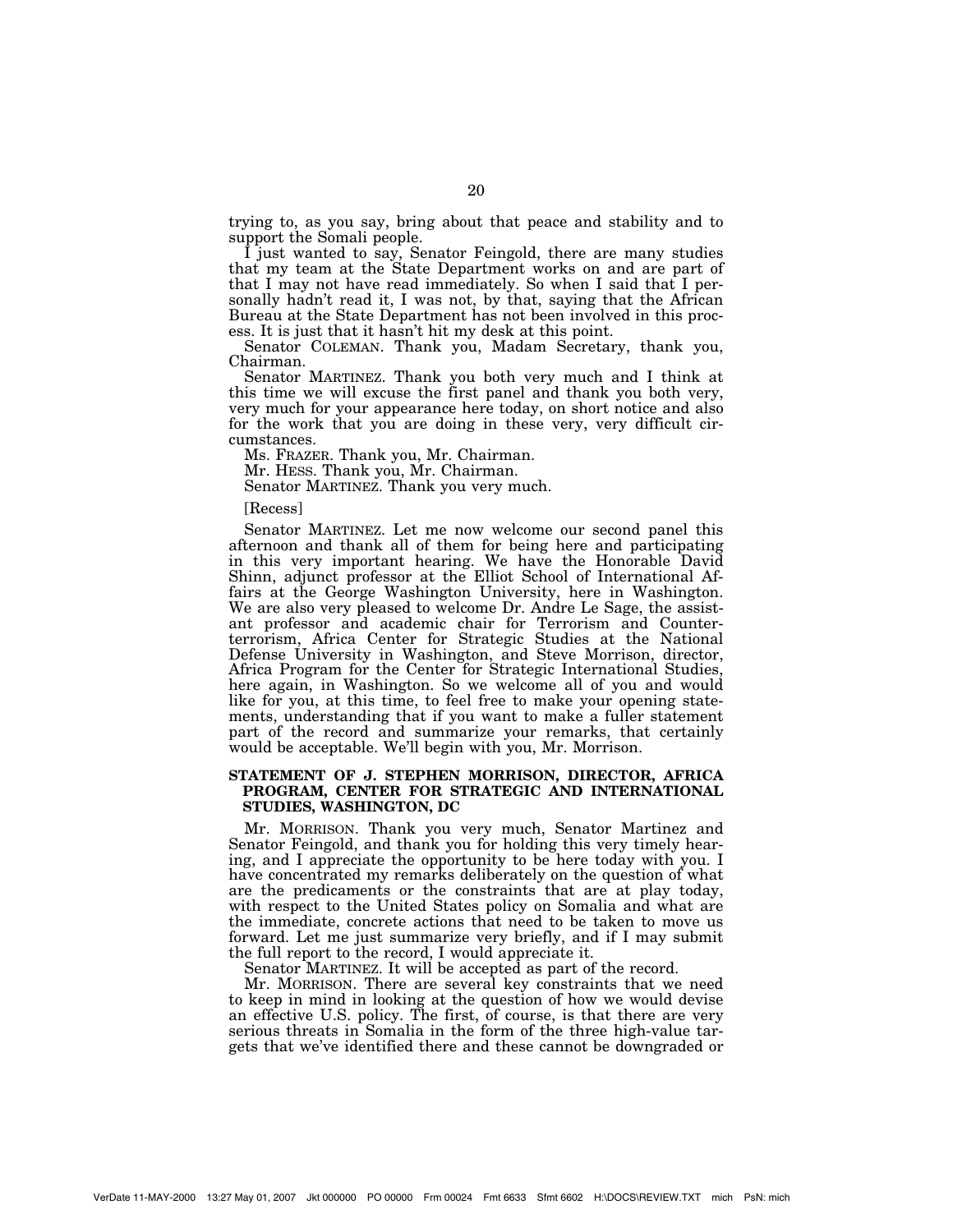ignored. It requires us to communicate our demand directly to the Counsel of Islamic Courts as to what we expect of them. I'm disturbed at the thought that we would eliminate direct engagement and communications to the CIC, particularly given the gravity of this particular threat. Second, we have to admit to ourselves that by contrast with Afghanistan or other conflicts, there is no realistic option for introducing an external force, military force into Somalia at the moment that would shape the security situation on the ground. I can explain that in greater detail but we have to admit to ourselves that that option simply does not exist today and is not likely to exist in the near future. Third, it is not realistic for us to engage directly on a consistent basis diplomatically inside Somalia, however, we should be putting a focus on building up our capacities in the immediate surrounding region and giving that greatest emphasis. Fourth, most importantly, I would argue, the United States is operating from a tremendous deficit on the basis of its 12-year absence from Somalia. That is a deficit in terms of policy, institutional capacities, and credibility. We have no full-time, senior-level leadership in Washington or in the region focused on directing policy. We have no serious funding to leverage our aims, other than the very important humanitarian flows that we heard about from Michael Hess. At a popular level among Somali, is we suffer from a lack of credibility and support and within the United States domestically, there is only a weak constituency for an enlarged engagement and there is a persistent negative constituency that we need to deal with. We have an emergent policy that Assistant Secretary Frazer has outlined but no functioning interagency process and no implementation plan. Rather, we have persistent fissures. A fifth constraint is the wild card of Ethiopian military. We know there is a strong possibility of the military intervening unilaterally on a significant scale, which could alter the situation on the ground immediately. Sixth, we have no reliable internal partners. The TFG is weak and ineffective. The Islamic Courts are in an uncertain state and are preoccupied with vanquishing the warlords. My last constraint is really the one focused on those powers that are sustaining the warlords and the Islamic Courts: Saudi Arabia, Yemen, the Emirates, Eritrea, and potentially support that could be derived from Egypt. We do not have a strategy for engaging them effectively in support of our goals. The Contact Group is a welcome step but does not have full regional membership yet. We need to, in my estimation, focus on a couple of immediate steps, grounded in realism of caution and patience. The first thing we need to do is really test and engage directly the Islamic Courts in the TFG, communicating clearly to them what we expect from them in terms of concrete actions and what we are prepared to do positively and negatively in response. We should not—we should take special care neither to embrace nor to reject out of hand our dialog with these two entities. The second is, we need to create, on a crash basis, United States capacity on Somalia that does not exist today. We need a senior-level figure to head our efforts. We need a United States-Somalia policy group centered in Kenya. We need an expert advisory group and we need a strategy and an implementation plan and money. These are all absent today. Third, this U.N. Security Council can do much more than it has done up to now in tightening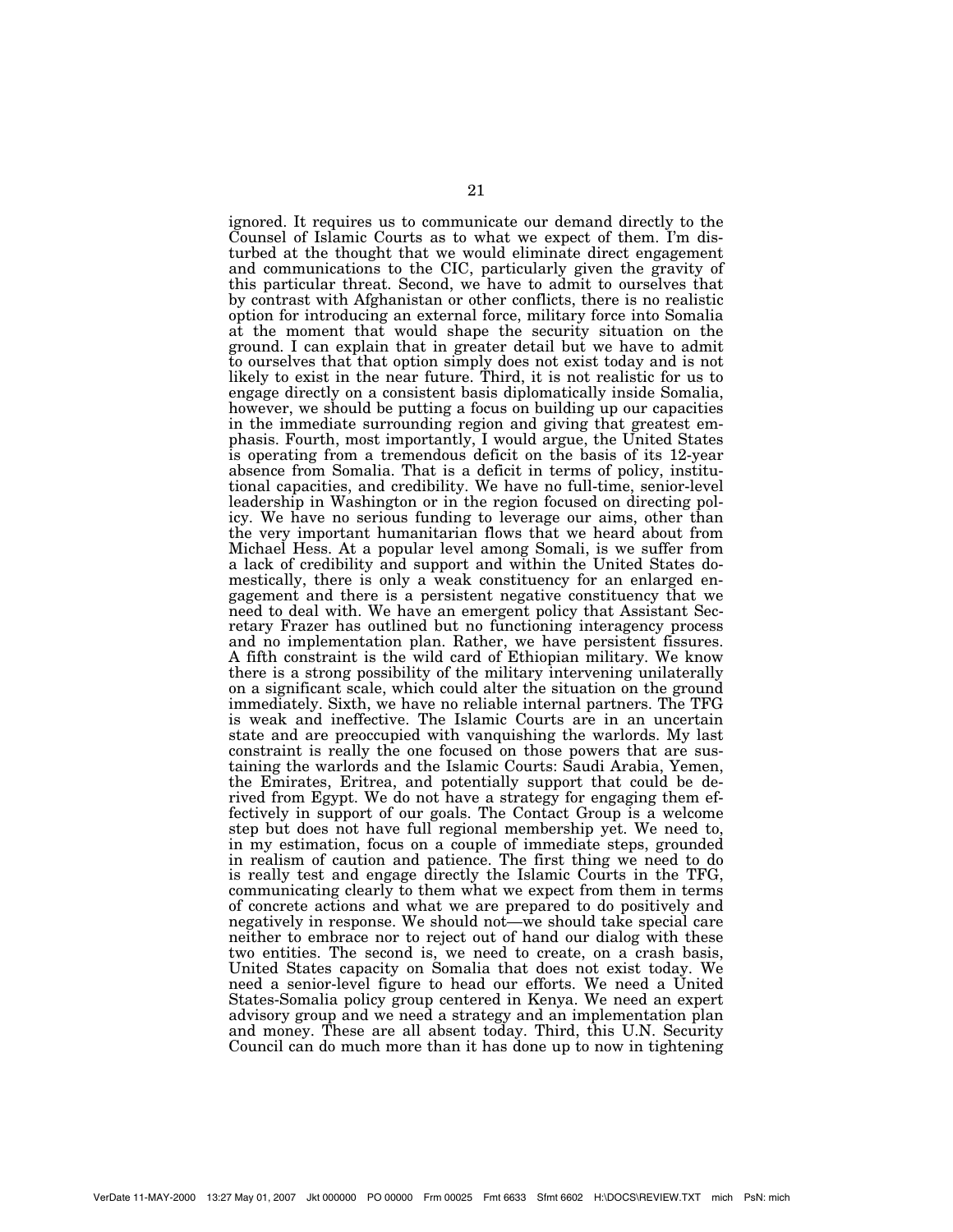enforcement of the existing arms sanctions. We can introduce an international maritime initiative and we can encourage Secretary General Kofi Annan to become more directly engaged on a sustained, high-level, senior basis. We can intensify United States bilateral pressures on those parties that I identified earlier: Saudi Arabia, Yemen, the Emirates, Egypt, Eritrea, to curb material support into the CIC and the warlords, and we can work to enlarge the Contact Group toward these ends.

Thank you very much, Mr. Chairman.

#### [The prepared statement of Mr. Morrison follows:]

# PREPARED STATEMENT OF J. STEPHEN MORRISON, DIRECTOR, AFRICA PROGRAM, CENTER FOR STRATEGIC AND INTERNATIONAL STUDIES, WASHINGTON, DC

Senator Martinez, Africa subcommittee chairman, and Senator Feingold, ranking minority, I commend you both for holding this timely hearing, and I thank you for the opportunity to contribute to the discussions here today.

I have chosen to concentrate my brief remarks here on the specific acute predicaments that United States policy makers face with respect to Somalia and immediate concrete options for moving forward. I hope they are helpful. Ambassador David Shinn has provided ample background on Somalia's history and recent developments which I will not duplicate.

Somalia has surprised and exasperated us with the sudden, recent turn of events. This happened earlier in 1993, has now happened again, and calls for an exceptional response. By contrast with the early 1990s, Somalia cannot today be simply ignored and forgotten. Realities in the Horn of Africa and the world have changed too pro-<br>foundly since 9/11 to permit us simply to change the subject or follow a business-<br>as-usual approach. The question this then begs: What rea have to confront the multiple acute constraints at play and carry U.S. diplomacy to a higher level, grounded in realism and patience; a determination to create new U.S. capacities on a crash basis; and a commitment to strengthen multilateral bodies and systematically test the Somalis.

From 1994 to 2001, the United States was content to allow Somalia to disappear into oblivion, following the tragic deaths of 18 rangers in Mogadishu in October 1993. After 9/11, Somalia only resurfaced marginally in official United States con-sciousness, confined to the shadows of the global war on terror. There was no U.S. policy of any consequence. Occasional suggestions that the United States should enlarge its engagement beyond nominal containment of the terror threat were rejected out of hand. That was certainly the case when we advocated, at Senator Feingold's<br>suggestion, heightened United States engagement on Somalia as part of the African<br>Policy Advisory Committee report, commissioned by the Unit

Today, quite remarkably, Somalia suddenly again demands high-level United States foreign policy attention. The stakes for the United States have become conspicuously larger, following the embarrassing setback in May when an alliance of Somali warlords backed by the United States in its counterterrorism efforts was vanquished by Islamist militias. That failure is now compounded by mounting concern both for stability within the Horn and the humanitarian toll borne by Somali citizens.

The United States has been caught by surprise, ill-prepared for the multiple quandaries that Somalia now poses.

#### **CONSTRAINTS**

Several acute constraints are at play.

First, the three ''high value targets'' thought to be in Somalia, Fazul Abdullah Mohammed, Saleh Ali Salih Nabhan, and Abu Taha al-Sudani, are serious threats with a proven track record of doing harm to United States national interests. They cannot be downplayed or ignored. Dealing with them will remain a central U.S. policy concern, and that will require communicating our demands directly to the Council of Islamic Courts (CIC). But that will also likely require dealing with murky outcomes. And at some point it may be necessary but difficult to verify if or when these terrorists are no longer based in Somalia.

Second, there is at present no realistic option for an external force to shape the security situation on the ground inside Somalia. That is because there is no stomach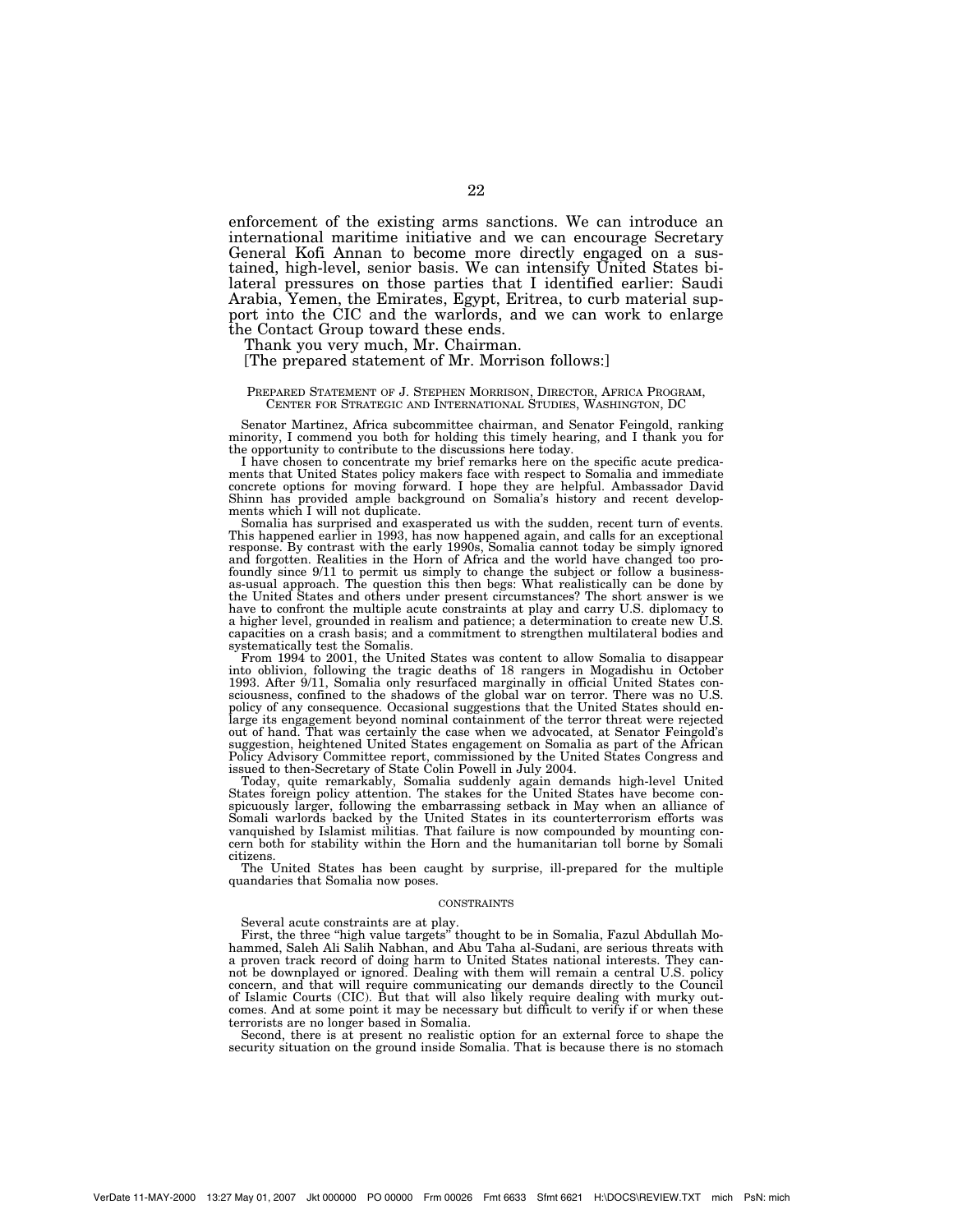on the part of the United States, any other major power, or any international body to introduce armed troops into Somalia. Moreover, there is no feasible proxy option, nor a feasible option to invest in the creation of a new force under the auspices, for instance, of the Transitional Federal Government.

Third, while the United States might be able, eventually, to engage diplomatically inside Somalia on occasion, it is not realistic or advisable for the United States to establish a presence on the ground in Somalia anytime soon. For now, we are confined to operating diplomatically from the outside, on the margins. That does not rule out, however, that we can have significant impact from within the surrounding region, if we choose to make that kind of commitment.

Fourth, the United States operates from a tremendous deficit, in terms of policy, institutional capacities, and credibility. Disengaged for 12 years, it lacks real-time knowledge and relationships. It has no full-time senior-level leadership in Washington or the region charged with directing policy, and has no serious funding to leverage its aims. At a popular level among Somalis, the United States lacks credibility and support. At home, the United States domestic constituency pressing affirmatively for enlarged engagement in Somalia is weak. The constituency, arguing the opposite based on the negative experiences of 1993–94, remains active.

While the outline of a U.S. policy has recently become clearer, the three-pronged focus on counterterrorism, governance, and humanitarian need, outlined by Assistant Secretary Frazer—no credible implementing strategy has yet been put in place, and no functioning interagency process exists to back the formulation and execution of a strategy. Rather, there are persistent internal fissures within the administration that pull policy in divergent directions and impede a coherent response.

Fifth, the Ethiopian military is a wild card which neither the United States nor any other power controls. If the patterns of the mid-1990s apply today, 10 years hence, the Ethiopians could very well intervene unilaterally on a significant scale and rearrange the Somalia playing field, for better or for worse.

Sixth, there are no reliable internal partners. The Transitional Federal Government (TFG) is weak and ineffective, the leadership and the intentions of the Council of Islamic Courts (CIC) are uncertain, and for now the latter remains preoccupied with vanquishing the warlords and consolidating its control of the ground in southern Somalia.

Seventh, we do not yet have an effective strategy for engaging Saudi Arabia, Yemen, the Emirates, Egypt, and Eritrea to staunch financial, materiel, and political support to the CIC and opposing warlords. U.N. Security Council sanctions have up to now been ineffectual. The recent revival of the Somalia Contact Group is a welcome step, but that body does not yet have the full regional membership it requires, and is only just beginning to focus on how to bring effective external pressures upon the CIC, TFG, and opposing warlords. (Britain, Sweden, Italy, Tanzania, and the European Union joined the United States and Norway in the Contact Group. Kenya, which assisted in forming the TFG, was not invited, but the African Union, the Arab League, the East African Intergovernmental Authority on Development, and the United Nations were invited as observers.)

#### DIVERGENT FUTURES

There are now two divergent narratives of where Somalia may be heading. Each calls for a fundamentally different U.S. approach. Yet we are called upon to prepare simultaneously for both.

Since the bungled U.S. effort to support the warlord coalition backfired in May, there has emerged the possibility that a nascent radical Islamist regime might consolidate its control under the control of Hassan Dahir Aweys. Further, this regime might continue to harbor ''high value'' terrorists and, in addition, invite yet another Ethiopian putsch that would threaten to scatter the parties and push the situation back into violent chaos. With this scenario looming, the United States has felt compelled to announce it cannot engage in direct dialog with the CIC. The U.S. posture has instead concentrated on containment and threat.

Side by side with this scenario, there has emerged the opposing, benign possibility, favored by the European Union envoy, Mario Raffaelli, and regional governments, that the Islamic Courts might break the power of predatory warlords and negotiate a pragmatic transitional governing arrangement with the TFG, under the auspices of the Sudanese Government. That presumes the "high value" terrorists are quietly spirited out of the country and that the CIC leadership concludes it is in its best interest to compromise with a transitional government that has no capacity, administratively or militarily, and low legitimacy.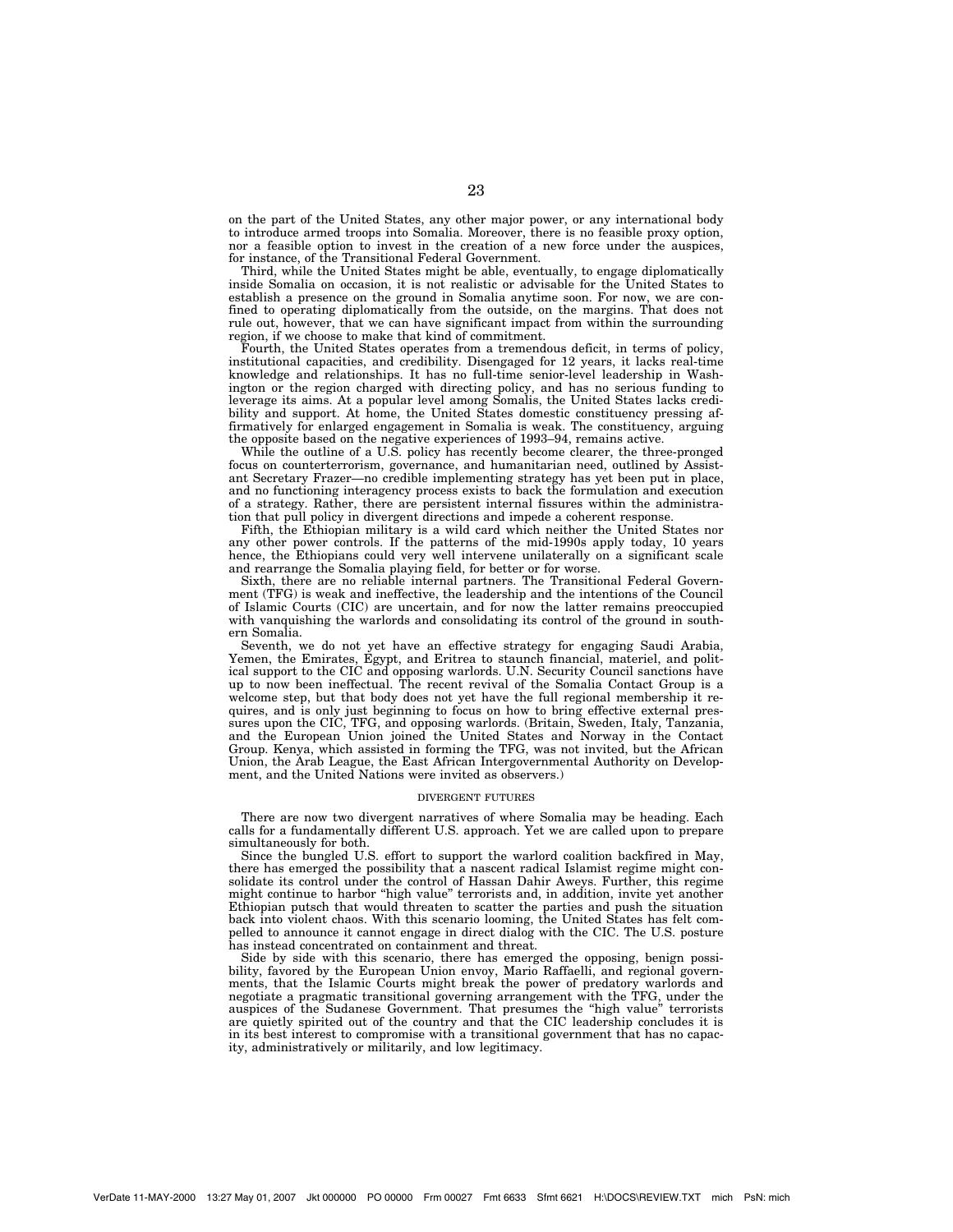#### U.S. POLICY

For the Bush administration, the current scramble to devise an effective policy toward Somalia involves an uncomfortable reunion with the same failed state that dealt the Clinton administration its first major foreign policy defeat. Given the constraints and uncertainties outlined above, it is clear that any effective U.S. policy needs, above all, to be grounded in realism, caution, and patience; to test the CIC and TFG directly; to give priority to strengthening and operating predominantly<br>through multilateral channels; and, perhaps most important for our discussions here<br>today, to put a premium on creating elementary U.S. capaci crash basis. The latter will be essential, if the United States is to better understand and shape Somalia and its environs, and if it is to see United States credibility enhanced.

Critical concrete next steps include:

*(1) Test-engage the CIC and TFG:* There is an immediate need to communicate, directly and clearly, to both the CIS and TFG what we need to see from them, in terms of concrete actions, and what we are prepared to do, positively and negatively, in response. The United States has to take special care neither to embrace nor to reject out of hand these two entities. With the CIC, we need to be very clear on our security demands.

*(2) Strengthen U.S. capacity:* Appoint a senior-level figure to head U.S. efforts; create an adequately staffed United States-Somali policy group, based in Kenya; create an independent outside expert advisory group; accelerate interagency efforts to formulate a flexible U.S. strategy that mitigates tensions between the Department of State and U.S. intelligence operations; assemble a robust emergency package of bilateral and multilateral assistance to support expanded international humanitarian operations and transitional reconstruction of critical infrastructure in Somalia, including within Somaliland.

*(3) Step up engagement by the U.N. Security Council and the U.N. Secretary Gen-eral:* Press within the U.N. Security Council for a tightening of the enforcement of existing arms sanctions on Somalia. As part of that effort, press for an international<br>maritime initiative to combat piracy and enhance maritime security. Encourage the<br>U.N. Secretary General to become more directly engage senior level.

*(4) Intensify United States bilateral pressures and expand the Somalia Contact Group:* The United States needs to press Ethiopia to join a broader international dialog on Somalia; at the same time, the United States needs to engage directly and more aggressively with Saudi Arabia, Yemen, the Emirates, Egypt, and Eritrea to curb materiel and financial support to the CIC and opposing warlords. It also needs to take steps to incorporate these states into the activities of the Somalia Contact Group.

In conclusion, the United States faces a score of formidable barriers to an effective approach to Somalia, in the midst of a rapidly changing situation. But given what is at stake, for United States national interests, Somalia, and its neighbors, and given the potential the United States possesses to help avert worst outcomes and move Somalia toward a better future, it is critical that the United States strive to do more, smarter, and at a higher level of effort.

Thank you for the opportunity to present here today.

Senator MARTINEZ. Thank you, sir, for your comments. Dr. Le Sage.

# **STATEMENT OF DR. ANDRE LE SAGE, ASSISTANT PROFESSOR AND ACADEMIC CHAIR FOR TERRORISM AND COUNTER-TERRORISM, THE AFRICA CENTER FOR STRATEGIC STUD-IES, NATIONAL DEFENSE UNIVERSITY, WASHINGTON, DC**

Dr. LE SAGE. Mr. Chairman, Senator Feingold, thank you for the invitation to speak at this hearing. Let me say at the outset that my remarks will reflect my views as an academic and do not reflect any U.S. Government policy.

Somalia is critical to United States national security interests in two respects: First, it has become a bastion for terrorists to strike against American interests in East Africa. Second, the Somalia crisis continues to destabilize neighboring states such as Kenya, and may draw competing regional powers such as Ethiopia and Eritrea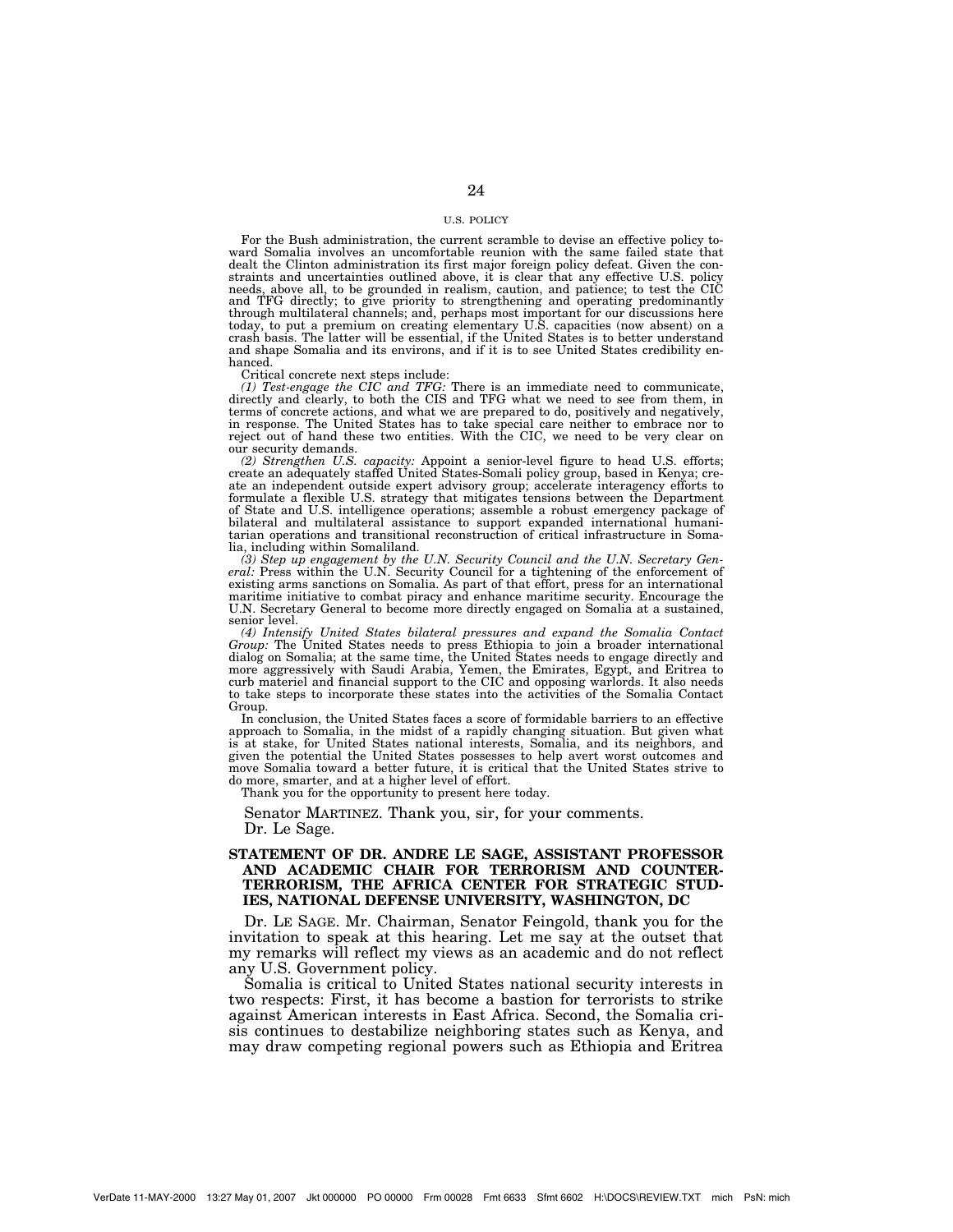into a proxy war. These concerns are obviously in addition to the humanitarian and governance crises that undermine the future of the Somali people. I wish to use my remarks to briefly address three critical areas where I believe an accurate situation assessment is required.

First, terrorist threats in Somalia. It is now regularly stated that a limited number of al-Qaeda militants are using Somalia as a rear base for their East Africa operations. These are wanted terrorists responsible for the 1998 embassy bombings, the 2002 attacks near Mombasa and for subsequent unrealized plots against other American targets. However, the threat to regional security has broadened beyond the foreign al-Qaeda operatives. The terrorist cell in Mogadishu only functions there with assistance from a network of Somalia Jihadis, associated with the old Al-Itihad movement and militant leaders, such as Hassan Dahir Awyes, Aden Hashi Ayro, Abdi Godane, and Ibrahim Haji Jama. On their own, this group is responsible for multiple attacks targeting Somali peace activists and secular leaders, as well as foreign aid workers. A few years ago, this group may have been so inexperienced or opportunistic that removing the al-Qaeda elements from Somalia would have led the local Jihadis to disband. However, following years of cooperation, training, and funding, it is now a near certainty that even if left to their own devices, this group would continue to pose a threat, both inside Somalia and across the subregion.

Second, the nature of the Supreme Islamic Courts Council. Despite this terrorist presence, the Islamic Courts operating in Somalia today are not synonymous with al-Qaeda. They are a complex Somali phenomenon and do not currently represent a Taliban style of government. The new Courts Council is composed of over a dozen local clan-based courts that have garnered public support by provided a modicum of security on the streets of Mogadishu. Although a known militant is now in charge of one arm of the Islamic Courts Council, he is not in charge of its executive arm led by a more moderate preacher or its 88-member parliament. Those in the local courts are composed of mixed interests, including conservative Sheikhs who may have rejected Sufist tradition but do not support terrorism. Further, the Islamic Courts are not on the verge of overtaking all of Somalia. They derive entirely from a single Somali clan, the Hawiye and particular subclans within it, such as the Habar Gidir, which feel underrepresented in the Transitional Federal Government or TFG. The dominance of these particular groups makes many Somalis highly suspicious of the Islamic Courts and it inhibits them from making aggressive moves outside of their current territory, for instance, toward the TFG's temporary capital in Bidoa, a Rahanweyn clan town.

The extent of Islamic Courts' territorial control may appear more significant on a map than it is in practice. In fact, they do not even control all Hawiye areas. Neither of the authorities in the strategic towns of Merka or Kismaayo has brought their administrations under the Court's authority, nor have they tried to create Islamic administrations of their own.

Finally, although the Islamic Courts came to power with a degree of public support, there is no certainty that they will succeed in governing. It remains to be seen how the Courts will confront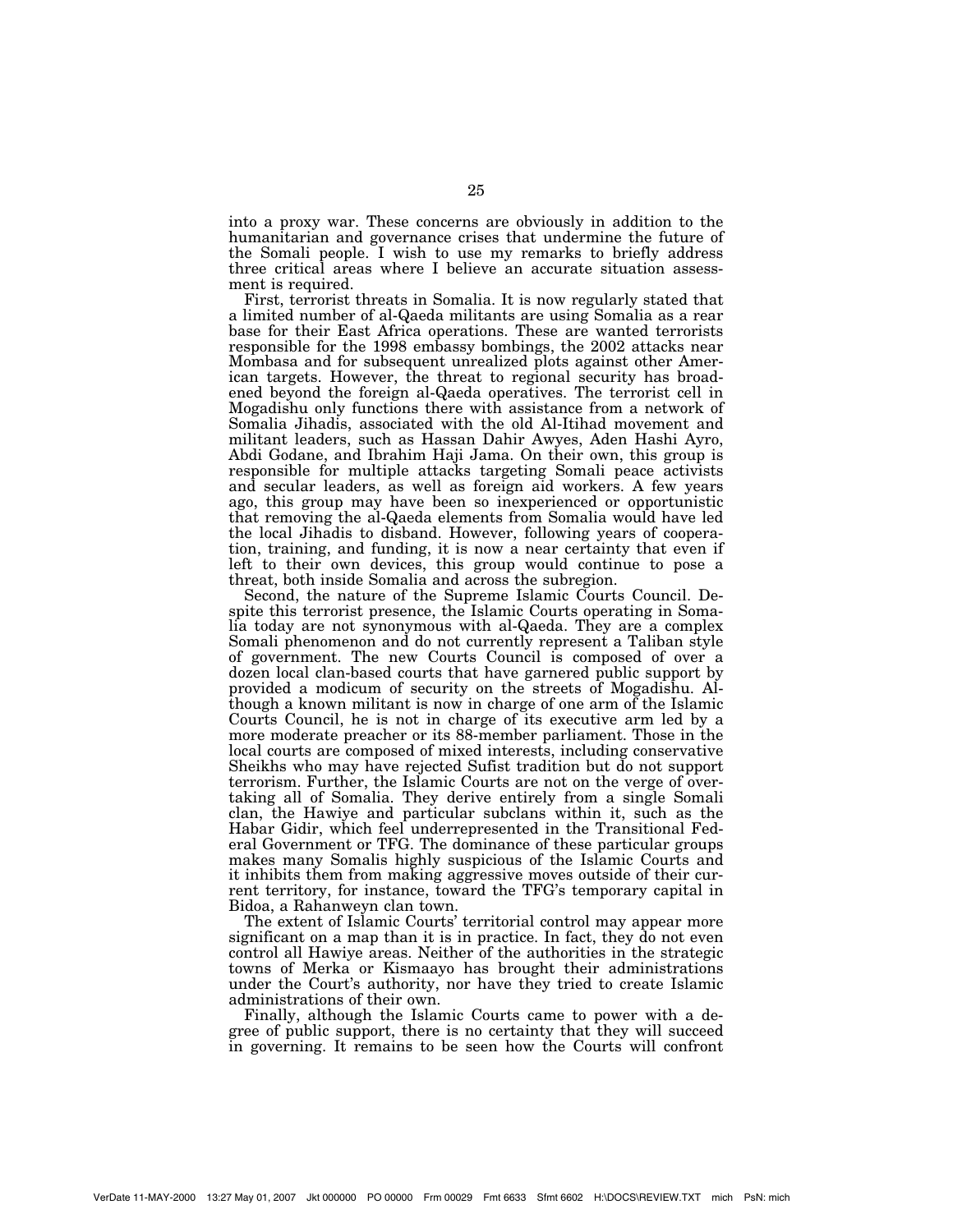persistent Somali challenges of internal leadership feuds, clan disputes over land, demands that social services be provided, and that the capital's main airport and seaport be reopened. Draconian legislation to prohibit so-called un-Islamic practices will also breed dissent.

Third, prospects for the Transitional Federal Government or TFG. In response to the rise of the Islamic Courts, many, particularly America's partners from Europe and IGAD view increasing material support for the TFG as the best response. However, I believe that this view is overoptimistic on a number of counts. The TFG is a remarkably weak entity. Its main strengths are the Transitional Federal Charter, which provides a broad road map for establishing a permanent, legitimate government and the Transitional Federal Parliament, which is a relatively representative cross-clan body. Nonetheless, the TFG currently controls and administers no territory. Even in Baidoa, it remains the guest of a faction of the Rahanweyn Resistance Army. Efforts to establish district councils outside Baidoa have proven highly controversial. The TFG's executive branch cannot achieve a quorum for cabinet meetings and has no staff. The TFG's judiciary exists in name only and it is highly unclear where police forces, once they have been trained, can or will be deployed. As for the military, no serious integrated or disciplined force exists. Rather, individual leaders remain in charge of competing subclan-based militia. As a result, caution is needed before relying too heavily on the TFG. While the transitional process elaborated in the charter provides a useful framework for advancing dialog and negotiations, it is unclear that the TFG will be able to garner control of much of the country in the coming years or months. In terms of counterterrorism in particular, the TFG will be hamstrung over the short- and mediumterm unless some of its members can return to Mogadishu to establish information and law enforcement capacities independently of the Islamic Courts.

In conclusion, any government or international organization dealing with Somalia should finally balance its approach. On the one hand, the TFG must be supported to use dialog and negotiation to conclude the process of peace building. Yet aggressive efforts to support the TFG, for instance, lifting the U.N. arms embargo, deploying an A.U. or IGAD peacekeeping force, or unilateral Ethiopian military intervention are already a source of dispute within the TFG and will likely do far more harm than good. On the other hand, the Islamic Courts and their leaders must come under consistent pressure to disassociate themselves from terrorism. However, actions that are overtly provocative will radicalize the Courts, empower the hardliners in their midst, and give them legitimacy in the eyes of the Somali public. They would also close any existing opportunities to attract moderate, nonviolent Islamic leaders away from the militants. Achieving this balance will not be easy and it will take time. It will require sustained, well-informed and wellresourced engagement in order to achieve a solution to the Somalia crisis before al-Qaeda can use the country as a rear base for another terrorist attack. Mr. Chairman, that concludes my opening remarks. I look forward to your questions.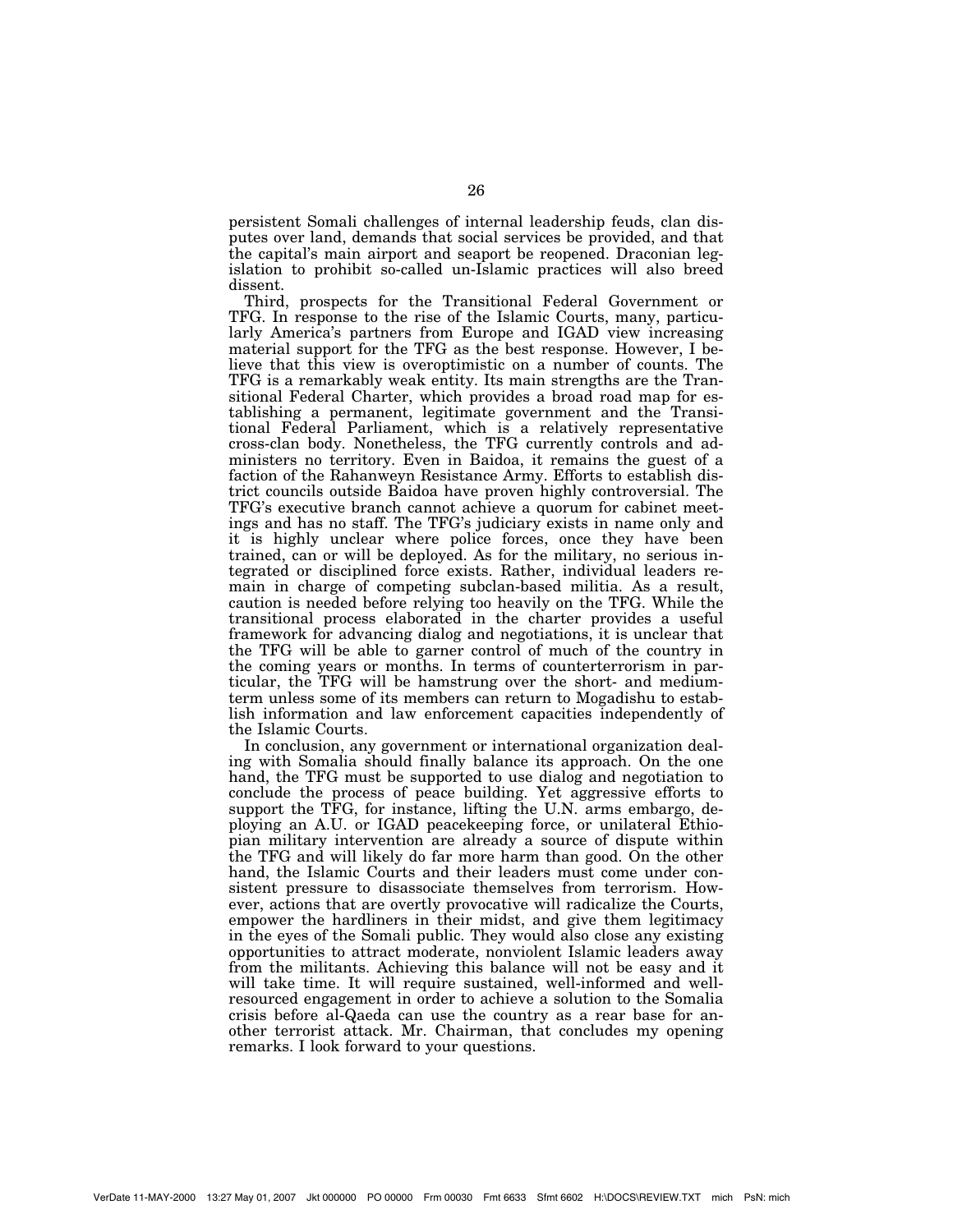Senator MARTINEZ. Thank you very much, sir. I appreciate your sobering remarks. Mr. Shinn, we'll hear from you now, sir. Thank you very much.

# **STATEMENT OF HON. DAVID H. SHINN, ADJUNCT PROFESSOR, THE ELLIOTT SCHOOL OF INTERNATIONAL AFFAIRS, THE GEORGE WASHINGTON UNIVERSITY, WASHINGTON, DC**

Mr. LE SAGE. Thank you Mr. Chairman and Senator Feingold. I would also like to associate myself with the remarks that were made by my two predecessors. I have no significant substantive differences with anything they said. As far as the area that we are talking about, if I could just lay out a couple of assumptions about Somalia before beginning and I will discuss both Somaliland and Somalia, primarily Somalia.

As far as the government is concerned, I agree fully with what Andre Le Sage just said, in terms of the Transitional Federal Government being exceedingly weak. Nevertheless it is the only game in town from the standpoint of a legitimate government. I also agree with his comments about the limited geographical impact, so far, of the Council of Islamic Courts. They basically are still a Hawiye organization and there still are some areas of Hawiye territory where they have not taken full control.

Since this committee held a hearing on this topic more than 4 years ago, the U.S. Government has marginally improved its understanding of what is going on in Somalia, but the information remains highly flawed as of this day.

On the issue of terrorist links, the most serious problem that the United States has dealt with over the years, which actually precedes 9/11, are the role that Al-Ittihad A Islamiya, also known as Unity of Islam, has played. That organization, by and large, has become dormant. But it was highly active in the mid- and even the late-1990s in carrying out terrorist acts in Ethiopia, and conducted some nefarious activities inside Somalia itself. It probably has had links of some nature with al-Qaeda. What the nature is, I don't think we have a really good understanding. The belief is that terrorists have used Somalia to carry out acts in Kenya, both the United States Embassy bombings in 1998 and against Israeli tourists in 2002. They may well have had the aid and support of an organization like Al-Ittihad. It is also a fact that Hassan Dahir Aweys, who is now chairman of the Consultative Committee, which is roughly analogous to a parliament of the Council of Islamic Courts, was a member of Al-Ittihad's executive committee back in the 1990s.

As sections of Somalia have become increasingly subject to the influence of extremist elements, the prospect increases for linkages to terrorism. But, this does not mean that Somalia is going to become a major al-Qaeda base, nor does it mean Somalia is headed toward a Taliban-type government. Somalis generally follow a rather moderate form of Islam and the situation is still exceedingly fluid, and in spite of all the media attention suggesting the coming of the Taliban to Somalia and the transfer, possibly, of al-Qaeda there. One should be very skeptical of that.

Any unilateral effort that the United States tries to undertake in Somalia is doomed to fail. There also is, of course, the problem of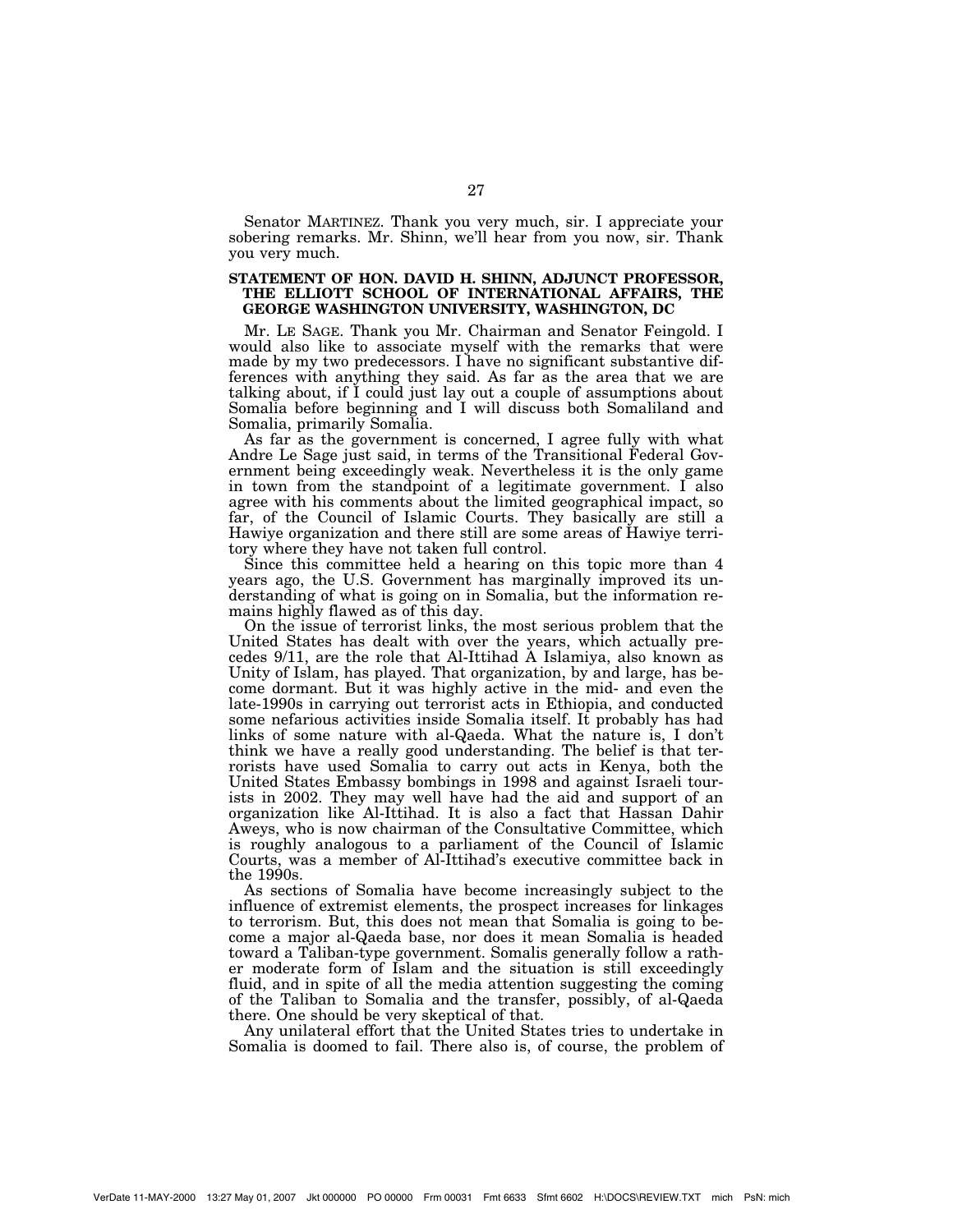scarce U.S. resources. But unfortunately, since this subcommittee held a hearing on Somalia in 2002, the amount of development resources that have gone into Somalia have actually declined. They have not increased. PL–480 may have gone up or at least it goes up and down like a yo-yo. But development aid has not gone up, and in fact, in fiscal year 2002, according to the USAID Web site, the dollar figures for development aid were \$2,000,000 and slated to rise to just over \$2.5 million for fiscal year 2007, according to a report that USAID issued in June 2006. There just has not been, in my view, a policy decision to make a serious effort in Somalia.

I'm going to skip all of the analyses that I included in my extended remarks and I would, Mr. Chairman, ask if you would enter my full remarks into the record.

Senator MARTINEZ. They will be received.

Mr. LE SAGE. For the sake of time, I would like to mention a few things about regional issues that Steve Morrison talked about. The regional implications of these recent developments in Somalia, that is, particularly the rise of the Islamic Courts, are huge. Ethiopia, obviously, feels the most threatened by it. But frankly, it goes beyond Ethiopia and it dates back to the greater Somalia concept and Somali irredentism and the feeling, at least by the extremist side of the Council of the Islamic Courts, that they would like to revive the concept of Somali irredentism. That brings Kenya into the issue because you have a large Somali population community living in the northeastern part of Kenya. It even brings Djibouti into the question, where 60 percent of the population is Somali. Other important regional players in all of this are, in addition to Kenya and Djibouti, Egypt, Saudi Arabia, Yemen, United Arab Emirates, and Sudan. If you have any questions about those countries, I'll be happy to get into it. I would like to end by just talking a bit about policy suggestions. I think that's the most important part of what we can do here today. All of Somalia's neighbors, also Egypt, Yemen, Saudi Arabia UAE, the Executive Director of the Inter-Governmental Authority for Development, and representatives from the Africa Union, the Arab League, and the European Union need to be brought into this process of consultation if not actual membership in the contact group, which is a much more limited organization. It is important to encourage the dialog that has begun between the Transitional Federal Government and the Islamic Courts as Assistant Secretary Frazer suggested. In the final analysis, the Somalis themselves will decide, for better or worse, their own future. The immediate focus, in my view, ought to be on discussions between the TFG and the Islamic Courts. The United States should not close the door to possible direct contact with the Courts but I think for the time being, it would be better to put the TFG into that role. I fully subscribe to the idea of establishing a Special Envoy for Somalia, on the grounds that there is no one in the U.S. Government today, in all due respect to the Assistant Secretary, who has the time and I underscore time, and the expertise on Somalia, to deal with the issue. The issue has become too big. It requires far more time than any single individual can do who is responsible for 47 other countries on the continent.

I would make a plea for reinforcing U.S. Government ties with Somaliland. This does not mean diplomatic recognition. That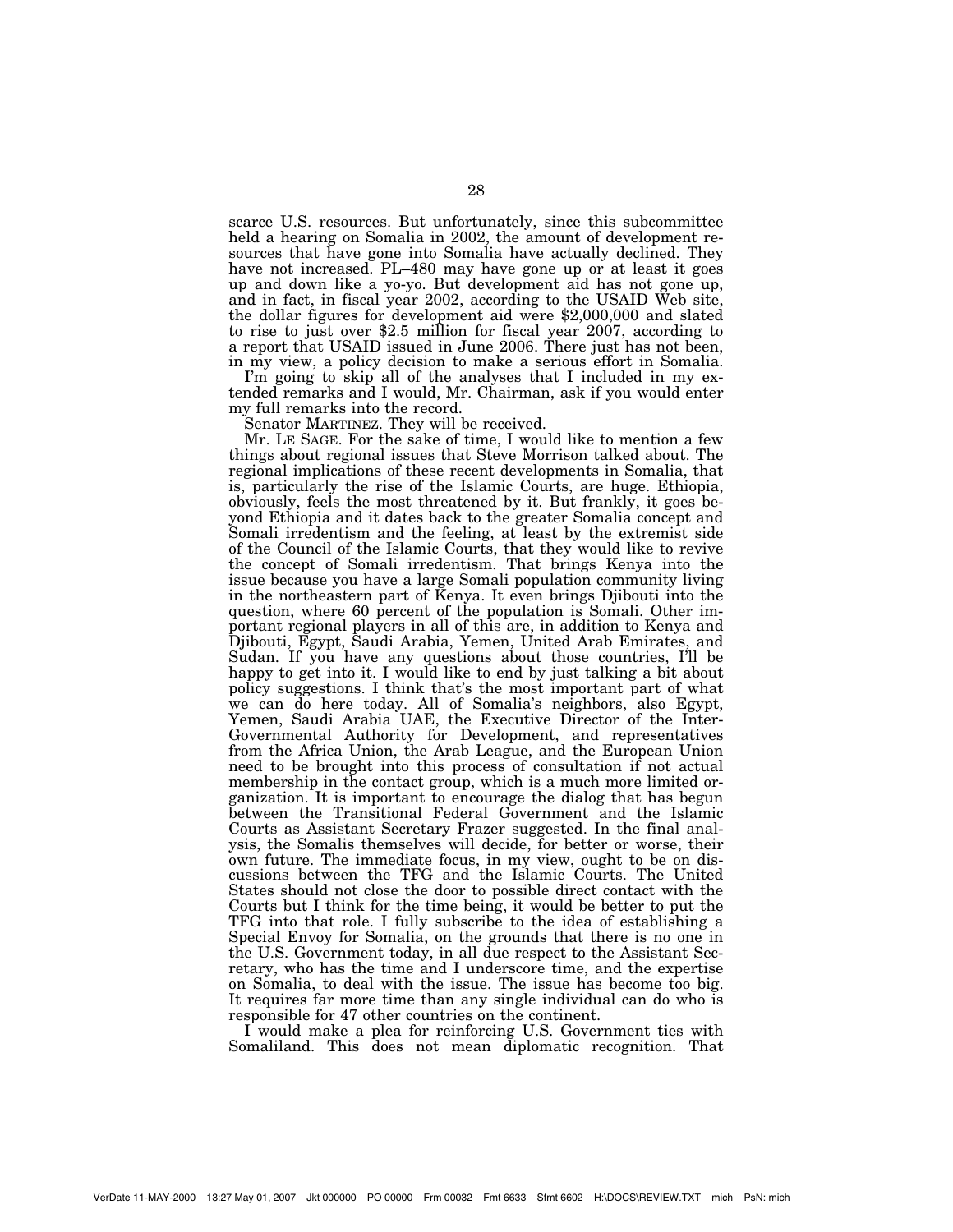should come in the first instance from the African Union. But Somaliland has proved its commitment to democratic governance. It has avoided conflict with all of its neighbors. It has generally maintained peace and security and it deserves more support. I argued in 2002, before this committee, that the United States ought to establish a small liaison office in the capital of Hargeisa. I would again make that argument.

I would urge that USAID increase its development assistance to both Somalia and Somaliland. I realize that aid is not a panacea for the problems, but it is an important part of a comprehensive policy toward the region. It particularly needs to focus on the building of social and governance institutions. It probably only can do that in Somalia, as opposed to Somaliland, by working through indigenous and international nongovernmental organizations and groups like UNDP and UNICEF. Until there is a policy decision, however, to give a higher priority to Somalia and Somaliland, there will not be any significant increase in USAID funding. I would also make a plea, as I have done in the past, for the Voice of America to establish a Somali language service. It had one back in the time of UNOSOM and UNITAF. That disbanded when U.S. troops left. And if the United States is really serious about doing something in Somalia, VOA ought to be able to come up with the funding in order to put this into effect. They've been talking about it for 5 years. Obviously, anything the United States can do to help shut down piracy off the coast of Somalia is a positive thing. The international force in the region is doing that at the moment. I commend them for that. But it is also important to keep in mind that the piracy is essentially a commercial activity. It is not, for the most part, connected to terrorism. There is another problem that Saudi Arabia has posed for Somalia and Somaliland by banning the importation of livestock, the primary export from the region. This is an issue that should have been solved many, many years ago but for whatever reason, it hasn't. I think it is also time to draw on the expertise of regional experts. There aren't very many in the United States who deal with Somalia but I think a brainstorming session involving these people, together with U.S. Government personnel is very timely. And by way of conclusion, I would say that the policy suggestions in this paper constitute simply a point of departure for further discussion. They do not meet the criteria of a comprehensive policy toward Somalia and Somaliland but these steps and others will, I believe, contribute to reducing the threat of terrorism posed by continuing instability in Somalia. The urgency has become greater in recent weeks and I think the time has come to take this on as a serious issue. Thank you, Mr. Chairman, for giving me the opportunity to speak.

[The prepared statement of Hon. Shinn follows:]

PREPARED STATEMENT OF HON. DAVID H. SHINN, ADJUNCT PROFESSOR, THE ELLIOTT SCHOOL OF INTERNATIONAL AFFAIRS, GEORGE WASHINGTON UNIVERSITY. WASH-INGTON, DC

I thank the subcommittee for inviting me to participate in this hearing. I had the pleasure of appearing before this subcommittee on February 6, 2002, when it held a hearing entitled ''Somalia: U.S. Policy Options'' chaired by Senator Feingold. I opened my comments more than 4 years ago with several assumptions that remain essentially valid today. I wish to reiterate and update them for this hearing.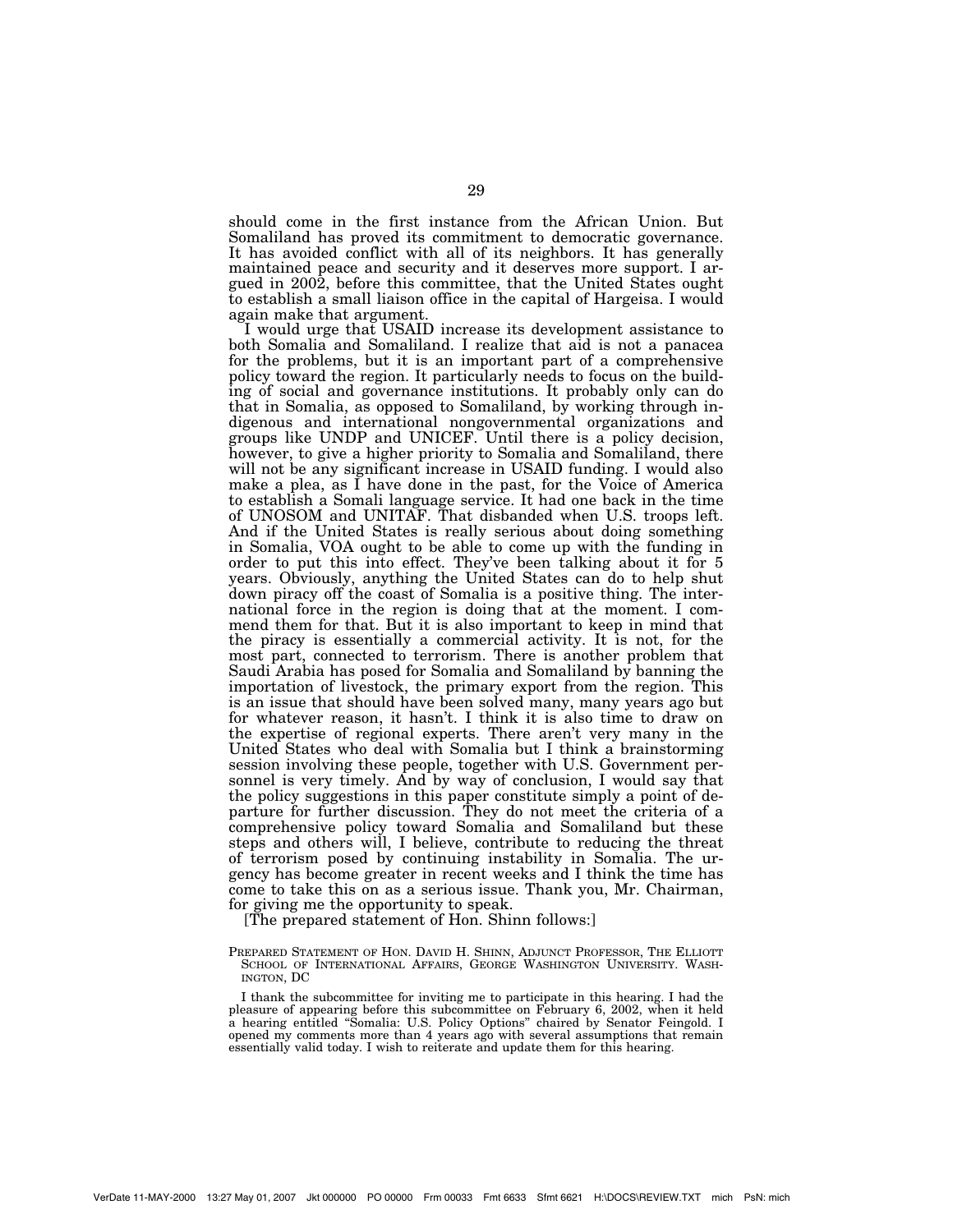#### ASSUMPTIONS

#### *Geographical scope*

I include both the southern two-thirds of Somalia known prior to independence as Italian Somalia and the northern third known previously as British Somaliland as constituting the territory covered in my remarks. In order to distinguish between the two areas, I refer to the southern two-thirds as Somalia and the northern third as Somaliland. The Transitional Federal Government (TFG), now based in Baidoa, exercises nominal control over parts of Somalia. The Council of Islamic Courts (CIC) controls most of greater Mogadishu and most territory from Jowhar to the north, the Lower Shebelle to the south and Beled Weyne to the west. A democratically elected government in Hargeisa rules Somaliland, although its control is contested in Sool and part of Sanag regions, which Puntland also claims. Somaliland declared its independence from Somalia in 1991 but no government has extended official recognition.

# *U.S. comprehension of region*

The United States has been absent from Somalia since 1994. United States Government personnel make occasional visits to Somalia and Somaliland, mainly to Hargeisa and Baidoa. The difficult security situation in Mogadishu has not permitted the assignment of Americans there. Although the United States Government has improved marginally in recent years its understanding of the situation in Somalia and Somaliland, its knowledge remains highly flawed.

#### *Terrorist links*

In the mid-1990s, a Somali organization known as al-Ittihad al-Islamiya (AIAI), or Unity of Islam, publicly acknowledged that it carried out terrorist attacks against Ethiopia. Its direct terrorist activity seems to have been confined to Ethiopia. AIAI became largely dormant about the turn of the century. Under Executive Order 13224, the United States listed AIAI on 23 September 2001 as an organization linked to terrorism. Hassan Dahir Aweys, now Chairman of the Consultative Committee (roughly analogous to a parliament) of the Council of Islamic Courts was a member of AIAI's executive committee. Under the same executive order, the United States designated on 7 November 2001, Hassan Dahir Aweys and a number of other Somalis as persons linked to terrorism.

It is widely believed in western counterterrorism circles that al-Qaeda personnel transited and perhaps operated out of Somalia in the 1998 attacks on the United States Embassy in Nairobi and Dar es Salaam and the 2002 attack on Israeli tourists outside Mombasa, Kenya. It is also widely believed that there was some kind of contact between AIAI and al-Qaeda. The United States Government has alleged that three persons complicit in the attack on the United States Embassies in Nairobi and Dar es Salaam took refuge in Somalia. I am unable to shed any light on their possible continued presence there. There were several terrorist attacks in recent years against non-Somali targets in Somaliland. Authorities in Somaliland believe the attacks originated in Somalia.

As sections of Somalia, especially greater Mogadishu, have become increasingly subject to the influence of extremist elements, the prospect increases for linkages to terrorism. This does not mean, however, that Somalia is likely to become a major al-Qaeda base or that it is headed toward a Taliban form of government. The vast majority of Somalis follow a moderate form of Islam and they are highly suspicious of foreign influence. Although there are some worrying developments coming from some of the Islamic courts, the situation is much too fluid to jump to conclusions.

#### *Need for central authority*

Until a semblance of the rule of law and some modicum of central authority are reestablished throughout Somalia, it will be virtually impossible to create viable institutions that give Somalis any hope for the future. Likewise, it will not be possible to implement successfully long-term policies aimed at eliminating or even reducing the terrorist threat from Somalia.

#### *Unilateral effort doomed to fail*

A unilateral United States policy in Somalia is almost guaranteed to fail or achieve little. The only long-term strategy that has any hope for success must be coordinated carefully with key countries in the region, European allies, the African Union, Intergovernmental Authority for Development, United Nations, and the Arab League. The recent reconstitution of the Somalia Contact Group was a good first step.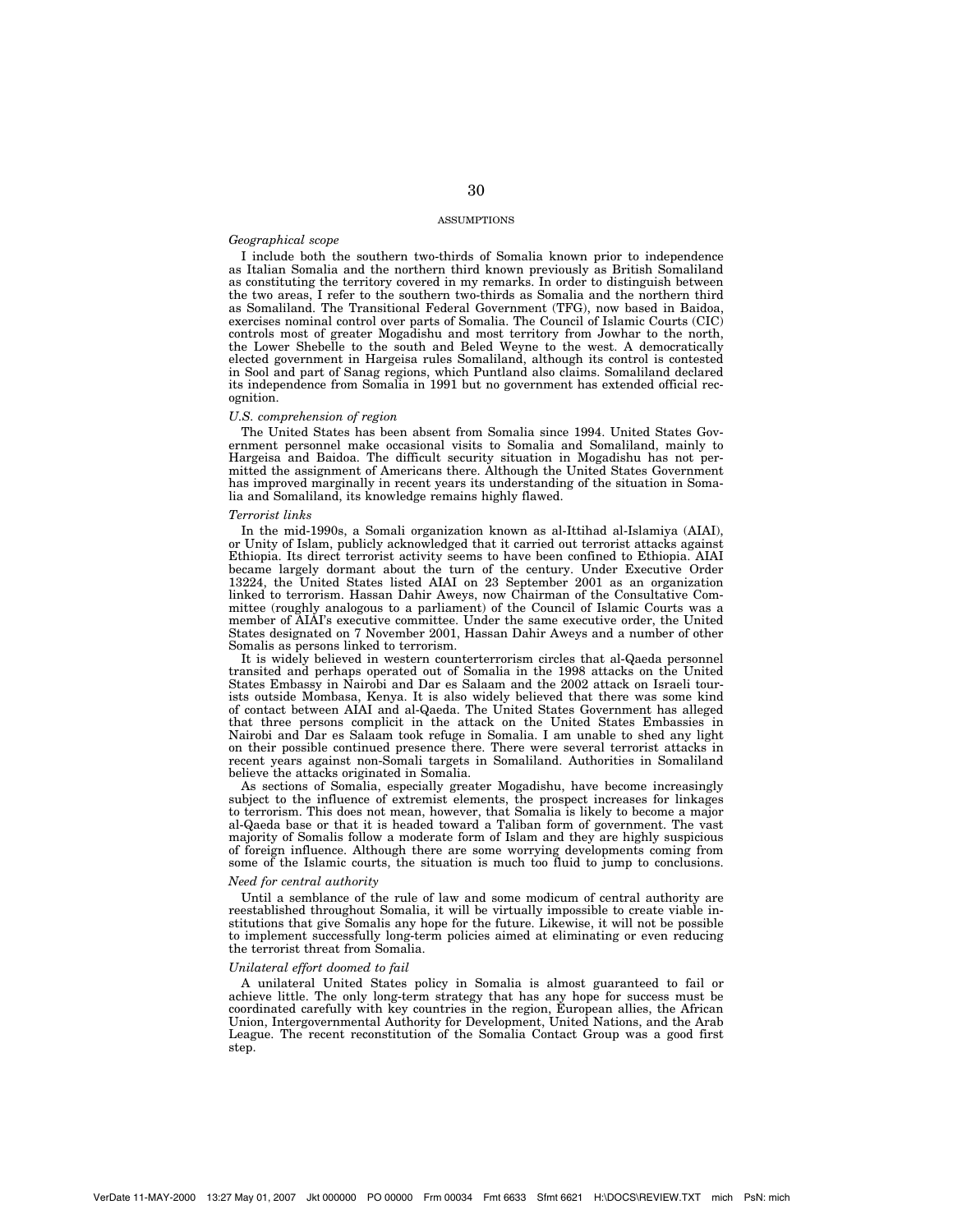#### *Scarce U.S. resources*

It will be difficult to mobilize significant United States resources in support of a comprehensive policy toward Somalia. There are just too many competing demands on limited resources. Some in Congress and the executive branch will argue that the United States spent billions, primarily for two peacekeeping operations, in Somalia in the early- and mid-1990s, question whether it was worth the cost, and be reluctant to reengage. Since my testimony in 2002, USAID development assistance to Somalia has actually declined. Development aid levels, excluding PL–480 food assistance, were about \$4.5 million in fiscal year 2002, \$3.4 million in fiscal year 2003, and \$2 million in fiscal year 2004. The total bumped up to \$5.1 million in fiscal year 2005 due primarily to the intervention of a member of this subcommittee. Development aid dropped back to about \$2 million in fiscal year 2006 and according to USAID's Operational Plan dated 2 June 2006 is slated to rise to just over \$2.5 million in fiscal year 2007. The levels have dropped so low, however, that they cannot be explained solely by competing priorities. There has simply not been a policy decision to make a serious effort. Somalia is admittedly an exceedingly difficult place to implement an aid program; this argument does not hold true for Somaliland. Although more United States development aid alone may not do a great deal to improve the situation in Somalia, it must be an important part of a comprehensive United States policy toward Somalia.

#### ANALYSIS OF RECENT DEVELOPMENTS

Although there have been brief periods of relative calm, sustained peace and security never returned to the greater Mogadishu area following the collapse of the Siad Barre Government in 1991. Except for occasional conflict in Sool region, Somaliland has been peaceful for more than 10 years. Northeastern Somalia, also known as Puntland, declared its autonomy a number of years ago and generally has been quiet. Its former leader, Abdullahi Yusuf, is now the President of the TFG. Even the southernmost part of Somalia has experienced long periods during the past 10 years without significant conflict. Most of the difficulties that you have read about in the media since the departure of the U.N. peacekeeping mission in 1995 have occurred in the greater Mogadishu region. This is where the population is concentrated, the warlords competed for power, the Islamic courts began their rise, and Somali businessmen backed whichever group they thought would be most useful to them. The business community is an important part of the equation as it funds the militias.

The Islamic or sharia courts have been around since the early 1990s. They have long been given credit for creating a semblance of law and order in the areas where they exercise control. In some cases, drawing on funding from Saudi Arabia, the Gulf States, and the Somali diaspora, they have established clinics and Islamic schools. This has helped to ingratiate them with ordinary people. Many Somalis also welcomed the forced departure from Mogadishu several weeks ago of most of the bickering warlords by the Islamic court-supported militias.

The court structure is highly decentralized. Some of the courts are led by extremists, others by moderates. They all agree on their goal to create an Islamic state. It is not clear, however, that they have the same vision for that state. Puritanical Salafi and Wahhabi beliefs imported from the Gulf have become popular in many of the courts. An important part of that theology is intolerance toward all nonbelievers. But others in the court leadership draw inspiration from Egypt's Islamic scholar, Sayyid Qutub, who was more moderate and advocated engagement and compromise. It is also clear that some leaders in the CIC, certainly including Hassan Dahir Aweys, wish to reenergize the Greater Somalia concept by incorporating into Somalia those Somali-inhabited parts of Ethiopia, Kenya, and Djibouti.

Perhaps most important, the courts have developed so far largely on a clan and subclan basis. Their power resides in the Hawiye clan, one of Somalia's five major clans. It remains to be seen if their authority will extend significantly to other clans. Their support among the Hawiye seems to be broad, but not especially deep. At least one Hawiye warlord in Mogadishu continues to hold out against the court militias. In the final analysis, clan loyalty will probably prevail over a particular brand of Islamic theology. There could well be a significant push back by Hawiye leaders against the extremist theological views of some of the CIC leaders.

The TFG is unable, for security reasons, to locate in Somalia's traditional capital—Mogadishu. It initially tried to establish a capital in Jowhar, now under the control of the CIC, and then moved to Baidoa in south central Somalia. But it has minimal control in Baidoa and little prospect of establishing authority in other parts of Somalia outside Puntland. The TFG is, nevertheless, the only governing organiza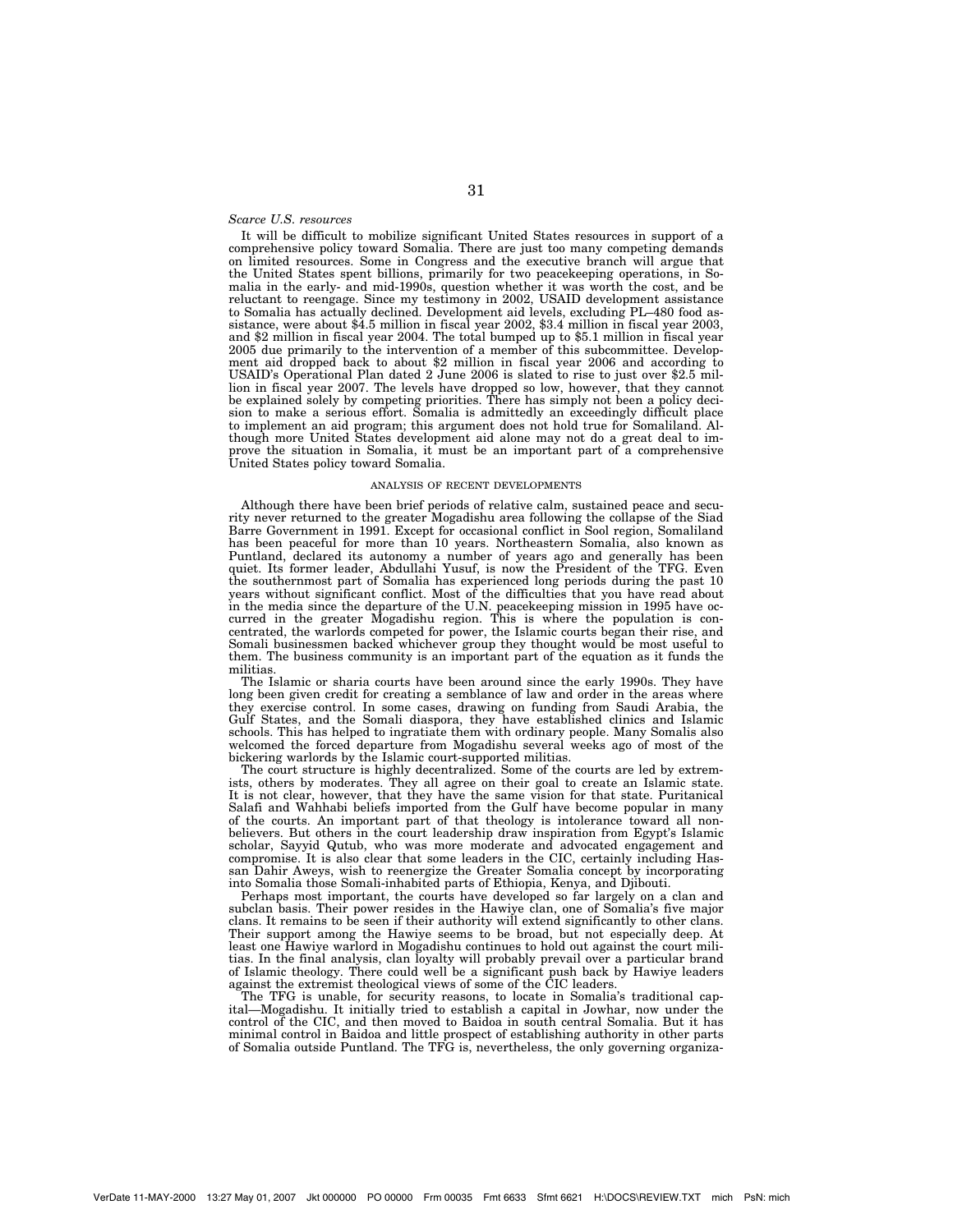tion recognized by the African Union, United Nations, and Arab League. It is legally constituted and still has about  $3\frac{1}{2}$  years left in its term.

Sudan's President Bashir is the current Arab League chairman. To the surprise of many, he brokered on behalf of the Arab League on June 22 in Khartoum an agreement between the TFG and the CIC. Both parties accepted mutual recognition and agreed to begin negotiations on a reconciliation process that is scheduled to begin on July 15 in Khartoum. The subsequent ascendance to power within the CIC of extremist Hassan Dahir Aweys puts in jeopardy the future of these talks.

Operating from a position of weakness, President Abdullahi Yusuf and the TFG have called for an African Union peacekeeping mission for Somalia. The TFG sees such a force as protecting it from the CIC and any remaining hostile warlords. The prospects for an African Union peacekeeping mission are bleak. It would be unwise for military forces from any contiguous country to take part in such an operation. Ethiopia volunteered to send troops when the idea first came up. It seems to have concluded subsequently that this would be a mistake because of the historical animosity between Ethiopians and Somalis. The presence of Ethiopian troops in Somalia will only reignite Somali nationalism. The African Union identified Uganda and<br>Sudan as the source of troops for Somalia. Uganda has said it would only send<br>troops after peace has been achieved. That is not very helpfu of timing. Sudan has been notably silent concerning a contribution of troops. One must wonder, however, if Sudanese troops are a possibility in view of its problems in Darfur. The CIC has stated categorically that it will not accept a foreign peacekeeping force.

Al-Qaeda stepped into the breach on July 2 when it released an audio tape by Osama bin Laden that denounced the TFG and called on Somalis to support the CIC. Bin Laden condemned any peacekeeping mission to Somalia, stating it would be an agent of American "crusaders." The head of the CIC executive committee, Sheikh Sharif Ahmed, immediately disassociated himself from bin Laden by stating that he was expressing his "personal opinion." Even Aweys said that the CIC has no connection with bin Laden.

#### REGIONAL ISSUES

The regional implications of these recent developments in Somalia are huge. Ethiopia feels the most threatened along its 1,000-mile border with Somalia and Somaliland. The southeastern part of Ethiopia, known as the Ogaden, is inhabited by Somalis and has been subject for many years to dissident activity by the local Ogaden National Liberation Front (ONLF). Extremist members of the CIC have made known their desire to revive Somali irredentism in the Ogaden. It would be no great surprise if the CIC has supported the ONLF. Ethiopia has also charged Eritrea, which is angry at Ethiopia for not implementing binding arbitration in a border dispute, with supporting both the ONLF and the CIC. Ethiopia has long supported Abdullahi Yusuf and the TFG. It also has good relations with Somaliland. The CIC charged recently that Ethiopia sent troops into Somalia to protect Abdullahi Yusuf. Ethiopia denied the charge.

Extremist representatives of the CIC have carefully left out of the dialog possible irredentist claims to the Somali-inhabited part of northeastern Kenya and to Djibouti, whose population is 60 percent Somali. In any event, Somaliland stands between Somalia and Djibouti. This makes highly unlikely any revival of the irredentist issue in Djibouti, at least for the time being. But if the CIC is able to consolidate power throughout Somalia and if the extremists take complete control of the organization, it will only be a matter of time before Kenya becomes subject to Somali irredentism.

Other important regional players, in addition to neighbors Kenya and Djibouti, are Egypt, Saudi Arabia, Yemen, United Arab Emirates, and Sudan. Egypt has a long historical interest in Somalia and has in the past used Somalia as a pawn to distract Ethiopia. Egypt, for example, supported Somalia during its war against Ethiopia in 1977. Saudi Arabia was the major importer of livestock from Somalia and Somaliland but has stopped the trade on grounds that the animals cannot be properly certified as disease-free. Saudi money has also been instrumental in the development of Salafism and Wahhabism in Somalia. Yemen is a frequent destination for Somali refugees seeking a better life. Dubai in the United Arab Emirates has become the major financial center for Somalia and Somaliland. Sudan has long maintained relations with Islamic groups in Somalia. As current chair of the Arab League, it could play a positive (or negative) role in bringing the CIC and TFG to the negotiating table. The Intergovernmental Authority for Development, which represents the five countries in the Horn of Africa and Kenya and Uganda, is also central to the peace process.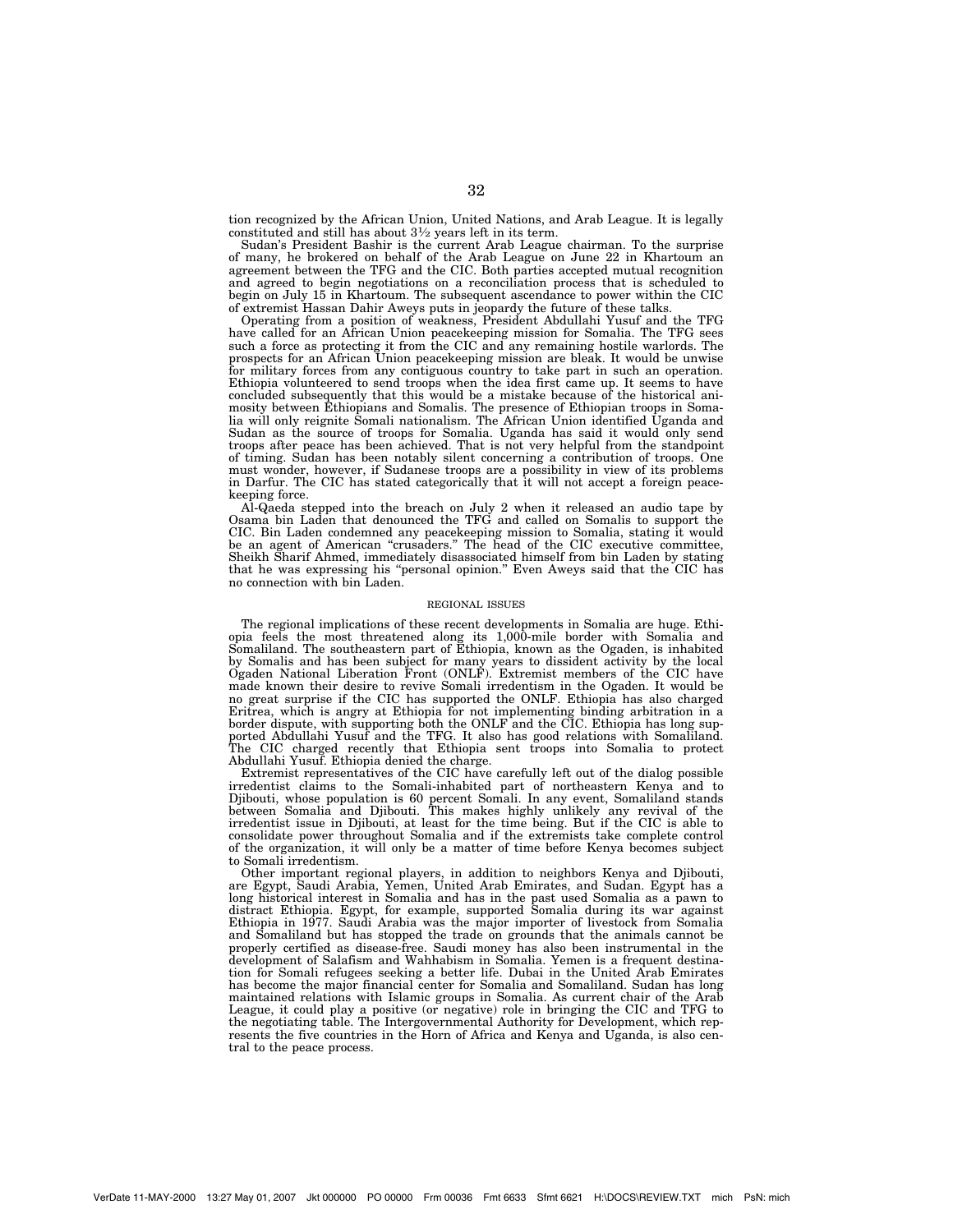#### POLICY SUGGESTIONS

#### *Continue contact group and widen consultations*

The Contact Group should meet on a regular basis and expand its membership to include all of Somalia's neighbors, Egypt, Yemen, Saudi Arabia, United Arab<br>Emirates, the executive director of the Intergovernmental Authority for Develop-<br>ment, and representatives from the African Union, Arab League, Union. If it is not feasible to include all of these countries/organizations in the Con-tact Group, the United States should engage all of these parties in regular bilateral consultation concerning Somalia and Somaliland. The United States has maintained regular contact with representatives of the

TFG. This should obviously continue. It is also important to encourage the dialog that has begun between the TFG and the CIC. In the final analysis, Somalis themselves will decide, for better or worse, their own future. The international community can cheer from the sidelines, reward positive developments with tangible assistance, and express displeasure when there are setbacks, but they cannot decide the future for Somalis. Although the immediate focus should be on discussions between the TFG and CIC, the United States should not close the door to direct contact with appropriate members of the CIC.

#### *Establish a special envoy for Somalia*

I am normally not enthusiastic about the naming of special envoys to deal with country-specific crises. Special envoys sometimes create more problems than they solve by working at cross purposes with ambassadors on the ground. Somalia is an exception. For good reason, there is no United States ambassador in Somalia. In fact, there are no United States personnel assigned to Somalia. A special envoy for<br>Somali, supported by a small staff, would for the first time since 1994 permit United<br>States policy toward Somalia to rise to the level re can affairs or one of the deputies just do not have the time to devote to an issue as complex as Somalia. Perforce, the issue is relegated to the desk officer for Somalia and occasionally the director of East African affairs. This system works well for most situations. Somalia has risen above this level.

#### *Reinforce ties with Somaliland*

This is not a plea to extend diplomatic recognition to Somaliland. I have argued for years that the African Union or, at a minimum, key African governments should be the first to take that step. Although Somaliland authorities are warmly received in a number of African countries and the African Union recently issued a complimentary report on the situation there, no country has recognized Hargeisa.

Somaliland has proved its commitment to democratic governance, avoided conflict with all of its neighbors, and generally maintained peace and security. It has par-ticularly strong support from the Somaliland diaspora, which has become the overwhelming source of most of its income. I suggested at the 2002 hearing that the time had come to increase United States assistance and to establish a small American liaison office in Hargeisa. The focus should be on the provision of aid and the sharing of information on terrorism. The American presence might consist of two State Department officers and one or two USAID staff. The security situation is no worse in Somaliland than in many other countries around the world where the United States has a large presence.

#### *Increase USAID development assistance to Somalia and Somaliland*

Foreign aid is not a panacea for the problems of Somalia and Somaliland, but it is an important piece of a comprehensive policy. As noted above, USAID development assistance to Somalia and Somaliland has actually been declining in recent years. The time has long passed to reverse this trend. The focus of the small USAID program—mitigating conflict, strengthening civil society, and improving access to basic education—is sound. It is just too little and USAID should begin to add other project areas. It is particularly important to support the building of social and governance institutions. USAID should expand its support for the growing number of Somali professional organizations. One innovative program that has been tried in Somali region of Ethiopia and has promise throughout the Somali-speaking region is interactive secular primary education by radio. The lessons are broadcast from a central location by Somalis in Somali to schools throughout the region. Somali teachers undergo a brief training period at a central location so that they can make the most efficient use of the material. Somalis constitute an oral society; radio is an ideal teaching medium.

Because it is easier to work in Somaliland, most of USAID's assistance has actually gone there. Hargeisa is deserving of the aid, but it is also important to find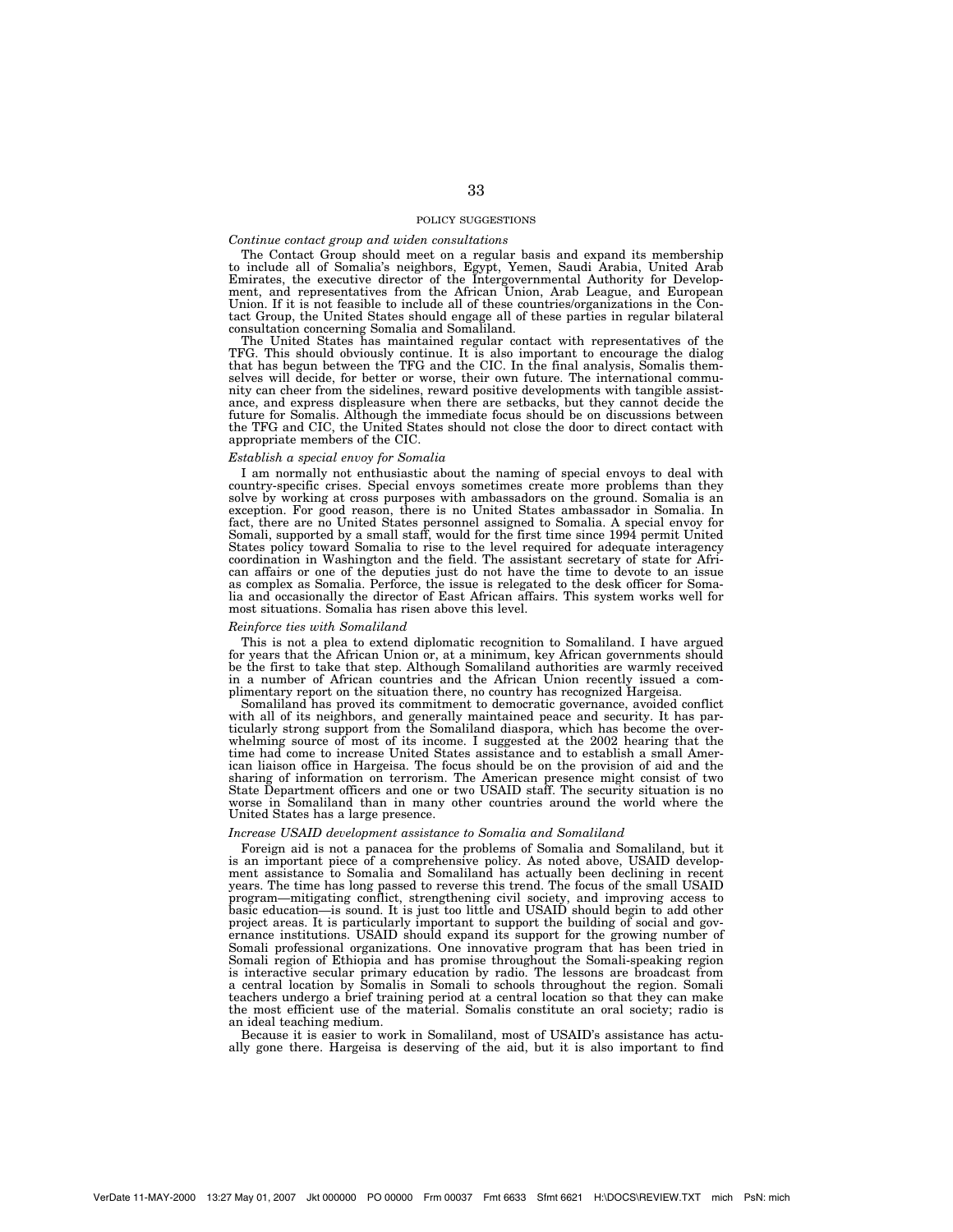ways to have more active programs in Somalia, probably by making greater use of indigenous and international NGOs and working through international agencies like UNDP and UNICEF. Security conditions do not yet permit the stationing of American personnel in Somalia or even visits to parts of the country. Until there is a policy decision to give a higher priority to Somalia and Somaliland, there just will not be any significant increase in USAID funding.

#### *Fund a voice of America Somali service*

The Voice of America (VOA) had a Somali-language service during the United States-led and U.N. peacekeeping missions to Somalia in the mid-1990s. With the departure of international forces, the service became a victim of United States unhappiness with events in Somalia and other budget priorities. Resumption of a Somali service has been under discussion at VOA for at least the past 5 years. It has never crossed the budget priority threshold. There are about 10 million Somalis in Somalia and Somaliland, more than 4 million in Ethiopia, and smaller numbers in Kenya and Djibouti. If the United States is serious about having an impact on Somalis it will fund this language service.

#### *Help prevent off-shore piracy*

There is an international naval task force with strong American participation that operates throughout the waters of the region. It has already contributed to efforts to reduce piracy off the shores of Somalia. This should continue and, to the extent there are not higher priorities elsewhere, increase. But it is also important to understand that Somali piracy is essentially a commercial undertaking; it has little to do with the problem of terrorism.

#### *Make Somali livestock acceptable for importation in Saudi Arabia*

The single most important export from Somalia and Somaliland has traditionally been livestock. Saudi Arabia, the biggest buyer in earlier years, periodically stops imports because no organization can certify that the animals are disease-free. This has been a problem for at least 10 years and should be susceptible to resolution. A solution would have a major positive impact on the economies of Somalia and Somaliland.

#### *Make greater use of the Somali diaspora*

Somali-Americans have become an increasingly important part of American soci-ety. Although many are recent arrivals and still finding their way, others have become significant contributors to American institutions such as local government, business, and education. Minneapolis-St. Paul boasts the largest Somali community in the United States with Columbus, OH, in second place. But you can probably find Somali communities in every State and every large city. Remittances to Somalia and Somaliland have become an important part of national income in both countries. Many of those Somalis who have become well established in the United States would like to contribute in other ways to improve life in their country of origin. An<br>American foundation or NGO, possibly with United States Government funding,<br>should be encouraged to assemble representatives from these United States to determine if they have ideas for contributing to the establishment of stability and development in Somalia and Somaliland.

#### *Draw on the expertise of regional experts*

There is not a great deal of expertise on Somalia and Somaliland in the United States Government. U.S. understanding of neighboring countries is much better. It would be useful to assemble the handful of American experts, explicitly to include several Somali-Americans, to brainstorm the kinds of policies that might most effectively further American interests in the region. Such a session should include representatives from United States Government agencies that follow events in Somalia and Somaliland or conduct programs there. They could provide a reality check. Representation from the Combined Joint Task Force-Horn of Africa based in Djibouti would also be helpful. But to serve any purpose, the brainstorming session needs to be a free-flowing discussion with most of the comments coming from those who are not part of the U.S. Government.

#### **CONCLUSION**

The policy suggestions in this paper constitute a point of departure for further discussion. They do not meet the criteria of a comprehensive policy toward Somalia and Somaliland. I have made all of them previously, either before this subcommittee or in other written analyses. These steps, and others, will, I believe, contribute to reducing the threat of terrorism posed by continuing instability in Somalia. I ended my remarks before the subcommittee more than 4 years ago with the following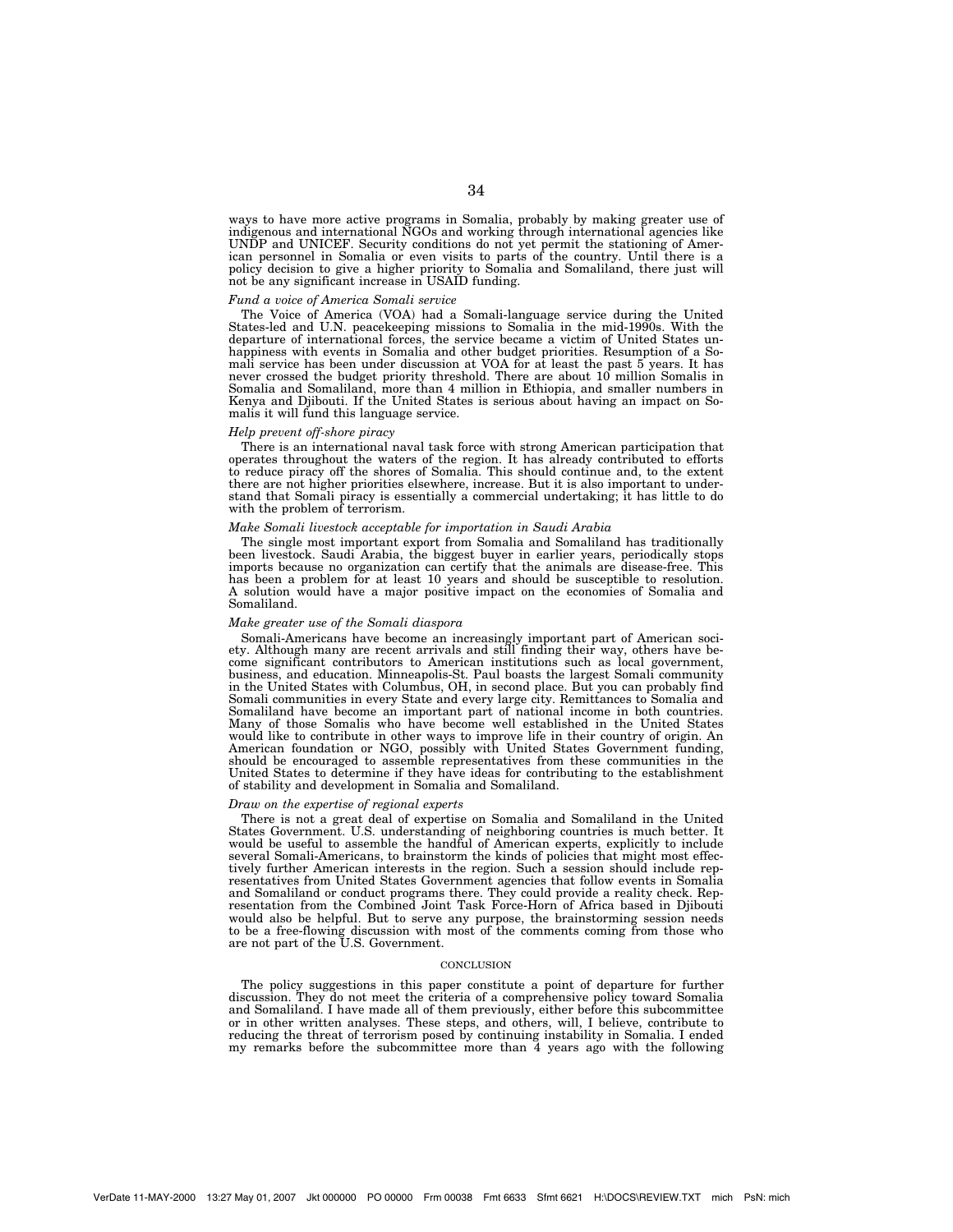statement: ''The urgency is in launching the dialog and gaining support from allies and countries in the region.'' The urgency has become even greater because developments in Somalia now have the potential to inflame the entire region.

Again, thank you for inviting me to this hearing.

Senator MARTINEZ. Thank you very much for your very thoughtful remarks and for being here with us today. I want to pick up on that very last point that you mentioned because I've heard some of the comments suggest that perhaps the terrorism threat may not be as great as reported. And perhaps it is not a question of if we agree but on the immediacy so if either one of you would care to clarify on that, I would appreciate it because I've heard it, some encouragement that perhaps there is no immediate concern regarding the terrorism, no relationship necessarily to al-Qaeda but at the same time, obviously, a failed state is the breeding ground for the potential for that to occur. So I just wondered if Dr. Le Sage, you might want to.

Dr. LE SAGE. Sir, thank you very much. I think this is a critical issue. We don't want to generalize about the terrorist threat. At the same time, I do think it is an immediate concern. The immediate concern that comes from the small number of al-Qaeda operatives that are in the country and from the Somalis linked to the Al-Ittihad network that are immediately associated with them. But the danger comes if we generalize from this very specific and immediate threat to the entire Islamic Courts establishment. The Islamic Courts contain some militants and extremists amongst them but they also contain a diversity of other actors, nonviolent, conservative individuals and the ability to separate away these nonviolent actors from the militants to isolate those militants, will provide a better basis for counterterrorism but that small group does pose an immediate threat in my view, both to Somalis, to actors around the region, and to United States interests.

Mr. MORRISON. Yes, sir.

Senator MARTINEZ. Mr. Morrison.

Mr. MORRISON. I want to add my support to what Andre said. The three high-value targets that are thought to still be sequestered in the Mogadishu area, they have a proven record of launching sophisticated operations against American interests and they were directly implicated in the August 1998 Embassy bombings in Nairobi and Dar es Salaam, which left 224 people dead and over 4,000 gravely wounded. They were involved in the November 2002 operations, some of these parties in Mombasa, the attack on the Israeli tourist hotel and the attempt on the airliner. The modus operandi that was used in all of those operations was consistent. It had back linkages into Mogadishu. This is a Swahili Coast Network that operates with sophistication and has been able to elude a crackdown from a number of different directions and we should not underestimate the significance of that. I also agree that we shouldn't be drawing the conclusion that because they are in proximity to others in Somalia, that they are embraced by them. However, if the CIC are going to govern this environment, they have a responsibility to eliminate from their midst, these players and that is what I meant when I said we need to be very clear in what we communicate and we shouldn't be shy about direct communication with them around these security concerns.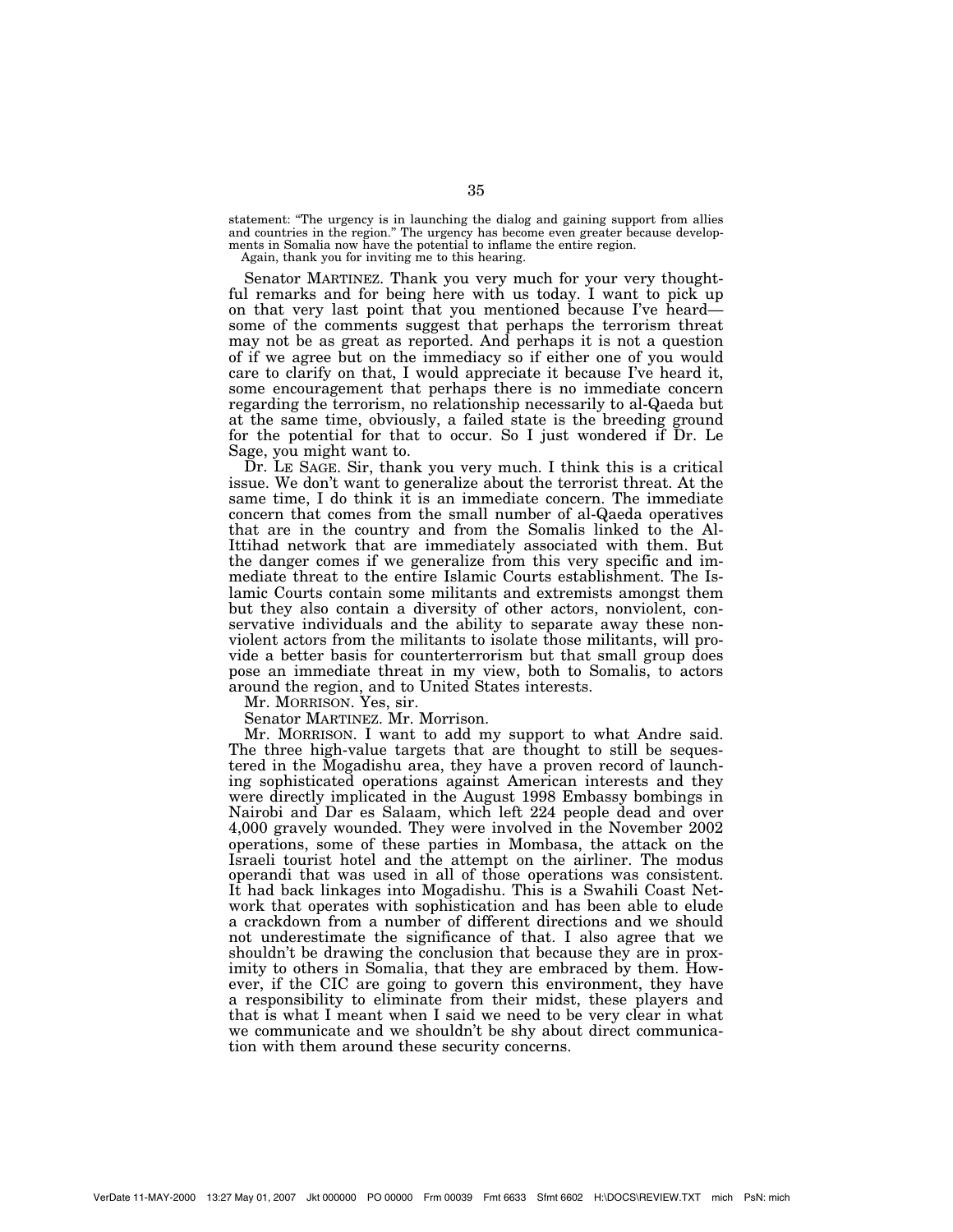Senator MARTINEZ. Well, there doesn't appear to be any—well, go ahead, sir.

Mr. LE SAGE. I agree with the statements that were just made. The distinction I would make is that I don't see Somalia becoming a Taliban-type regime at this point in time. In fact, I would be dubious about it happening as far as I can see into the future, nor do I see it as replacing the mountains of Pakistan and Afghanistan as an al-Qaeda base. I just don't think that is feasible. But certainly there are terrorist connections with Somalia. This is worrisome and the situation becomes more worrisome in the view of developments over the last several weeks. There have been proven terrorist incidents involving Al-Ittihad, which in the mid-1990s, publicly took credit for attacks against Ethiopia. Al-Ittihad seems to have become dormant in recent years but the people who were in that organization are still around.

Senator MARTINEZ. But is the failure of what you don't see happening, is the fact that it is not occurring in terms of a Talibantype entity, just the mere fact that there is no one in complete control? Or is it a desire not to head in that direction?

Dr. LE SAGE. If I could, I believe-

Senator MARTINEZ. The chaotic situation may be perhaps, is the impediment, not the lack of a desire to.

Dr. LE SAGE. There are certainly extreme elements within the Islamic Courts. We mentioned Hassan Dahir Aweys, who is head of the Sharia Consultative Council. He and his supporters have publicly stated that they want to see a Taliban-like state occur. Whether or not they can accomplish that, however, is a different thing. There are a great array of actors, Somali actors that do not want to see that happen. However, the confusion that exists and the insecurity that exists across Southern Somalia in particular, creates an opportunity for the terrorist elements to take action, even if a full Taliban-like state is not realized. And I agree with Professor Shinn that this is unlikely to happen in the near future.

Senator MARTINEZ. Yes sir, Mr. Morrison.

Mr. MORRISON. I think it is important to see what is happening in Somalia as not the formation of something that resembles the Taliban but rather the creation of opportunistic alliances among a number of different armed groups that are able to cooperate today in ways that they could not cooperate earlier. You have Al-Ittihad coming back. You have it at the center of the Islamic Courts. You have linkages with the Ogaden Liberation Front, the Aromo Liberation Front and the Eritreans meddling in terms of provision of material and trainers. When we had a cojoining of these kinds of interests 10 years ago, it resulted in the training of hundreds of people who were exported around the region and committed terrorist acts. That is what is getting under the Ethiopian skin, is that threat where they see the reformation of these alliances that are opportunistic, they are odd bedfellows, they have different agendas but in the environment in Somalia today, they are thriving and that is one of the core challenges that we face.

Senator MARTINEZ. Senator Feingold.

Senator FEINGOLD. First of all, Mr. Chairman, I think your thoughtful question is a very important one and so were the answers. I think it is very important to realize that looking for an ab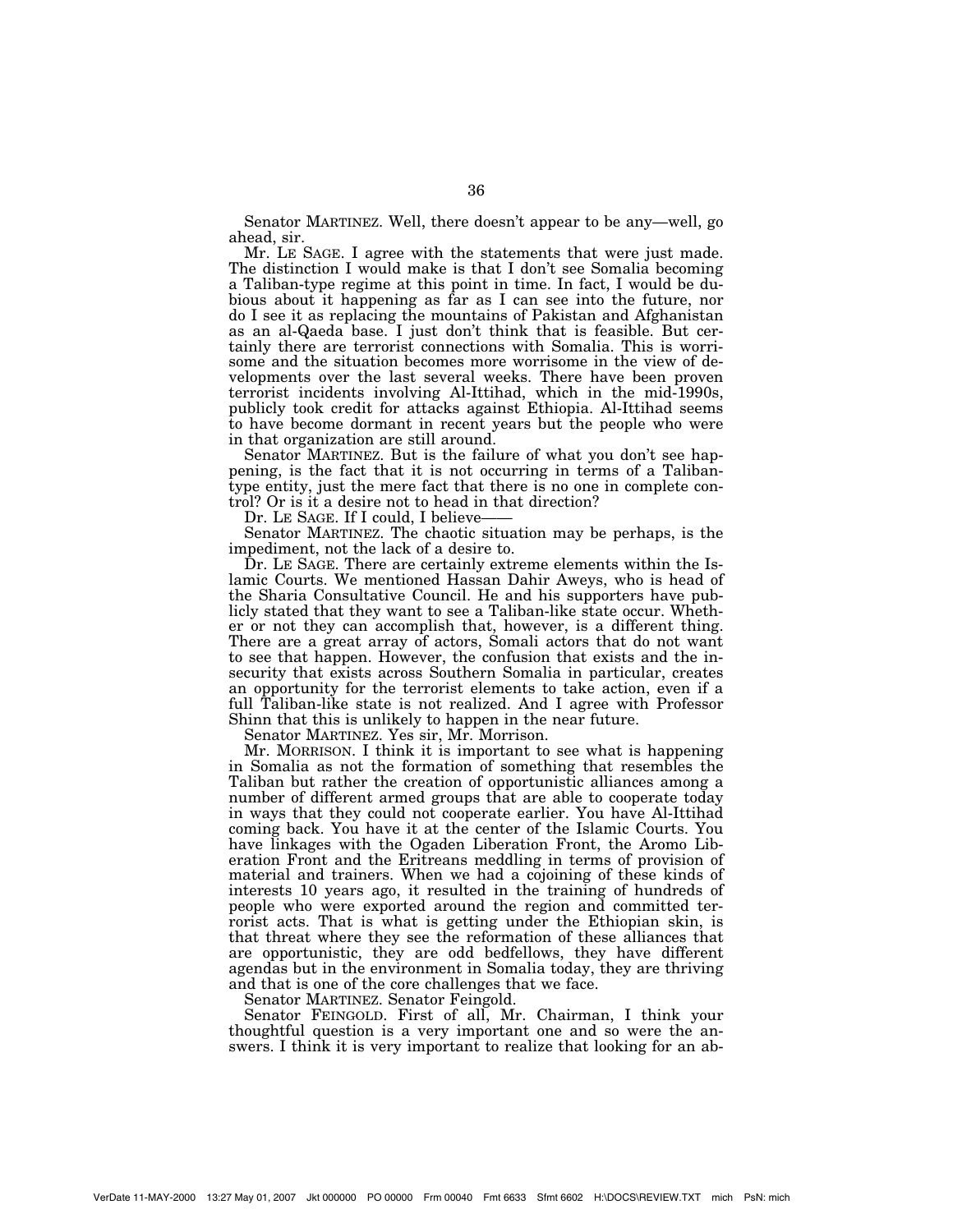solute similarity to the Taliban is not a sufficient question. We know that individuals who have perpetrated attacks on Americans and killed Americans are still present in this place. We know that there are a variety of forces there, that even though might not be the same type of hiding place as Afghanistan or Pakistan, that still can use this kind of environment and it is so juxtaposed in a region a few miles from Yemen and right near Sudan and Kenya, that it is exceptionally dangerous, not just in the potential sense, not just because people are disaffected, not just because they have problems, but because of the actual presence of people and movements and others that to me, Mr. Chairman, make this one of the most critical places in the world in the fight against terrorism and I hope that is clear to people coming out of this hearing.

Thinking broadly, could each of you talk briefly about why you think we are in the position we are in as it relates to Somalia, seeing that we've been down this road before? Why is the U.S. Government rehashing the same questions over and over again and what will it take to break this cycle? Let's start with the Ambassador.

Dr. LE SAGE. I think that first, there is the legacy of the United States involvement in Somalia in the 1992–1994 period. It is a legacy that most Americans don't want to remember. It is a legacy that was largely a negative one. Unfortunately, it is also forgotten by the vast majority of Americans that that effort did stop famine in Somalia. It stopped it and you never hear about that now. You only hear the negative things. Nearly everyone saw ''Black Hawk Down'' and they know that Americans were killed there. They think that the Somalis should have been grateful for what the United States did. Mistakes were made. Mistakes were made on all sides of that operation. But that legacy has so soured the atmosphere in terms of dealing with Somalia that people tend to run in the other direction when you even mention the word. It's unfortunate because the time has come when they should hold their ground and deal with the issue, not run the other direction.

The other problem, I think, that Somalia faces is simply trying to compete on the priority list of problems that exist around the world today. There obviously are some that have a higher, and rightfully so, priority. It's really tough to get very busy people to focus on something like Somalia when they are being pulled and tugged on other issues that are on the front pages of the press, not page 19 each day. Unless that changes, and I hope it doesn't change, because I don't particularly want to see Somalia on the front page of the press again, at least for negative reasons, it is going to be very hard to get people to focus on it. It's a pity because this is still an issue where it may be possible to prevent bad things from happening, rather than waiting until Somalia completely collapses. Then it is too late.

Senator MARTINEZ. Dr. Le Sage.

Dr. LE SAGE. Sir, I think that there have been two objectives in Somalia for a long time. One is the long-term peace building objective and there is a strong realization that a stable, sustainable Somali Government that reflects the interests of the people is required in the long term to make sure there is no safe haven for terrorism.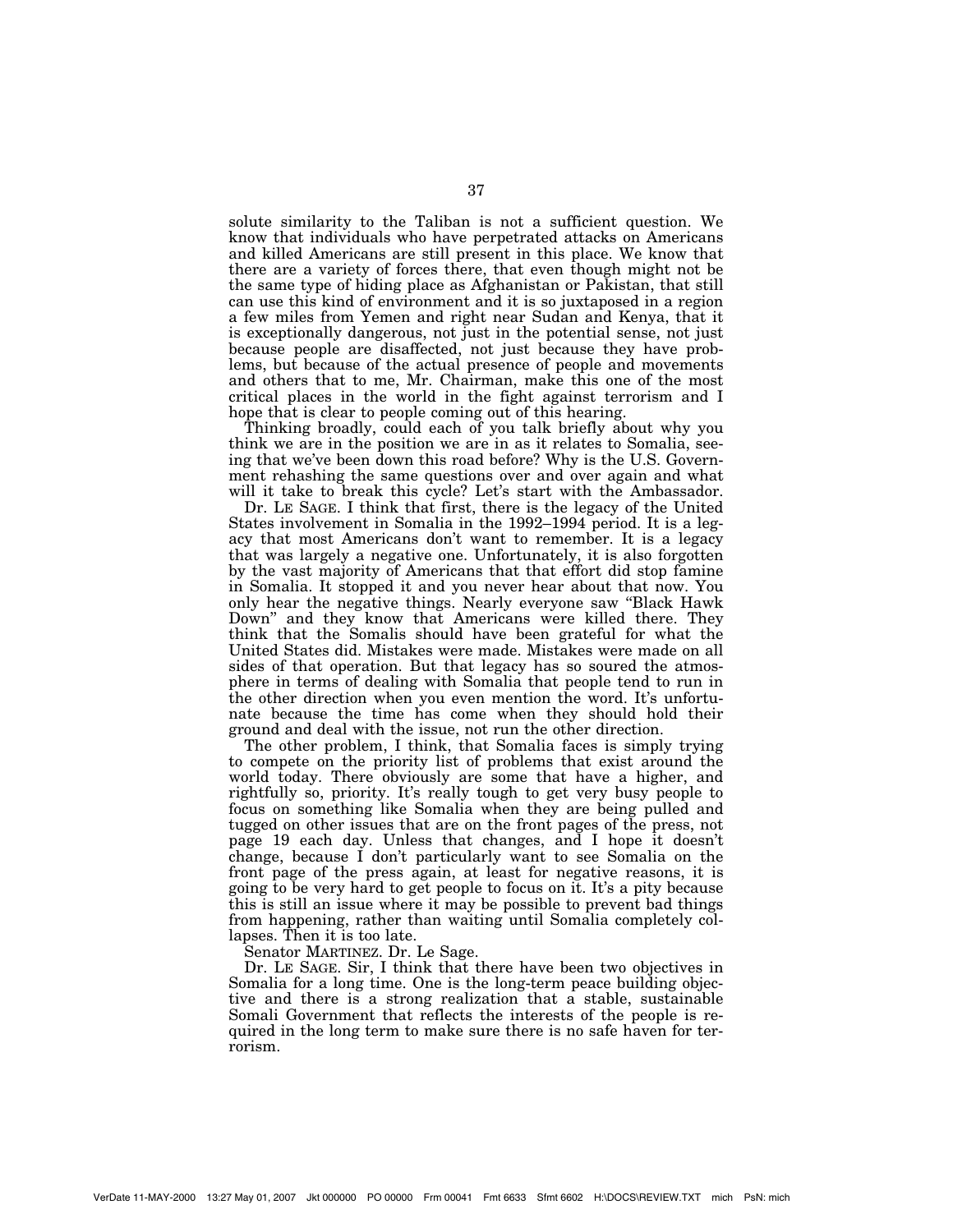At the same time, because of the immediate terrorist threat, we have short-term counterterrorism objectives that need to be accomplished. These efforts are obviously linked but I think the challenge for policy makers in the Somali context is to make sure that these short- and long-term objectives do not conflict with each other. We have heard from Secretary Frazer about the policy approach to Somalia and we have heard about the need also, for an implementation plan for those policy approaches. I think this effort to de-conflict the short- and long-term strategies is what is required now in the implementation plan to make it clear how the United States is going to go about addressing these dual objectives.

Senator MARTINEZ. Mr. Morrison.

Mr. MORRISON. Let me offer a few thoughts on why we've had this very, very long, decade-long hangover effect from the Mogadishu debacle of October 1993. One is the Clinton administration paid a huge price as the White House took a huge hit on Somalia and people have not forgotten that. Those lessons were passed over. There is a deep phobia against getting engaged in Somalia. There is a large, negative constituency among foreign policy advocates. There is a very weak constituency—the leadership on this issue has really fallen to activists like Senator Feingold and Senator Coleman in keeping a perspective and revisiting this. Sudan has attracted a much larger, sustained domestic constituency base. So those are two factors. The third factor with Somalia—we learned to live with Somalia. Somalia was able to, in some degree, restabilize through remittances, through restored market arrangements, cock trade, bananas, small stock export. The counterterrorism anxieties that came up right after 2001 and into early 2002 were not realized. The memories of the 1998 bombings were old and predated 2001. If those bombings had happened after 2001 and it had been demonstrated that they were linked back to Mogadishu, it would have been a different set of consequences. If the Mombasa operation had succeeded and taken down an Israeli airliner with 200 people on it or killed the 125 that were the target in the lobby of the hotel, you can bet we would have taken a different perspective on Mogadishu and the back linkages and the fact that the guys that did those operations scurried back across the border into Somalia within a few hours by public transportation, carrying their weapons with them. So, there are some accidental factors. There are some structural economic factors. The fact that the region itself and the international community could never pull together an effective peace process that could be sold here to Washington, as this is really going be the one that works. So you had the Liberia-like experience. A dozen efforts that fail, cynicism settles in. What can you do? Let the region take care of it. The Ethiopians went in and cleaned out Al-Ittihad in the mid-1990s. They took care of the problem. We didn't nearly need to think about that until we got to the 1998 bombings and the 2002 bombings.

Senator FEINGOLD. Those were all very penetrating answers and I just-

Senator MARTINEZ. Can I just excuse myself? I want to thank the panel for being here. I have to be at another matter at 3:30, so I am going to have to excuse myself but I'll leave the hearing in the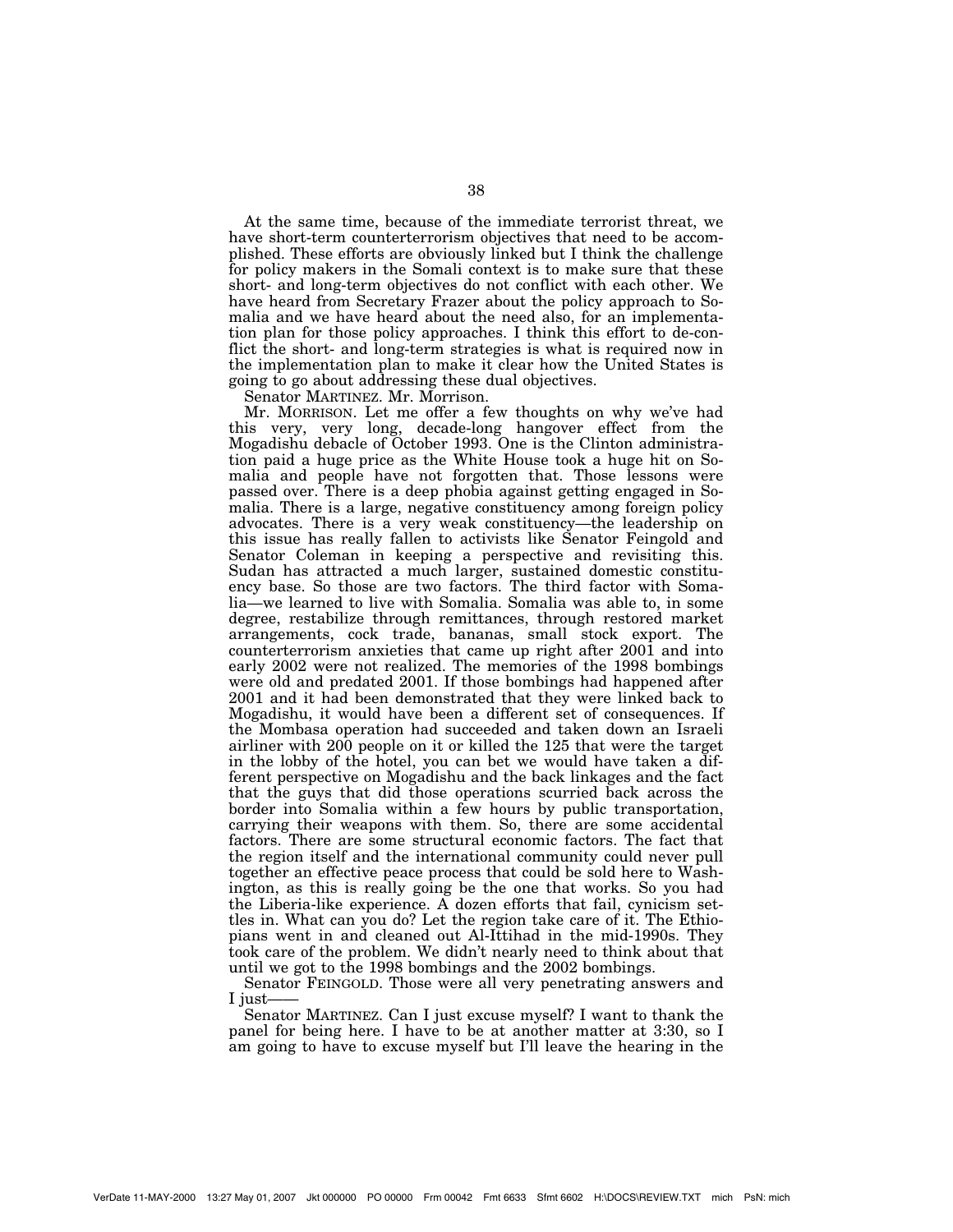hands of the distinguished ranking member. But very much thank you for this important testimony today.

[In Unison.] Thank you, Senator. Thank you.

Senator FEINGOLD. I thank the chairman again for allowing this hearing and let me just pursue a few more things. First, I particularly appreciated Mr. Morrison's remark about Sudan. I have been a member, chairman, or ranking member of the Subcommittee on Africa for 14 years and I have been as supportive and moved by the situation in Sudan as anyone and continue to be. But the reality is, our attention concerning Sudan has a great deal, in the first instance, to do with the fact that Christians were being persecuted in the southern part of the country and that, of course, led to interest on the part of the members of this committee. Of course, when it comes to Darfur, our former Secretary of State called it genocide. It is hard to imagine two things more compelling but the fact is we were attacked on 9/11 and that has to do with a terrorist threat and one of the great ironies is that our attention, of course, goes to a place like Sudan for the reasons I just identified but we are sort of unable to see what is right in front of us, that the Somalia situation is at the very core of the greatest threat to America, which is potentially or to some extent, actually the role of al-Qaeda in affiliate or sympathetic networks that may grow in places such as Somalia. So I think it is very important somehow, get this through to Members of Congress that this needs more attention, just as the Ambassador was suggesting.

As you know, the Senate passed the amendment I offered to the defense authorization bill. Could you each comment on this amendment and on other suggestions you may have concerning legislation or resources.

Mr. Morrison.

Mr. MORRISON. We had the opportunity, all three of us have had the opportunity, to review that and to engage with your staff and others who were involved in preparing that and personally, I want to thank you and commend you for putting that through. The call for an interagency process and a strategy and an implementation strategy is long overdue and is welcome, and I think the type of pressure that comes out of congressional action of this kind can help overcome and mitigate many of the chronic tensions between our intelligence services versus our diplomatic services who are not on the same page, who are not coordinating, who are not talking to one another and do not have a common agenda or a common plan and I take it that is your primary intent is to nudge an implementation strategy and an interagency approach that does not exist today and to that end, I commend you and I hope this works in helping move that forward.

Senator FEINGOLD. Thank you.

Dr. Le Sage.

Dr. LE SAGE. Thank you. I will just simply say that the need for the implementation plan, the need for a concrete method by which we will achieve our clear policy objectives in Somalia, that seems to me to be the outcome that is desired from the legislation and in that sense, is a very positive development. I'll leave it there.

Senator FEINGOLD. Mr. Shinn.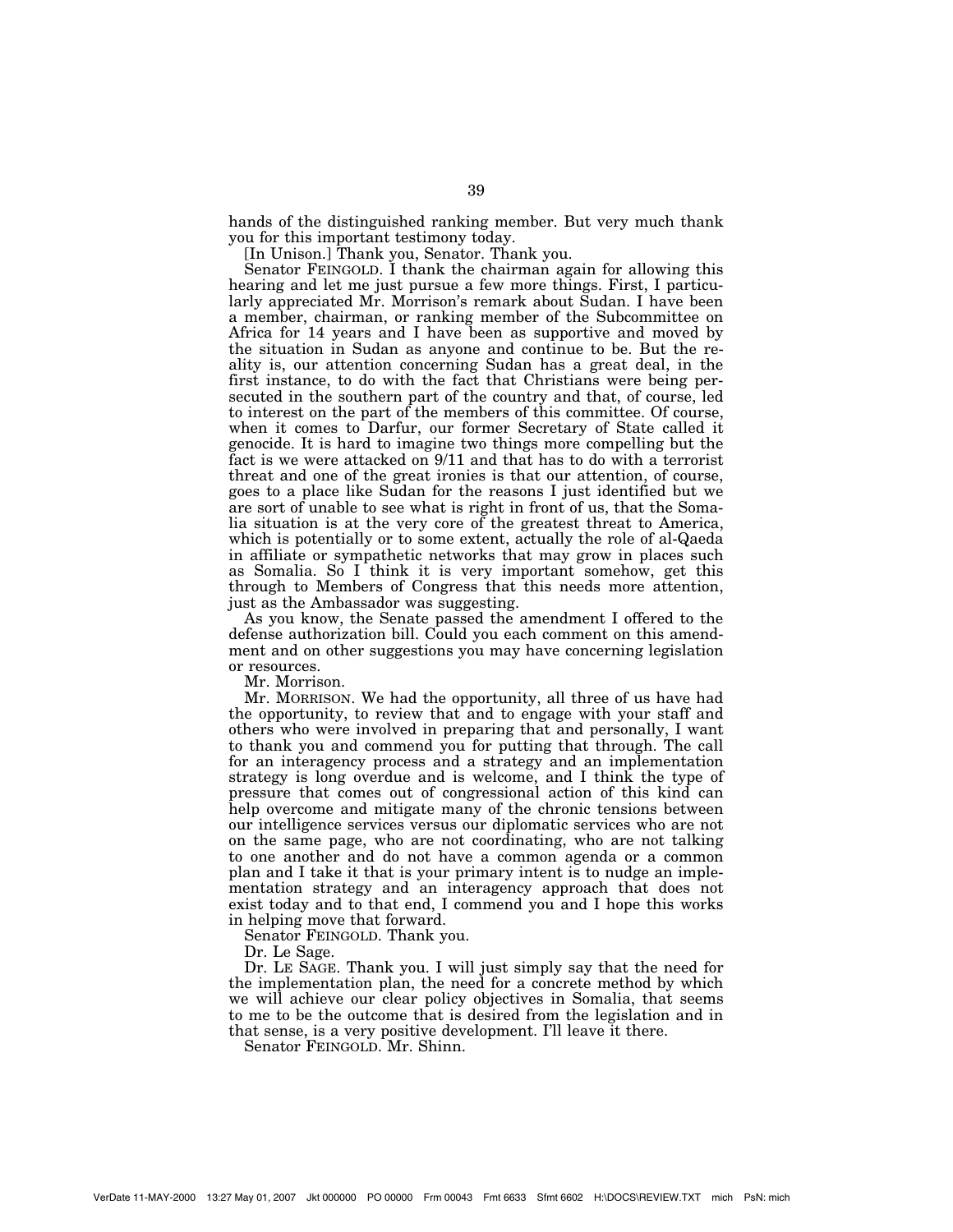Mr. SHINN. Senator, it was not coincidental that in both my oral remarks and written remarks that I used the term, ''the need for comprehensive policy'' on quite a number of occasions, as I have done with the media in recent weeks. This frankly has been lacking. There is an ad hoc policy. There is a policy for dealing with humanitarian concerns. There are stopgap measures from time to time to deal with the terrorist question, but there really is no comprehensive policy that covers all of the issues. I tried to lay out a number of them in my remarks. I don't purport to have covered all of them. I'm sure that a lot of smart people can sit down and come up with a dozen more that I've missed. That is what is lacking and is a little bit discouraging. It has been lacking since 1994. This is not something that crosses a single administration, it crosses two administrations and one would hope that the time has come to finally sit down and come up with something comprehensive that goes beyond the two or three or four immediate ad hoc issues that the United States is dealing with. So I commend the amendment. I thought it was an excellent amendment.

Senator FEINGOLD. The last thing I want to do before I conclude the hearing is just to go back a little bit to talking about this in comparison to Afghanistan. I recognize the distinction. The distinction is with regard to the Taliban. I recognize Mr. Morrison's direct remark that we can't look at the same sort of military option. Nonetheless, I see my job as a Senator of the State of Wisconsin as being able to sort of articulate these threats to my constituents. Help me put on the record what I should tell my constituents about Somalia as it relates to the type of thing that happened in Afghanistan. Obviously, we were all quite taken by surprise on 9/11 and people, I think, have a hard time understanding how something as threatening as occurred on 9/11 could be generated from a place like Afghanistan. There are distinctions, obviously. But are there lessons that we could talk about to help get people to realize and to focus on a situation like Somalia when compared to Afghanistan?

Mr. Morrison.

Mr. MORRISON. Well, I think the most compelling evidence that you can point to is to say, this has occurred with respect to the embassy bombings in 1998 and the Mombasa strike. Those operations had backward linkages into Mogadishu. The operations were too significant to be planned and executed. They also had backward linkages into South Asia and those linkages remain alive today and there are multiple targets. We have—we continue to have very grave security concerns within the Horn of Africa for American interests. I do not see evidence of operations being planned that would strike Americans on American soil coming out of Mogadishu but I think it is wholly conceivable to imagine airliners coming under attack that are British or American airliners operating in or out of Nairobi or Addis Ababa or other places. I think it is conceivable that there could be direct attacks upon American NGO or diplomatic or business personnel. I think that is conceivable. I think that connects to your average American citizen in a real way. We have made a huge commitment to the stabilization and meeting the humanitarian requirements of this region. We have made a huge commitment in promoting peace in Sudan and attempting to turn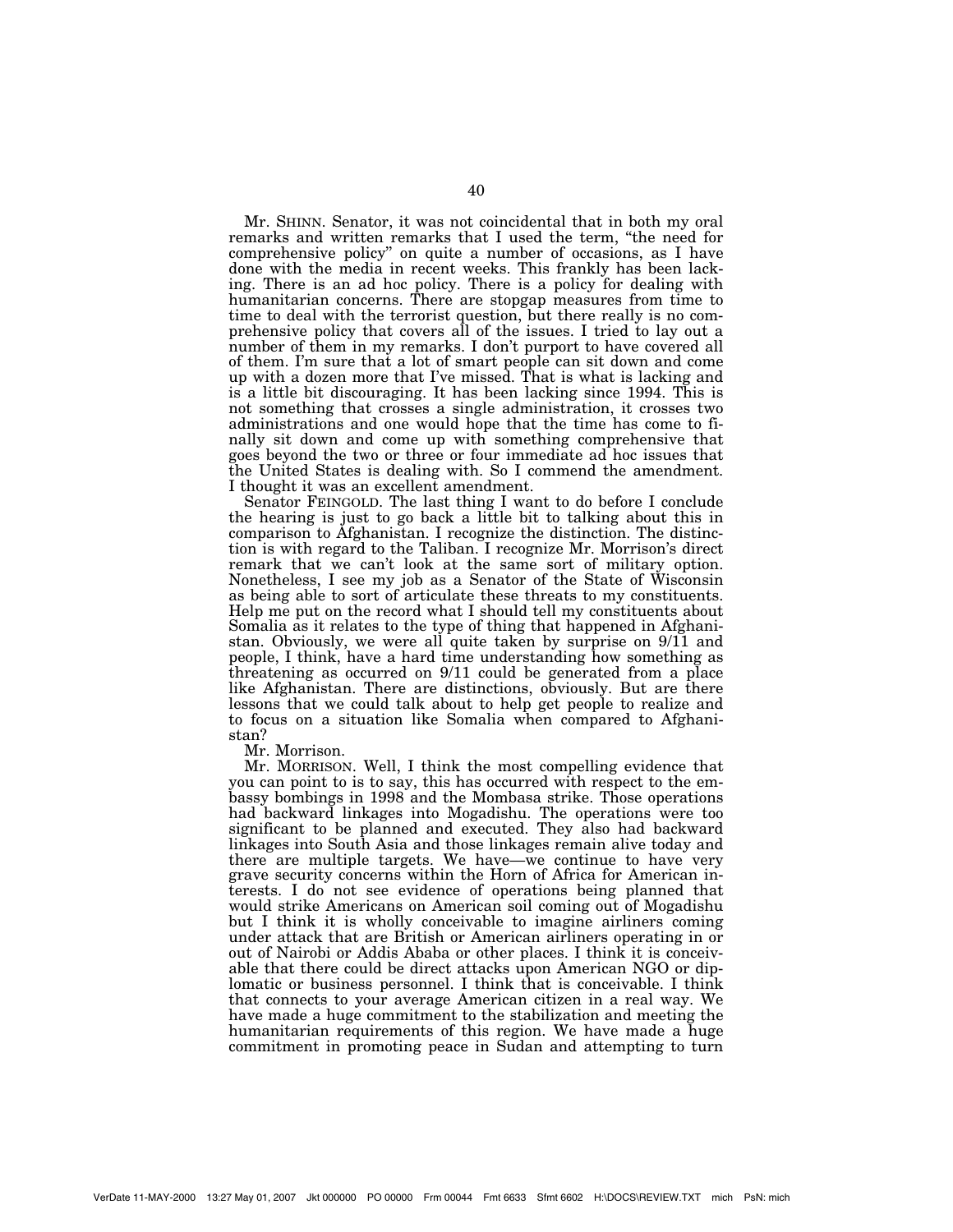the tide. We are very projected within this region and that puts us at risk.

Senator FEINGOLD. Thank you, Mr. Morrison.

Dr. Le Sage.

Dr. LE SAGE. Thank you. I would like to turn the lens back on Somalia. The decision about the future of the Islamic Courts and the future of governance in Somalia is largely up to the Somali people themselves. They have influence. Admittedly, the Islamic Courts, the warlords, they have weapons but the Somali people have influence if they are ready to use it, through their clans, through influential businessmen, through their political leadership. They have an influence on who in the Islamic Courts is going to succeed, the moderates or the extremists that are associated with terrorism. Somalis consistently say to the media, to any foreign visitor, that they are pleased with the security that the Courts have been able to provide in the short term. They are pleased with a religious belief system that brings Somalis together rather than splitting them apart along clan lines. But at the same time, they are fearful for their own future and that of their children, if the Somali Courts succeed and are overtaken by extremists. They do not want to see the Courts implement Draconian vice legislation or change what is the tradition of Somalia behavior. So one of the key messages, I think, that we need to bring back to the Somali people and to Somalis across this country, is that they are going to need to take some responsibility at the local level, not just look for United States policy or international community policy toward Somalis to be the answer to the problems.

Senator FEINGOLD. Dr. Shinn.

Dr. LE SAGE. Senator, the way you posed the question, in a sense, poses a dilemma for me. On the one hand, one wants to emphasize the whole threat of terrorism in order to get attention to the problem because that certainly does get attention. On the other hand, one doesn't want to overstate it for fear of carrying the argument too far and making more out of the situation from this terrorist standpoint than what really exists; so I find myself walking a rather delicate line on this. Obviously, the key to the immediate future is monitoring what happens on these Islamic Courts. The Courts have been around since the early 1990s. They are not new. They were doing relatively benign things before. I think virtually everyone in the Court system has stated from the beginning that they want to have an Islamic state. Well, that is nothing new. There are a number of countries around the world that do that. The question is how do you constitute that state? How do you implement Sharia? What vision do people have for that state, and unfortunately, this is where you have extremists and you have moderates. I don't know who is finally going to win that argument within the Court structure itself. I certainly hope it is going to be the moderates who win. In trying to explain all of this to the American people, it is probably more difficult than even explaining it to Somalis. Somalis have of an inherent understanding of some of these issues. Americans obviously don't. There is no reason why they should, particularly. I think on the one hand, it is important to underscore the potential threat to western friends and our friends in the region. We must be careful not to carry it too far so